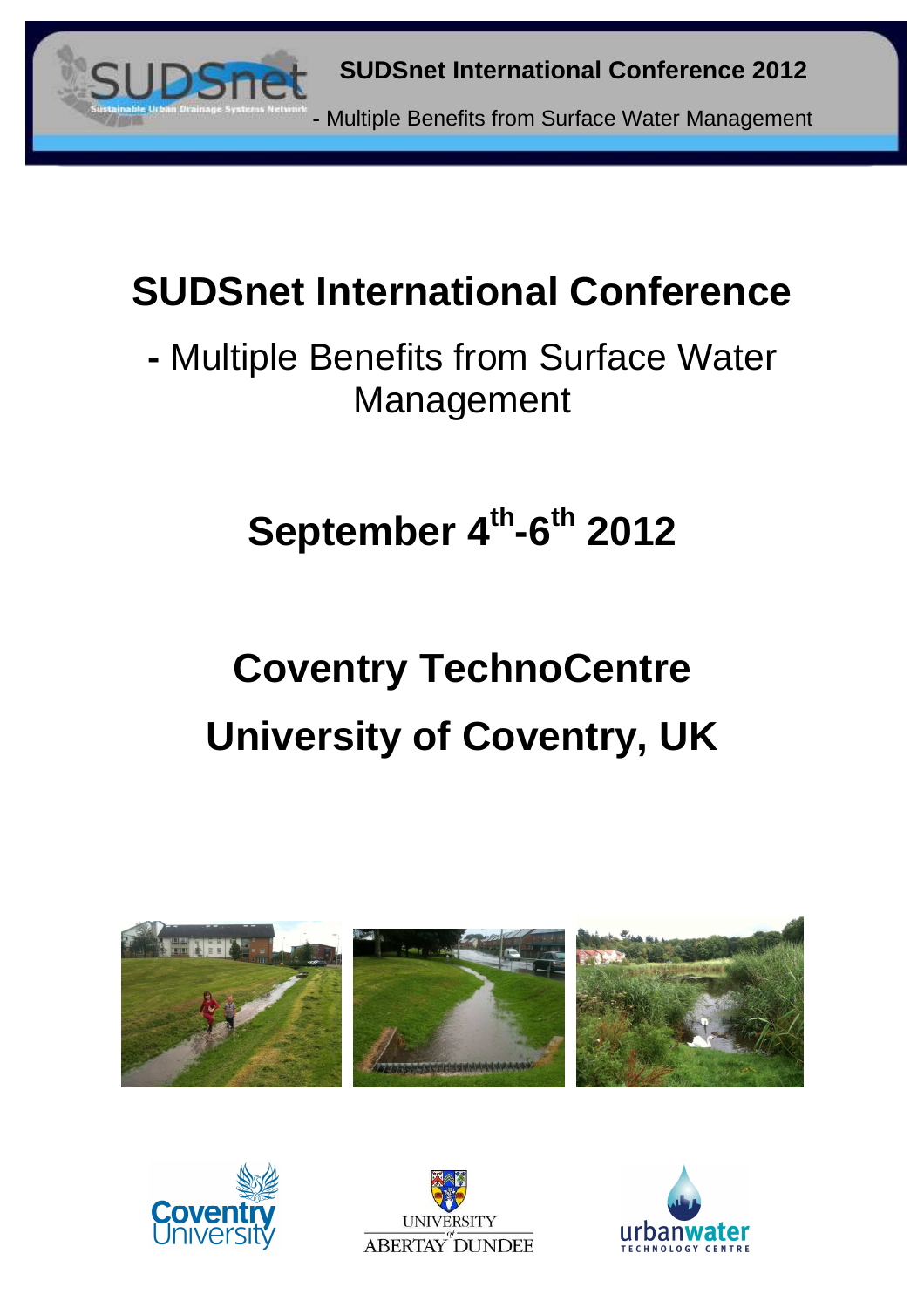

# **Contents**

- **1. Acknowledgements**
- **2. Conference programme overview**
- **3. Delegate List**
- **4. Conference programme detail**
- **5. Abstracts for presentations in order of presentation**





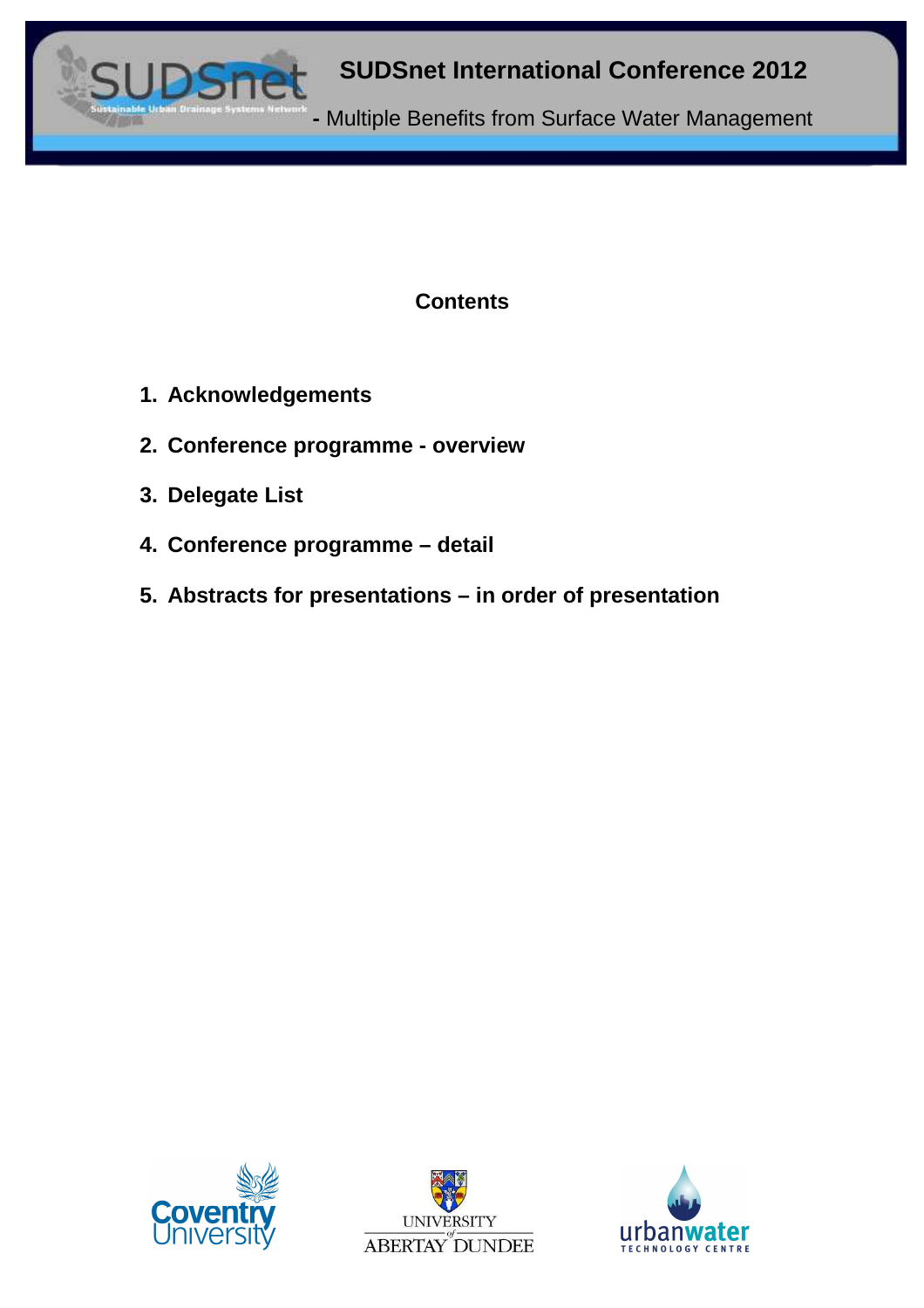

**Acknowledgements:** 

**Thanks to all our speakers and delegates for your support of SUDSnet and your valuable contribution to this event.** 

**Special thanks to:** 

**Coventry University who are supporting SUDSnet 2012 with a grant to further International recognition and impact.** 

**Urban Water Technology Centre, University of Abertay Dundee, for administrative support (Ms Leanne Gallagher) and University of Abertay Dundee for management of the on-line registration system.** 

**CIRIA, and other regulatory and industry partners for consultation and support on this and previous events** 

# **Conference Organisers:**

Dr Sue Charlesworth, Coventry (apx119@coventry.ac.uk)

and

Dr Rebecca Wade, Abertay (r.wade@abertay.ac.uk)





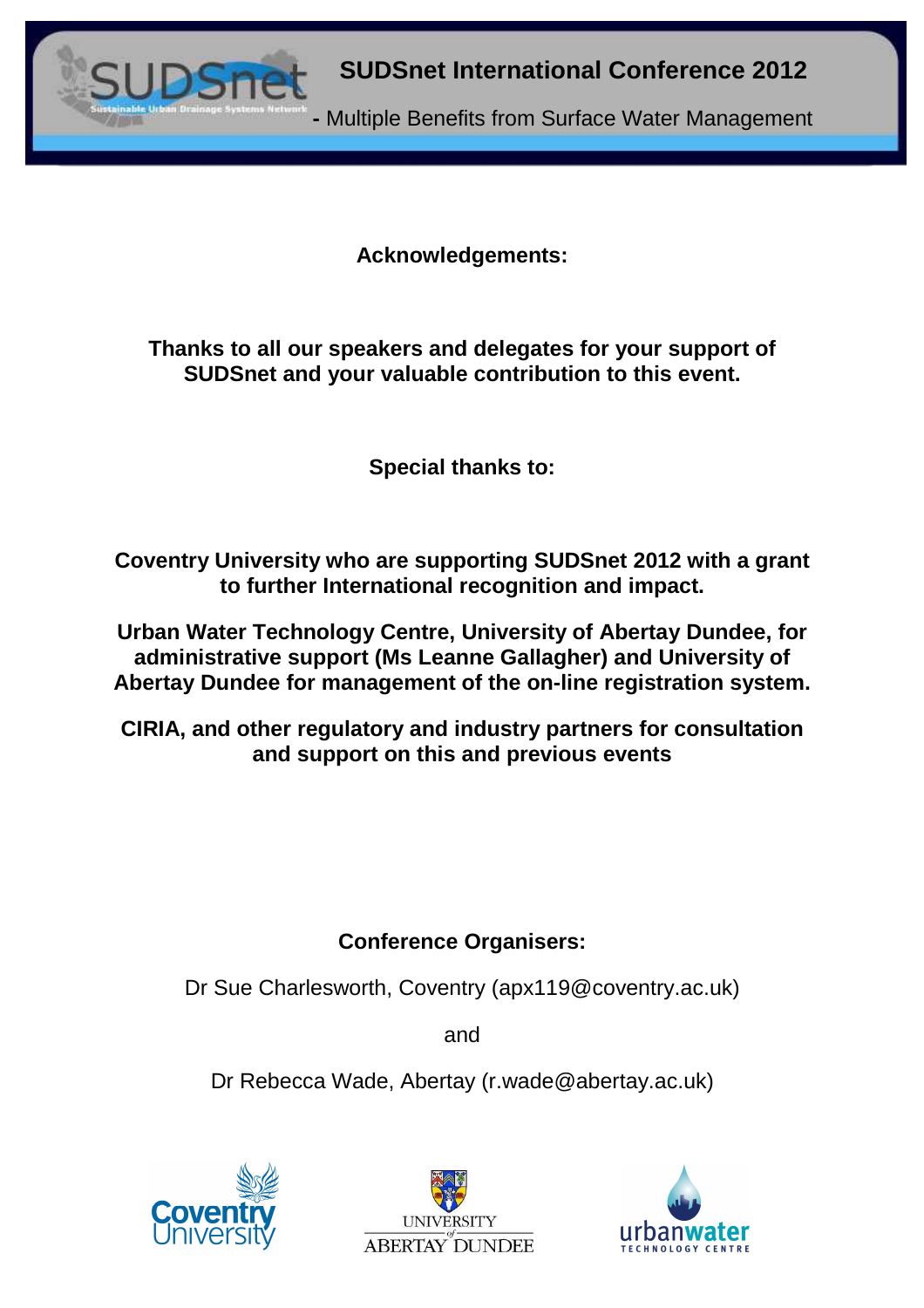**-** Multiple Benefits from Surface Water Management

# **Event Programme** *(Overview of sessions)*

#### **Tuesday 4th Sept 2012**

- **9 9.30am** Registration and Coffee
- 9.30 am Pre-Conference Postgraduate Research Session 1 + 2

#### **12:40 – 2pm Registration, Networking and Lunch**

2pm Welcome address: SUDSnet International Conference 2012 Keynote presentation: Prof Bruce K. Ferguson, University of Georgia, USA.

# **2.30-4.10pm**

SUDS and Water Management Planning.

#### **4.30-6pm Parallel Session A**

- Session 2 SUDS Design
- Session 3 Understanding and Communicating Urban Water Management and Diffuse Pollution Issues

#### **7pm Tuesday Evening** - Conference Dinner at Coventry TechnoCentre

#### **Wednesday 5th Sept 2012**

**8.30- 9am** Registration and Coffee

9 am Welcome address: SUDSnet International Conference 2012 Keynote presentation: Floris Boogaard, Tauw bv, Amsterdam, Netherlands

#### **9.30-10.30 Parallel Session B**

- Session 4 SUDS Performance
- Session 5 SUDS Treatment 1

#### **11am-12pm Parallel Session C**

- Session 6 SUDS Treatment 2
- Session 7 -SUDS and Green Infrastructure, Amenity and Ecosystem Services 1

#### **12.30 – 2pm Networking and Lunch**

#### **2.00-5.30pm**

- Session 8 Workshop session getting added value from SUDS and contributing to low carbon development
- Session 9 SUDS and Green Infrastructure, Amenity and Ecosystem Services 2
- Session 10 Future developments in SUDS (presentation and discussion)

#### **5.30pm Close of main conference sessions**

#### **Thursday 6th Sept 2012** – Field Trip 9am - 5pm





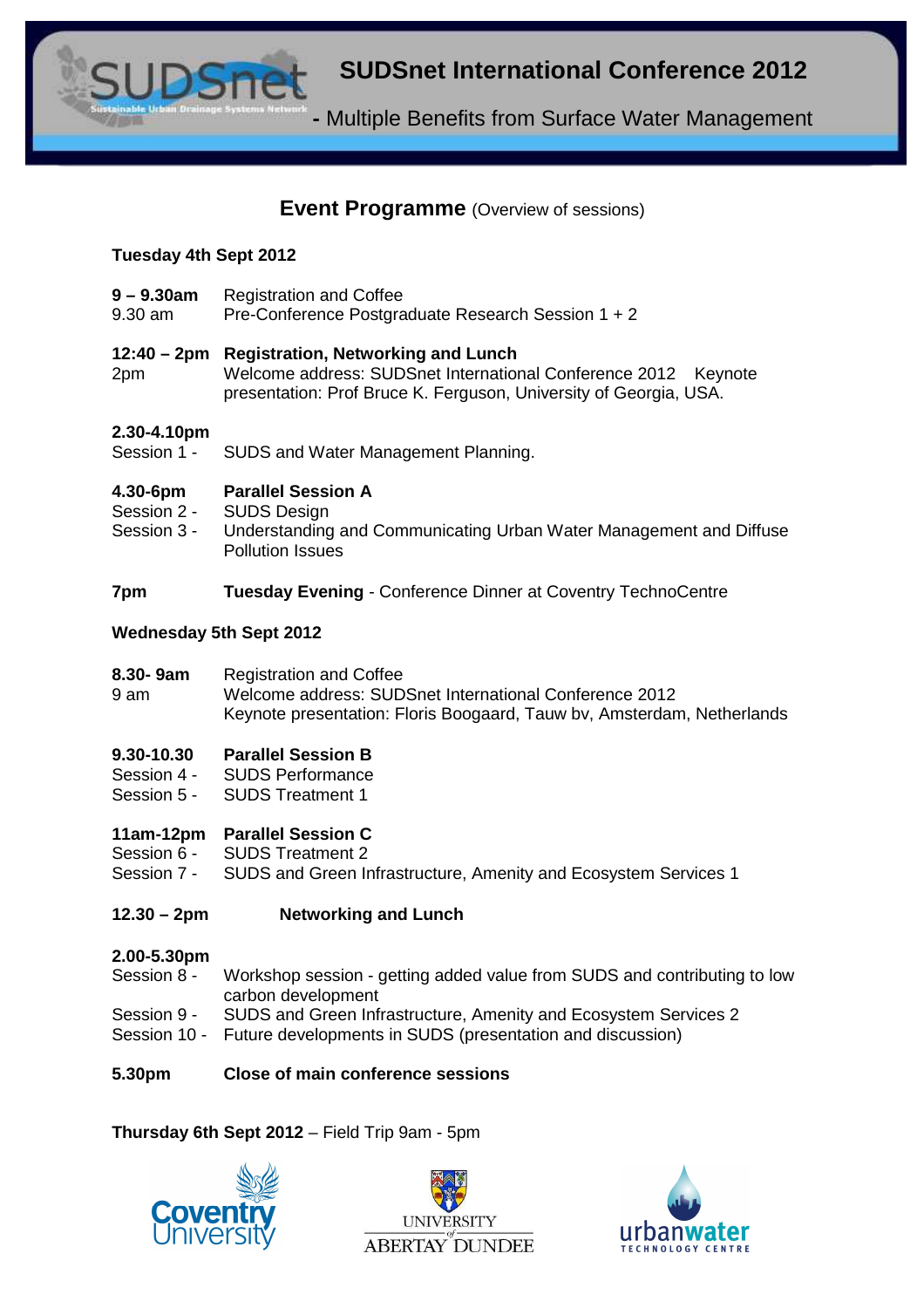**-** Multiple Benefits from Surface Water Management

#### **Delegate list**

| <b>SURNAME</b>                     | <b>FORENAME</b>    | <b>AFFILIATION</b>                               |
|------------------------------------|--------------------|--------------------------------------------------|
| <b>Badger</b>                      | Matthew            | Scottish Water                                   |
| Boogaard                           | Floris             | <b>TU Delft</b>                                  |
| <b>Boyle</b>                       | Nicola             | <b>Coventry University</b>                       |
| <b>Bray</b>                        | <b>Bob</b>         | <b>Robert Bray Associates</b>                    |
| Brown                              | Caroline           | <b>Heriot Watt University</b>                    |
| <b>Buchan</b>                      | Doug               | Scottish Water                                   |
| <b>Buntine</b>                     | Bronwyn            | Kent County Council                              |
| Casal                              | Arturo             | <b>Exeter University</b>                         |
| Charlesworth                       | Sue                | <b>SUDSnet / Coventry University</b>             |
| $\overline{\mathrm{Coupe}}$        | Stephen            | <b>Coventry University</b>                       |
| Crosskey                           | Shaun              | Brett Landscaping & Building Products            |
| Dalgleish                          | lan                | <b>Atkins Ltd</b>                                |
| Dawson                             | Julian             | The James Hutton Insitute                        |
| Dearden                            | Rachel             | <b>British Geological Survey</b>                 |
| Duffy                              | Alison             | University of Abertay Dundee                     |
| Dyelola                            | Kemi               | <b>Coventry University</b>                       |
| Ekeleme                            | ljeoma             | <b>Coventry University</b>                       |
| <b>Ellis</b>                       | <b>Bryan</b>       | <b>Middlesex University</b>                      |
| Faraj                              | Amal               | <b>Coventry University</b>                       |
| Ferguson                           | <b>Bruce</b>       | University of Georgia                            |
| Fowler                             | <b>Stuart</b>      | <b>Coventry University</b>                       |
| Gibson<br>$\overline{\text{Gill}}$ | Stephen            | Ramboll UK Ltd                                   |
|                                    | Andrew             | <b>Brett Landscaping &amp; Building Products</b> |
| Hawkins<br>Hall                    | Sam<br><b>Nick</b> | Marshalls Drainage<br>Pinnacle                   |
| Henman                             | Jenny              | Yorkshire Water Services Ltd                     |
| Howe                               | John               | <b>Brett Landscaping &amp; Building Products</b> |
| <b>Jefferies</b>                   | Chris              | University of Abertay Dundee                     |
| Jose                               | Roshni             | University of Abertay Dundee                     |
| Lashford                           | Craig              | <b>Coventry University</b>                       |
| Leadbetter                         | Andrew             | Peterborough City Council                        |
| Lucey                              | Maria              | Scottish Water / University of Abertay Dundee    |
| Lucke                              | Terry              | University of the Sunshine Coast                 |
| Lundy                              | Lian               | Middlesex University                             |
| Mathala                            | Lawrence           | University of Bolton                             |
| Mbanaso                            | Fredrick           | <b>Coventry University</b>                       |
| <b>McCloy</b>                      | Anthony            | <b>McCloy Consulting</b>                         |
| Morton                             | Gary               | <b>ACO Technologies PLC</b>                      |
| Mullaney                           | Jennifer           | University of the Sunshine Coast                 |
| Newton                             | Chris              | <b>Exeter University</b>                         |
| Nnadi                              | Ernest             | <b>Coventry University</b>                       |
| Perales                            | Sara               | PMEnginyeria                                     |
| Quinn                              | Ruth               | University of Greenwich                          |
| Robinson                           | Peter              | <b>AECOM</b>                                     |
| Rodriguez-                         |                    | <b>ETSICCP</b>                                   |
| Hernandez                          | Jorge              |                                                  |
| Roe                                | Jenny              | <b>Heriot Watt University</b>                    |
| Roinas                             | Georgios           | University of Portsmouth                         |
| Sañudo-Fontaneda                   | Luis Angel         | <b>ETSICCP</b>                                   |
| Shaffer                            | Paul               | CIRIA / SUDSDRAIN                                |
| Smith                              | Kerry              | Scottish Water                                   |
| Taylor                             | Darvl              | <b>JBA Consulting</b>                            |
| Tingle                             | Stephen            | <b>Tingle Consulting Ltd</b>                     |
| Tsavdaris                          | Alexandros         | University of Portsmouth                         |
| Wade                               | Rebecca            | SUDSnet / University of Abertay Dundee           |
| Walker                             | Louise             | University of Leeds                              |
| Warwick                            | Frank              | <b>Coventry University</b>                       |
| Willis                             | Sass               | Cambrigeshire County Council                     |
| Woods-Ballard                      | <b>Bridget</b>     | <b>HR Wallingford Ltd</b>                        |





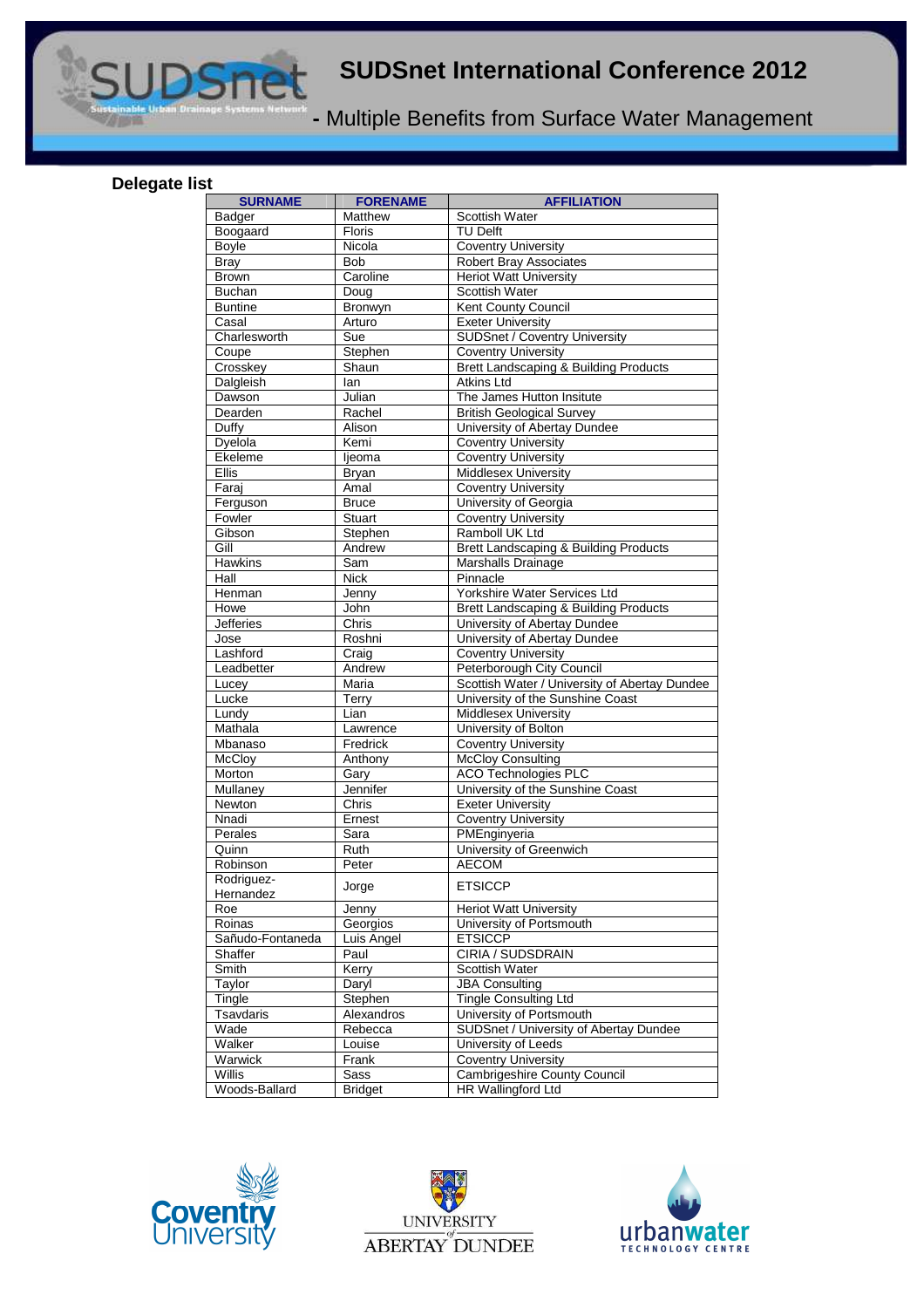**-** Multiple Benefits from Surface Water Management

# **Event Programme - Detail**

#### **Tuesday 4th Sept 2012**

- **9 9.30am Registration and Coffee**
- 9.30am Pre-Conference Postgraduate Research Session
- 9.40am Ruth Quinn & Alejandro Dussaillant. Predicting pollutant retention in SUDS, with a rain garden application
- 10:00am Fredrick Mbanaso et.al. Laboratory-based experiments to investigate the impact of glyphosate-containing herbicide on pollution attenuation and biodegradation in a model pervious paving system.
- 10:20am Jenny Mullaney et.al. Pervious paving systems: potential use for promoting street tree health, reducing pavement damage and reducing stormwater flows
- 10:40am Georgios Roinas et.al. Fate of Hydrocarbon Pollutants in Source and Non-Source Control SUDs systems
- 11.00am Coffee break
- 11:20am Craig Lashford et.al. Sustainable Drainage Systems: A sustainable flood management plan?
- 11:40am Roshni Jose et.al. Ecosystem Services and Urban Water
- 12.00am Stewart Fowler et.al. Evaluating the amenity of Sustainable Urban Drainage Systems

#### **12:30 – 2pm Registration, Networking and Lunch**

- 2pm Welcome address: SUDSnet International Conference 2012
- 2.05pm Keynote presentation: Prof Bruce K. Ferguson, University of Georgia, USA. Toward Alignment of Stormwater Flow with Urban Space and Value
- Session 1 SUDS and Water Management Planning.
- 2.30pm Bridget Woods-Ballard. National and British Standards for SUDS update on developments and current consultations.
- 2.50pm Bronwyn Buntine. SuDS for all partners.
- 3.10pm Frank Warwick and Sue Charlesworth. Decision support for SUDS Approval Bodies when assessing SUDS feasibility.





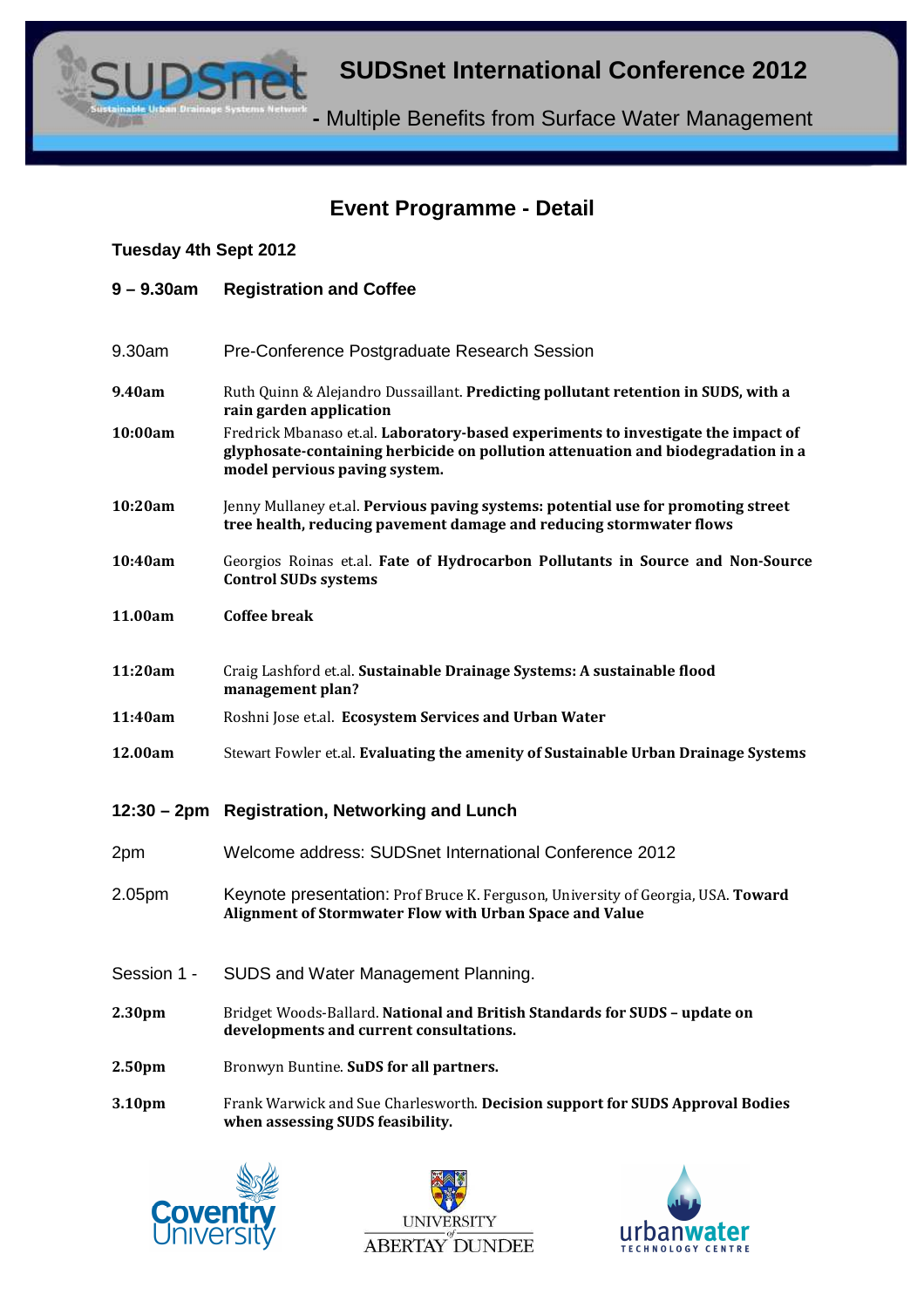

| 3.30 <sub>pm</sub> | Alison Duffy, Doug Buchan and Maria Lucey. Vesting Public SUDS in Scotland -<br>Effective and Transparent Governance: learning by doing and doing by learning. |
|--------------------|----------------------------------------------------------------------------------------------------------------------------------------------------------------|
| 3.50 <sub>pm</sub> | Celeste Morgan & Sass Willis. Making SABs work in Practice - the experience of<br>Cambridgeshire                                                               |

4.10pm Coffee break and networking

#### **PARRALLEL SESSION A**

| Session 2 - | SUDS Design (parallel session - Main Room)                                                                                                                                                        |
|-------------|---------------------------------------------------------------------------------------------------------------------------------------------------------------------------------------------------|
| 4.30pm      | Stephen Gibson. Maximising recycling, effective attenuation and multi-stage water<br>treatment - A case example at Mount Vernon Hospital, London.                                                 |
| 4.50pm      | Stephen Tingle. Advancing SuDS capital and maintenance works within cross sector<br>multi-lot technical service procurement.                                                                      |
| 5.10pm      | Kiran Tota-Maharaj Piotr Grabowiecki, Akintunde Babatunde & S.J. Coupe. Exploring<br>the potential of constructed wetlands for low-carbon water-sourced heating,<br>cooling and stormwater reuse. |
| 5.30pm      | Floris Boogaard, J Blanksby, P Kregting, W Bakker & A Poole. Developing new<br>perspectives on approaches to the management of inlets to traditional urban<br>drainage systems.                   |
| Session 3 - | Understanding and Communicating Urban Water Management and Diffuse<br>Pollution Issues (parallel session - Room 2)                                                                                |
| 4.30pm      | J Bryan Ellis, Christophe Viavattene & Jennifer Chlebek. SUDS Modelling For Surface<br><b>Water Management</b>                                                                                    |
| 4.50pm      | Julian Dawson. The CREW project on Urban Diffuse Pollution.                                                                                                                                       |
| 5.10pm      | Chris Jefferies, N Berwick, D Cernagovs & F Boogaard. Watertown - a computer game<br>for city water planners                                                                                      |
| 5.30pm      | Questions/discussion                                                                                                                                                                              |
| 6pm         | <b>Close of Day</b>                                                                                                                                                                               |
| 7pm         | <b>Tuesday Evening - Conference Dinner at Coventry TechnoCentre</b>                                                                                                                               |





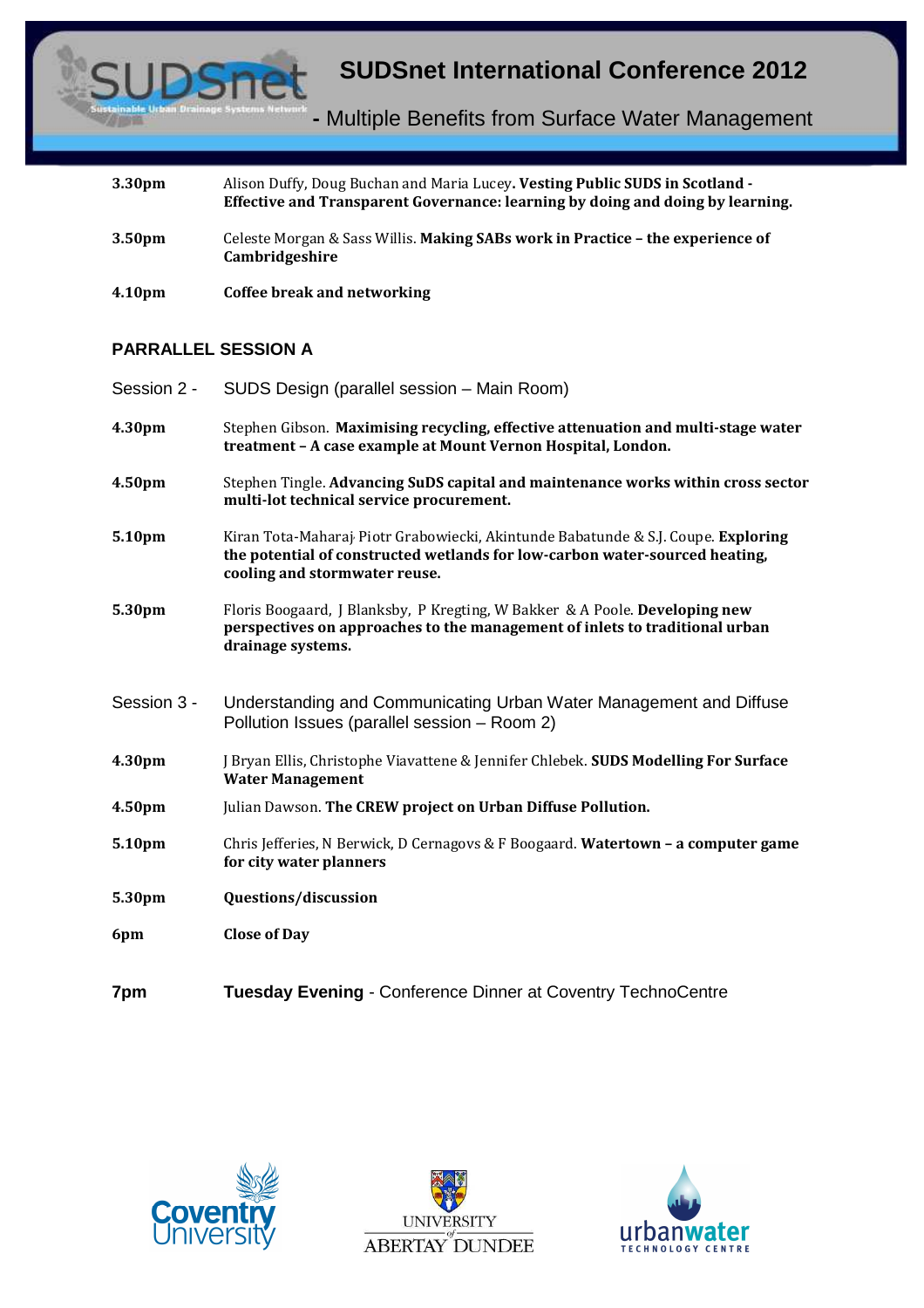**-** Multiple Benefits from Surface Water Management

#### **Wednesday 5th Sept 2012**

| 8.30-9am                   | <b>Registration and Coffee</b>                                                                                                                                                                                 |  |
|----------------------------|----------------------------------------------------------------------------------------------------------------------------------------------------------------------------------------------------------------|--|
| 9 am                       | Welcome address: SUDSnet International Conference 2012. Day 2.                                                                                                                                                 |  |
| 9.05am                     | Keynote presentation: Floris Boogaard, Tauw bv, Amsterdam, Netherlands<br>Transnational knowledge exchange on SUDS                                                                                             |  |
| <b>PARRALLEL SESSION B</b> |                                                                                                                                                                                                                |  |
| Session 4 -                | SUDS Performance (parallel session - Main Room)                                                                                                                                                                |  |
| 9.30am                     | L.A. Sañudo-Fontaneda, J. Rodriguez-Hernandez, D. Castro-Fresno & A. Vega-Zamanillo.<br>Laboratory study of the infiltration performance of three surfacing materials used<br>on permeable pavements           |  |
| 9.50am                     | Terry Lucke & Simon Beecham. Field Investigation of Reduction in Infiltration<br><b>Capacity in a Permeable Pavement System Due To Clogging</b>                                                                |  |
| 10.10am                    | Gordon Rowlands. Filter drains on the UK's high speed road network.                                                                                                                                            |  |
| 10.30am                    | <b>Coffee break</b>                                                                                                                                                                                            |  |
| Session 5 -                | SUDS Treatment 1 (parallel session – Room 2)                                                                                                                                                                   |  |
| 9.30am                     | Sue Charlesworth, F. Mbanaso and S Coupe. Laboratory-based experiments to<br>determine the impacts of applying glyphosate-containing herbicide onto a model<br>porous paving rig.                              |  |
| 9.50am                     | Steve Coupe, F.S Mbanaso, S.M. Charlesworth & E.O Nnadi. The Impact of Glyphosate<br><b>Containing Herbicides on the Biological properties of Permeable Pavements</b>                                          |  |
| 10.10am                    | Lian Lundy, M Fairley, M Revitt, F Coulon, S Tyrrel, T Hess, J Harris, A Nelson, K Richards<br>& J Barlow. An evaluation of the removal of sediments and associated pollutants by<br>channel drainage systems. |  |
| 10.30am                    | <b>Coffee break</b>                                                                                                                                                                                            |  |

#### **PARRALLEL SESSION C**

- Session 6 SUDS Treatment 2 (parallel session Room 2)
- 11am Kiran Tota-Maharaj, S.J. Coupe & Piotr Grabowiecki. Functionality of Geotextile Membranes within Permeable Pavements for Biodegradation, Infiltration and Water Detention of Concentrated Urban Stormwater Runoff
- 11.20am Alexandros Tsavdaris, John B. Williams, Steve Mitchell & Catherine Mant. An Investigation on the hydraulic and treatment performance of vegetated SuDS systems





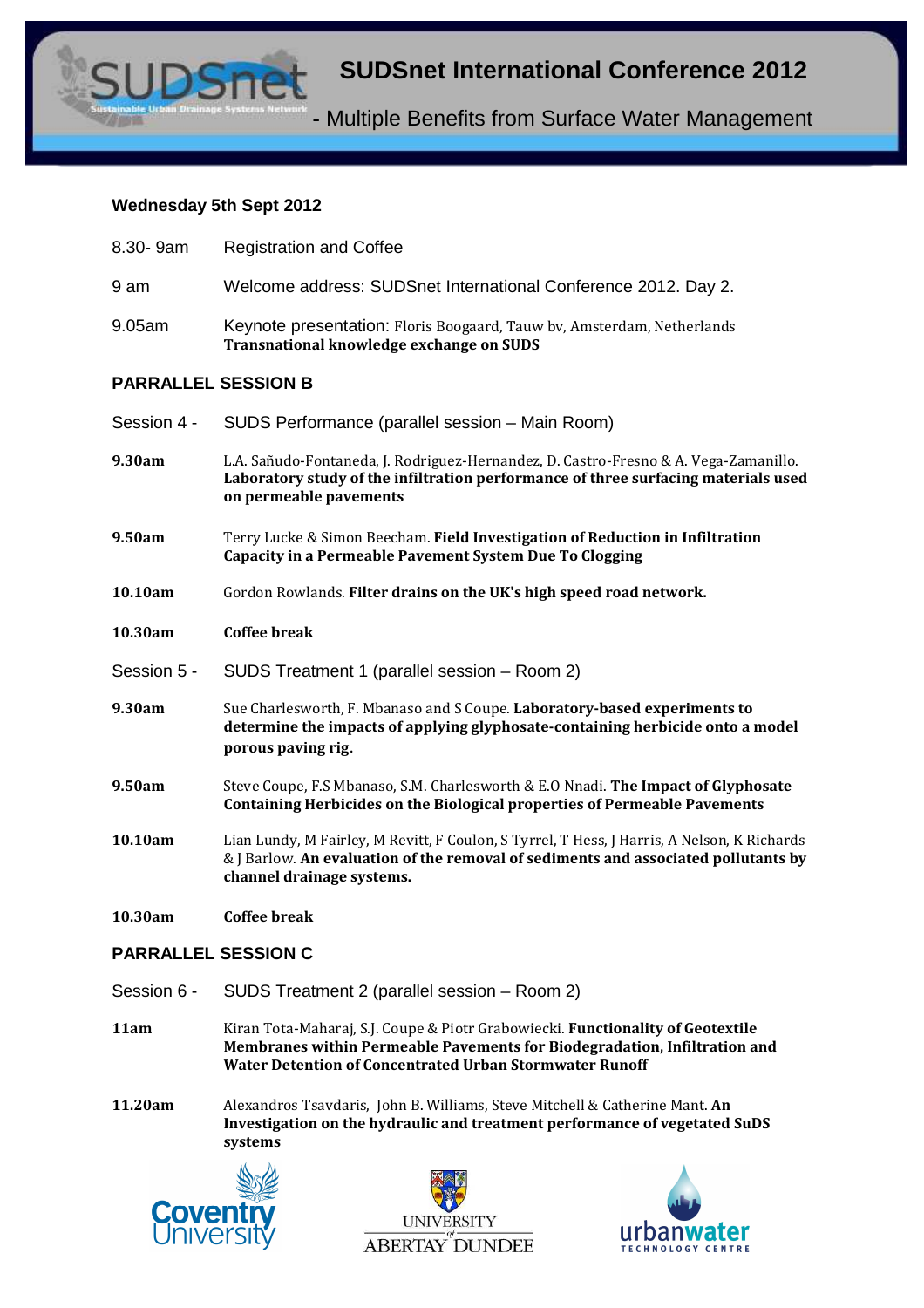

| 11.40am                 | Ian Dalgleish. The real benefit of SUDS: Treatment stages, SUDS efficiency and a<br>review of international monitoring of SUDS.                                                                                  |
|-------------------------|------------------------------------------------------------------------------------------------------------------------------------------------------------------------------------------------------------------|
| Session 7 -             | SUDS, Green Infrastructure, Amenity & Ecosystem Services 1 (parallel<br>session - Main Room)                                                                                                                     |
| 11am                    | Lian Lundy, Bob Bray, Bryan Ellis & Mike Revitt. A multi-disciplinary evaluation of an<br>urban rain garden.                                                                                                     |
| 11.20am                 | Jenny Roe, Scott Arthur & Caroline Brown. SUDS in schools: exploring the impact on<br>health, wellbeing, and learning in children and young people.                                                              |
| 11.40am                 | Miguel Fornés-Bonavía-Bachák <sup>a</sup> ; Jorge Rodriguez-Hernandez & Daniel Castro-Fresno.<br>Analysis for the implementation of Sustainable Urban Drainage Systems in three<br>different locations in Spain. |
| 12pm                    | S. Perales Momparler & C. Jefferies. AQUAVAL: Demonstration SUDS in the<br>Mediterranean region of Valencia.                                                                                                     |
| $12.30 - 2pm$           | <b>Networking and Lunch</b>                                                                                                                                                                                      |
| Session 8 -<br>$2-3$ pm | Workshop session - getting added value from SUDS and contributing to low<br>carbon development                                                                                                                   |
| 3pm                     | <b>Coffee Break</b>                                                                                                                                                                                              |
| Session 9 -             | SUDS, Green Infrastructure, Amenity & Ecosystem Services 2                                                                                                                                                       |
| 3.20pm                  | Louise Walker & Richard Ashley. Can UK cities ever become 'water                                                                                                                                                 |
| 3.40pm                  | sensitive'?<br>Peter Robinson. Green Networks Integrated Urban Infrastructure.                                                                                                                                   |
| 4Pm                     | Alison Duffy, D.Bowie & J. Dalrymple. SUDS and Trees - Integrating landscaping and                                                                                                                               |
| 4.20pm                  | surface water strategies.<br>Celeste Morgan & Louise Clarke. Bringing Water Sensitive Urban Design to the UK                                                                                                     |
| Session 10 -            | Future developments in SUDS (presentation and discussion)                                                                                                                                                        |
| 4.40pm                  | Paul Shaffer (presentation) and discussion session with Keynote speakers, and SUDSnet<br>organisers: Rebecca Wade & Sue Charlesworth.                                                                            |
| 5.30pm                  | <b>Close of main conference sessions</b>                                                                                                                                                                         |





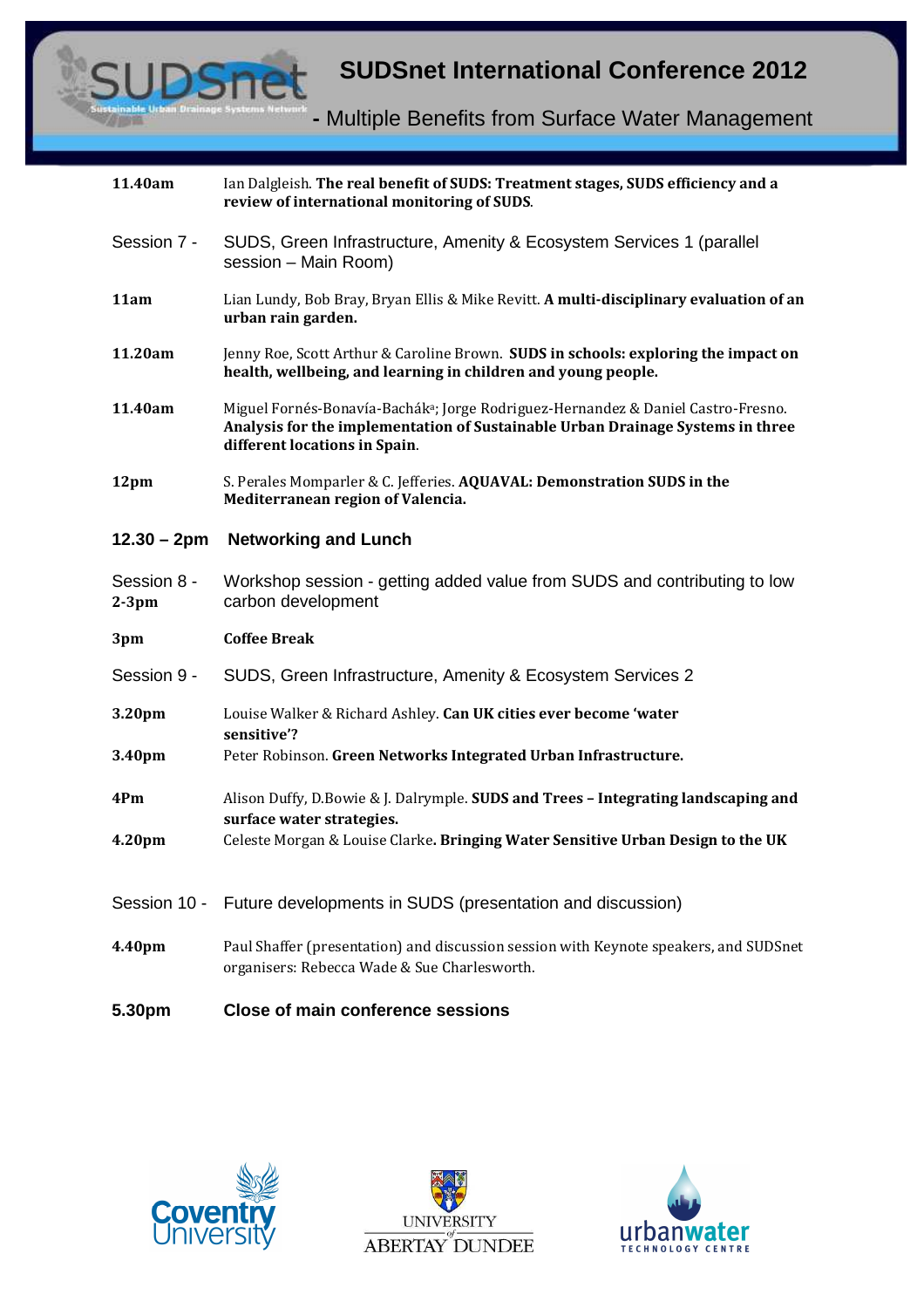

#### **Thursday 6th Sept 2012**

Field trip 9am - 5pm (Please note; you must have registered separately for the field visit)

The planned Field visit locations are:

- 1. Coleford Formpave factory and permeable paving demonstration site **Please note this site requires PPE** as we have to go through the factory to get to the permeable paving test site (please let us know if you can supply your own PPE or require us to bring some for you)
- 2. M40/J15, Longbridge Island vegetated highways SUDS (Site access and permission is still to be confirmed)
- 3. Lunch (packed lunches provided) and return to Coventry Campus
- 4. Retrofit small scale SUDS in Cities: led by Simon Watkins (landscape architect and SUDS designer) who will talk about retrofitting small patches of SUDS in cities. We will meet in Coventry and walk to some examples of this on Coventry University campus (Ellen Terry building). The campus SUDS comprises Marshall's block PPS, resin PPS, rain gardens and trees (also an amenity as it can be used as an outside classroom) and there's a building with a green roof just around the corner.





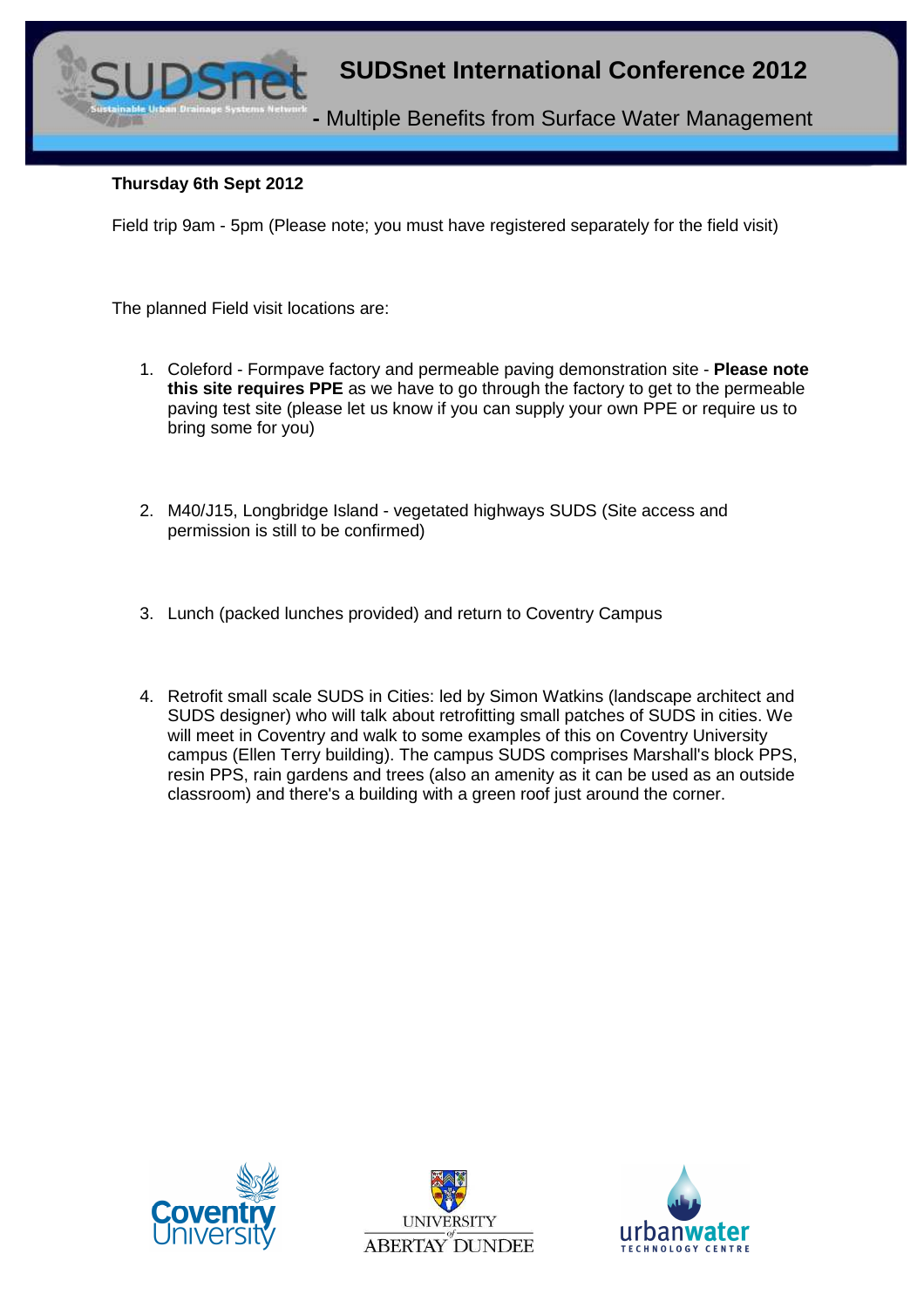**-** Multiple Benefits from Surface Water Management

#### **Abstracts – Pre-Conference Postgraduate Research Session**

# Predicting pollutant retention in SUDS, with a rain garden application

Ruth Quinn, Alejandro Dussaillant, Corresponding Author Ruth Quinn University of Greenwich, Chatham, Kent, UK

A major problem of increased urbanisation is the rise in pollution caused by urban runoff. The chief components of this pollution are hydrocarbons, nutrients and heavy metals such as Cadmium, Copper and Lead. A solution to this problem can be found through the use of sustainable urban drainage systems such as rain gardens. Rain gardens are landscaped gardens situated in a shallow depression of a relatively small area which receives storm water runoff from impervious surfaces. Their popularity in the U.K is sure to grow with the introduction of legislation such as 'The Flood and Water Management Act 2010' because of this and the growing pollution caused by urban runoff, research into these facilities is of increasing importance in the U.K and worldwide.

Previous research has focused primarily on the degree to which groundwater is replenished by these systems and computer models have been developed to quantify the extent of that recharge i.e. RECARGA and RECHARGE. However these models do not simulate the generation or treatment of water quality parameters such as pollutant loading and removal. The ability of rain garden to retain pollutants has been well documented through various experiments however a computer model with the ability to predict the retention in a layered system is lacking.

In this paper, a simple model is presented specifically for the transport and retention prediction of urban runoff heavy metal contaminants in a rain garden system. It consists of two parts; a water model and pollutant retention section. To describe flow behaviour a dualpermeability approach is proposed which will facilitate the prediction not only matrix but of macropore flow which has a large impact on heavy metal capture. The water model has successfully simulated literature case studies regarding water balance and flows in the matrix region, based on strong gradient cases, pulse infiltration and layered soil profiles as would be expected in a rain garden situation. It has also proven accurate when tested for varying input flows in a layered soil profile in the macropore region.

This water modelling segment is combined with the retention section. This utilizes isotherms previously proven accurate in heavy metal retention models such as the linear, Langmuir and Freundlich isotherms and couples them with the advection-diffusion equation. By combining both the retention and transport factors not only can the complete retention profile of the metal through the soil be predicted but characteristics of the system (soil, depth of layers etc.) and environmental factors (heavy metal concentration, rate of infiltration etc) can also be taken into account. This section has also been tested and shown favourable results against previous experimental data. This computer model will undoubtedly provide a valuable tool for the design and implementation of bioretention facilities in urban environments.





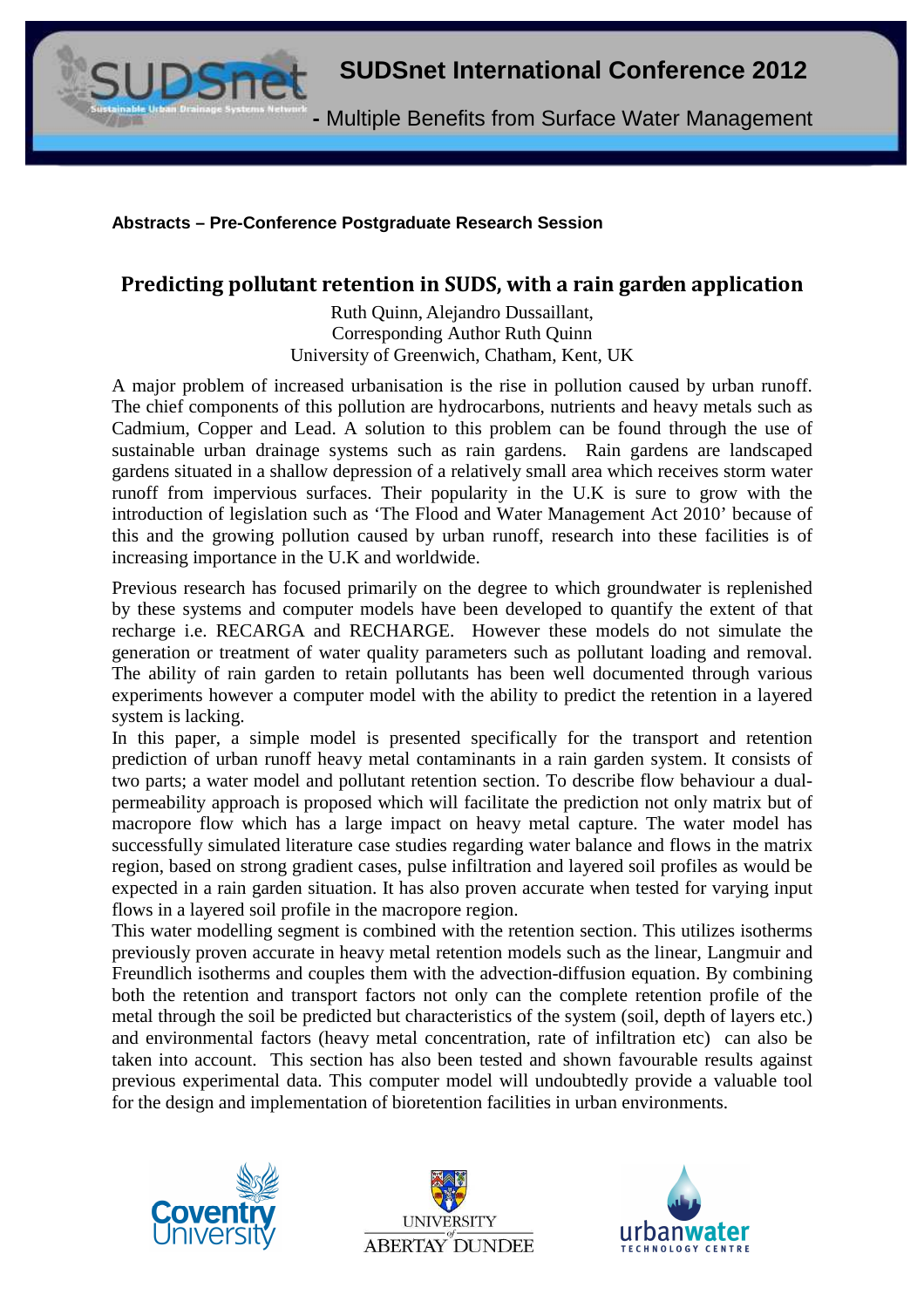# **Laboratory-based experiments to investigate the impact of glyphosatecontaining herbicide on pollution attenuation and biodegradation in a model pervious paving system.**

Mbanaso\*, F.U., Coupe, S.J., Charlesworth, S.M. Sustainable Drainage Applied Research Group, Coventry University, CV1 5FB \* Corresponding author

#### **Abstract**

An experimental investigation was carried out to determine the effect of glyphosatecontaining herbicides (GCH) on the hydrocarbon retention and biodegradation processes known to occur in pervious pavement systems (PPS). The pervious paving system (PPS) rigs were based on the four-layered design detailed in CIRIA C582 and enabled the pollutant retention capacity of the PPS to be investigated as well as the biodegradation of these pollutants by microorganisms. The use of test rigs also revealed the impact of GCH on PPS eukaryotic organisms, by the monitoring of protist bioindicators. Results showed that the GCH disrupted the retention of hydrocarbon by the geotextiles relative to the rigs with mineral oil only added, as 9.3% and 24.5% of added hydrocarbon were found in herbicide only rigs and herbicide plus oil rigs respectively. PPS contaminated by mineral oil had previously been shown to retain 98.7 % of added oils and over several weeks, biodegrade this oil in-situ. Where GCH was added to experimental models, much higher concentrations of heavy metals, including Pb, Cu, and Zn, were released from the PPS in effluent, particularly where GCH and mineral oil were added together. The source of the majority of the metal contamination was thought to be the waste mineral oil that had been used in a vehicle engine. The herbicide generally increased the total activity of microbial communities in rig systems and had a stimulating effect on bacterial and fungal population numbers. Although the protists, which are part of the microbial community directly or indirectly responsible for biodegradation, were initially strongly affected by the herbicide, they showed resilience by quickly recovering and increasing their population compared with rigs without added herbicide, including the rigs with mineral oil added to them. However, the presence of herbicide was associated with a decrease in the species richness of recorded protist taxa and a predominance of robust, cosmopolitan or ubiquitous protist genera.





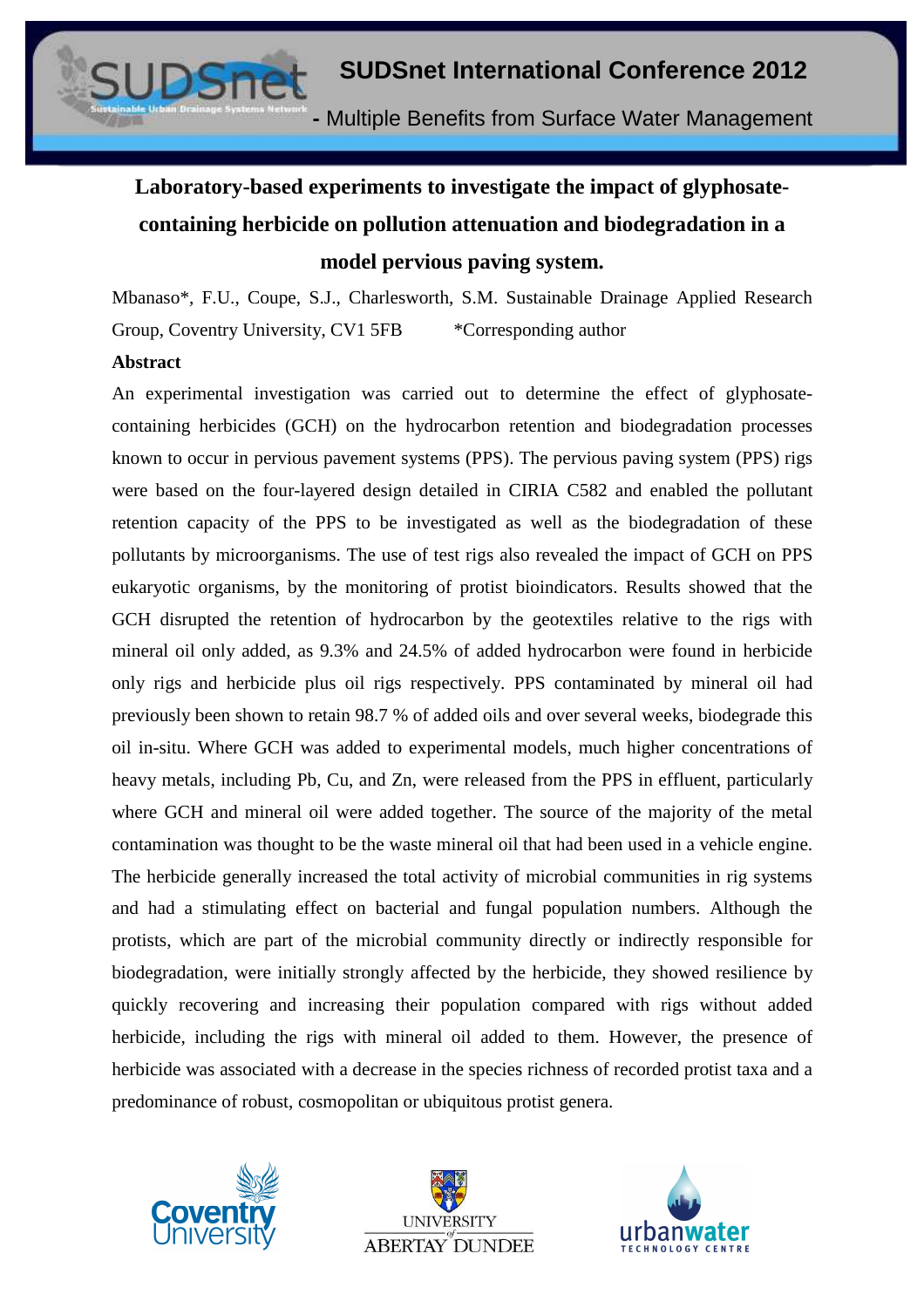

# **Pervious paving systems: potential use for promoting street tree health, reducing pavement damage and reducing stormwater flows**

Jenny Mullaney<sup>1</sup>, Terry Lucke<sup>1</sup>, Tim Johnson<sup>2</sup>, Don Cameron<sup>2</sup>, Greg Moore<sup>3</sup>

<sup>1</sup>*School of Science and Engineering, University of the Sunshine Coast, Maroochydore, QLD, 4558, Australia* 

*(jennifer.mullaney@research.usc.edu.au)* 

*<sup>2</sup>School of Natural and Built Environment, University of South Australia, Mawson Lakes Campus, 5095, Adelaide, South Australia, Australia*

*<sup>3</sup>National Trust and Victoria Significant Tree Register Committee Chair, Melbourne, 3000, Victoria, Australia* 

#### **Abstract**

Street trees are an everyday part of life that are regularly incorporated into typical residential street and shopping area landscaping designs by councils and city planners. Street trees provide many environmental and stormwater management benefits including increased aesthetic values, reduced heat island effects and stormwater runoff reduction. However urban areas can be hostile environments for street trees and a trees health can often suffer due to a lack of desirable conditions. Impervious pavements prevent water and oxygen, vital for tree growth, from infiltrating to the tree roots. This can often result in costly damage to infrastructure as tree roots search out new moisture sources. Permeable pavements are a relatively new technology that allows water and oxygen to infiltrate through the pavement surface and into the soil below. Permeable pavements may offer a viable solution to enhance street tree performance and to reduce pavement damage by tree roots, as well as reducing stormwater flows. A field study is currently underway at the University of the Sunshine Coast to investigate whether permeable pavements with varying sub-base depths can reduce infrastructure damage and increase street tree health. A parallel study is being conducted at the University of South Australia to investigate whether street trees with permeable pavement surrounds can be used to manipulate the growth and distribution of tree roots in urban environments to minimise the effects of reactive soil movements. This paper describes the experimental design and presents the interim results of these studies.

**Keywords**: SUDS, Permeable pavements, Street trees, stormwater reduction, pollution reduction, root damage





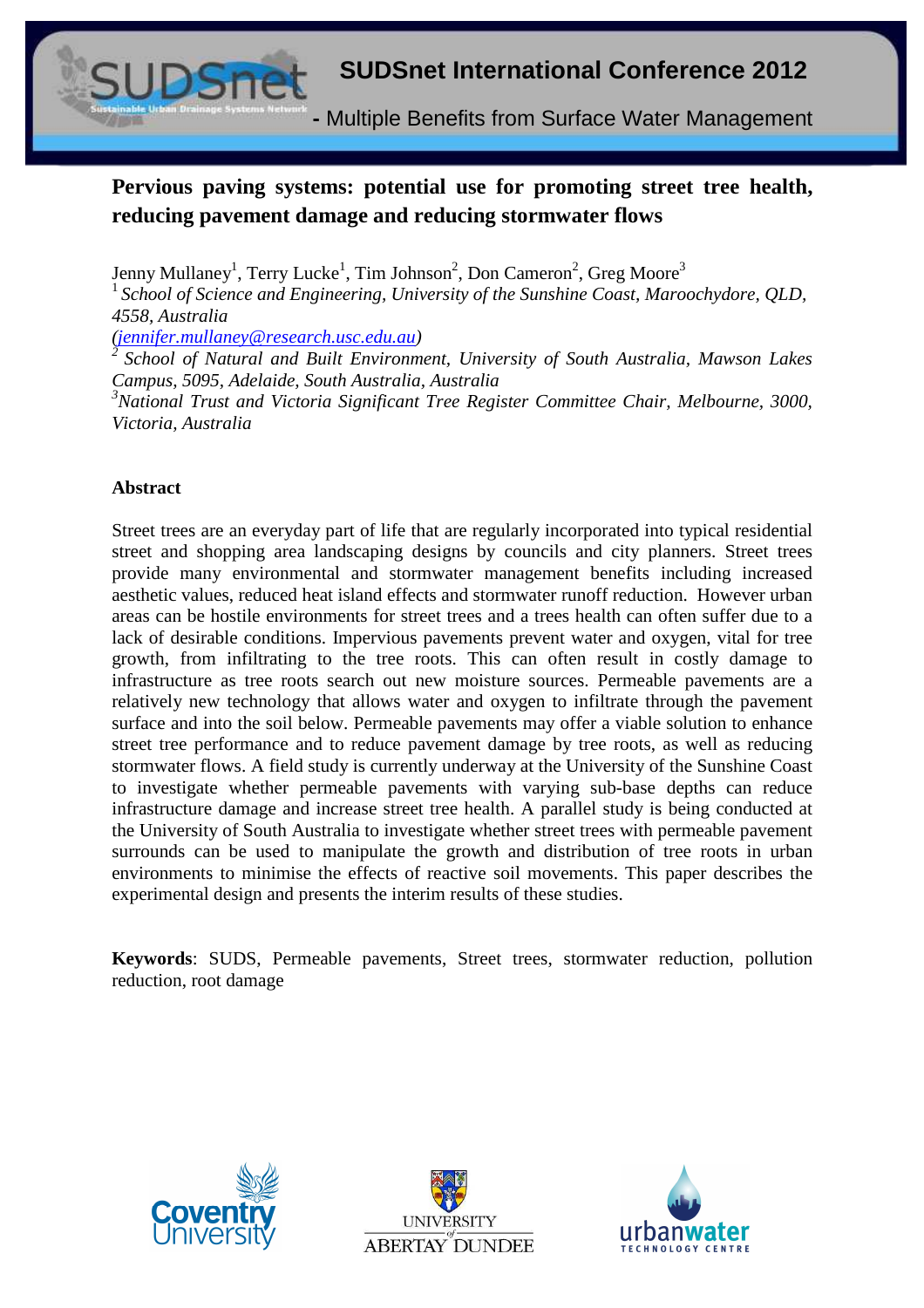**-** Multiple Benefits from Surface Water Management

### **Fate of Hydrocarbon Pollutants in Source and Non-Source Control SUDs systems**

Georgios Roinas<sup>a\*</sup>, Cath Mant<sup>a</sup>, John B. Williams<sup>a</sup>

<sup>a</sup> University of Portsmouth, School of Civil Engineering and Surveying, Portland Building,

Portland Street, Portsmouth, Hants, PO1 3AH, UK.

\* *corresponding author*. Tel.: +44 (0)23 9284 2428 georgios.roinas@port.ac.uk

#### **Abstract**

Source control is an accepted part of SUDs philosophy and has been shown to provide effective control of water quantity. However there are limited studies of the contribution source control makes to pollutant removal, especially in trafficked areas. This study examines the fate of organic pollutants, Total Petroleum Hydrocarbons (TPH) and Polycyclic Aromatic Hydrocarbons (PAHs) in a range of paired source and non-source control full-scale SUDs systems to assess the influence of source control techniques.

Sites have been selected to cover housing developments, car parks and trunk roads serves by a range of SUDs options, such as porous asphalt, swales, detention basins and ponds. Soil samples and water samples have been taken bi-monthly over a 14 month period. Soils have been through Accelerated Solvent Extraction (ASE) and water samples through Solid Phase Extraction (SPE) prior to injection onto a GC-MS. Regular monitoring of the accumulations of pollutants in soil layers (0-20mm, 20-40mm and 40-60mm) has been supplemented by targeted monitoring of storm events and combined with general measurements of water quality (BOD, COD, TSS, VSS, conductivity and pH).

To date the source control systems have generally had lower pollutant levels in runoff compared to non-source control, but these are not statistically significant. However some PAHs have higher concentrations in non-source control systems, possibly due to weathering of recently laid porous asphalt. Road runoff was generally more polluted than housing developments, and significantly higher levels of certain PAHs (e.g. pyrene) were seen in urban roads compared to the trunk road network, possibly reflecting traffic patterns. Sampling of TPH profiles in soils have shown transportation of pollutants down through the water column.

The outcomes of this project will increase the understanding of how these organic pollutants behave in SUDs systems and the factors affecting their accumulations. This will allow any risks posed by the accumulation levels to be assessed and provide design guidance about the most appropriate systems for treating these pollutants.





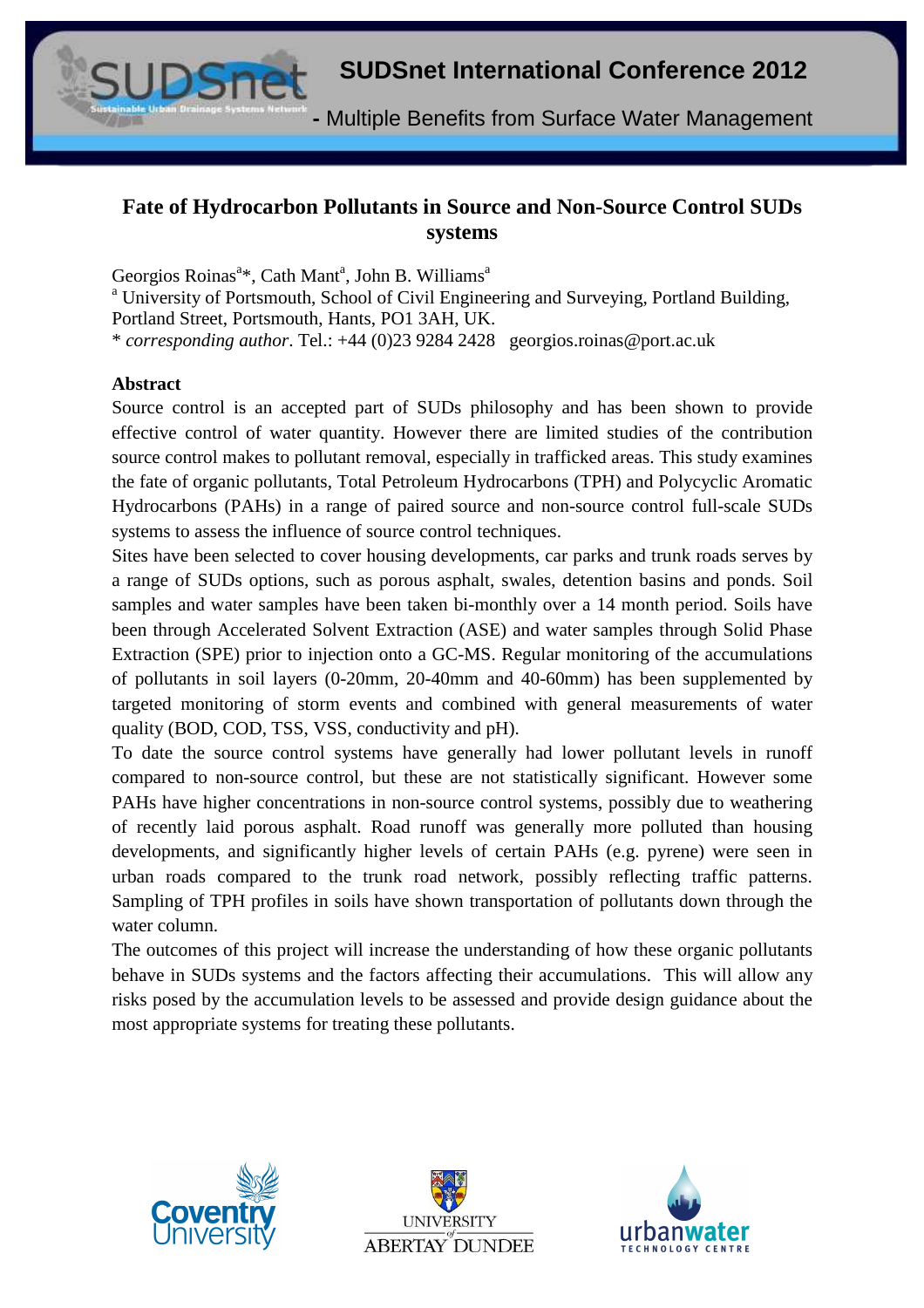

### **Sustainable drainage systems: A sustainable flood management plan?**

Craig Lashford, Dr Susanne Charlesworth , Dr Matthew Blackett , Frank Warwick SUDS Applied Research Group, Coventry University, Coventry, CV1 5LW Tel: +44. 2476 887688 craig.lashford@coventry.ac.uk

#### **Abstract**

This research project examines the effectiveness of a SuDS management train at the proposed Canley regeneration site, Coventry. The plan is to demolish 30 houses and replace them with 731 new dwellings over 16ha. *WinDes®* drainage software will be used to model the site's response to various rainfall events after development but without SuDS. Once the expected risk of flooding has been ascertained, SuDS devices can then be defined in *WinDes®* to investigate their ability to reduce runoff over a range of rainfall scenarios. Multiple combinations of devices will be linked together to assess their use as a management train to evaluate the most effective combination, and ultimately to provide a 'best fit' scenario for the site. On completion of this project a wider knowledge of the use of a SuDS management trains ability to reduce water quantity at new developments will be gained, along with the methodology for development of a best fit management plan for small scale sites.





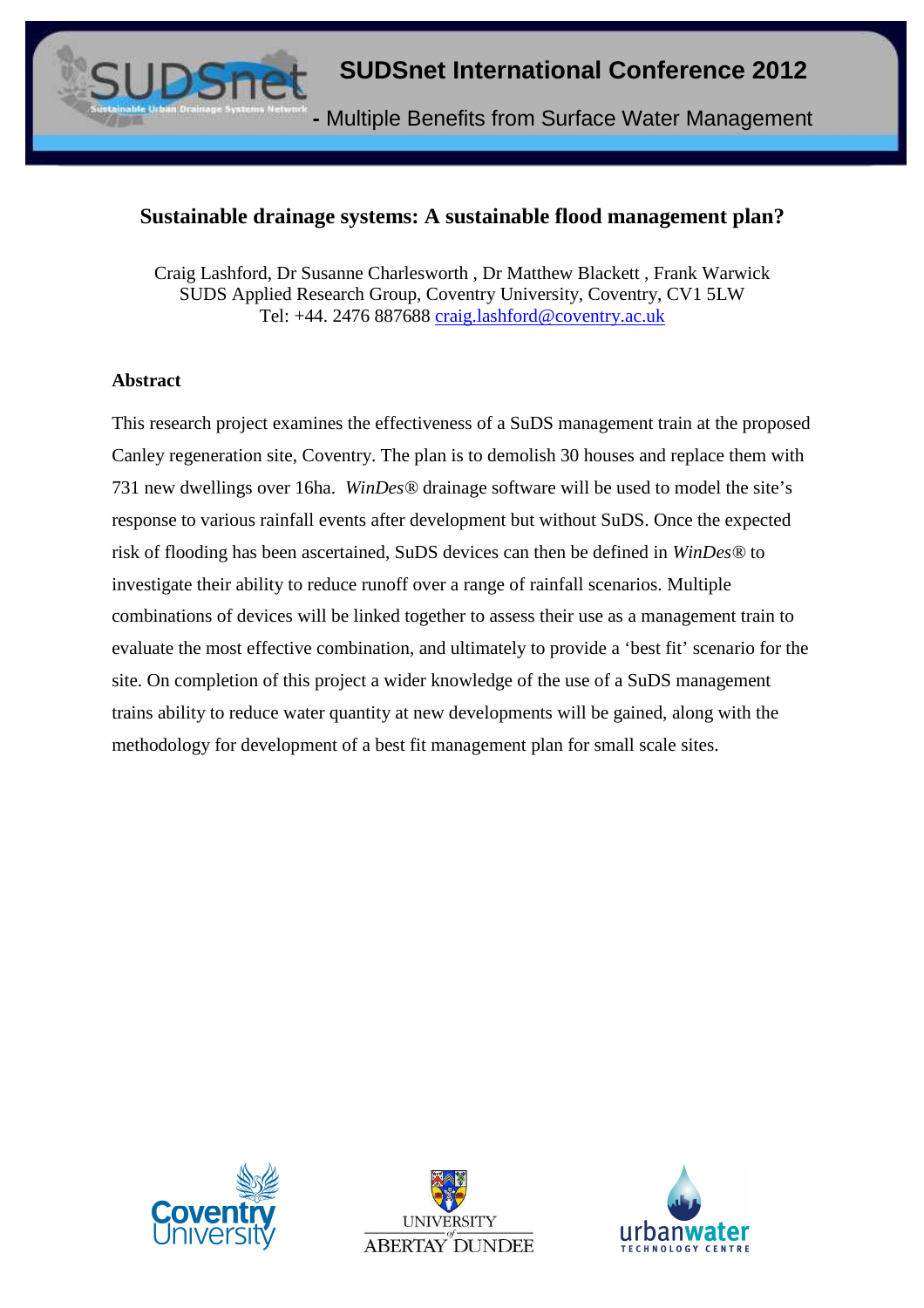**-** Multiple Benefits from Surface Water Management

#### **Ecosystem Services and Urban Water**

Roshni Jose\*, Rebecca Wade, and Chris Jefferies

*Urban Water Technology Centre, University of Abertay Dundee, Dundee, UK. DD1 1HG*  \*r.jose@abertay.ac.uk

#### **Abstract:**

This paper presents initial efforts to define the Ecosystem Services (ES) associated with Sustainable Urban Drainage Systems (SUDS). Pilot studies carried out at sites in Scotland (Dunfermline and Dundee) helped to identify the different ES associated with SUDS systems. The SUDS systems which are considered for evaluation are Wetlands, Ponds, Detention Basin and Swales as they are rich in vegetation. A comparative assessment has been carried out at non-vegetated sites like Permeable Paving and Filter Drain.

According to Millennium Ecosystem Assessment (MEA) there are four categories of ES; provisioning services, regulating services, cultural services and supporting services. Supporting services are necessary for the production of all other ES. Supporting services related to SUDS are primary production, oxygen production, soil formation, water cycle, nutrient cycling and habitat. Provisioning services are the products obtained from the ES such as food, water, renewable energy, fuel and genetic resource. Regulating services are the benefits obtained from regulation of ES such as climate regulation, water regulation, erosion control, water purification, air quality maintenance, pollination, noise, soil quality and water quality. The non-material benefits which humans receive from the ecosystem are knows as cultural services, e.g. Sense of well being, religious well being, physical well being, educational value, aesthetics, recreation, wild species diversity etc.

Vegetated SUDS systems include grasses, reeds, silver birch, willow trees, yellow and red dog weeds, cotoneaster and many other plant species. There are also many bird and insect species (e.g. coots, ducks, swan, bugs, flies). The ponds and the wetlands enhance a sense of well being, educational value and recreation values. Thus, SUDS provide multi-functional benefits in context to the ES assessment and valuation. Preliminary results suggest that SUDS do not provide many provisioning services. However, they contribute to supporting services, provisioning services and cultural services.





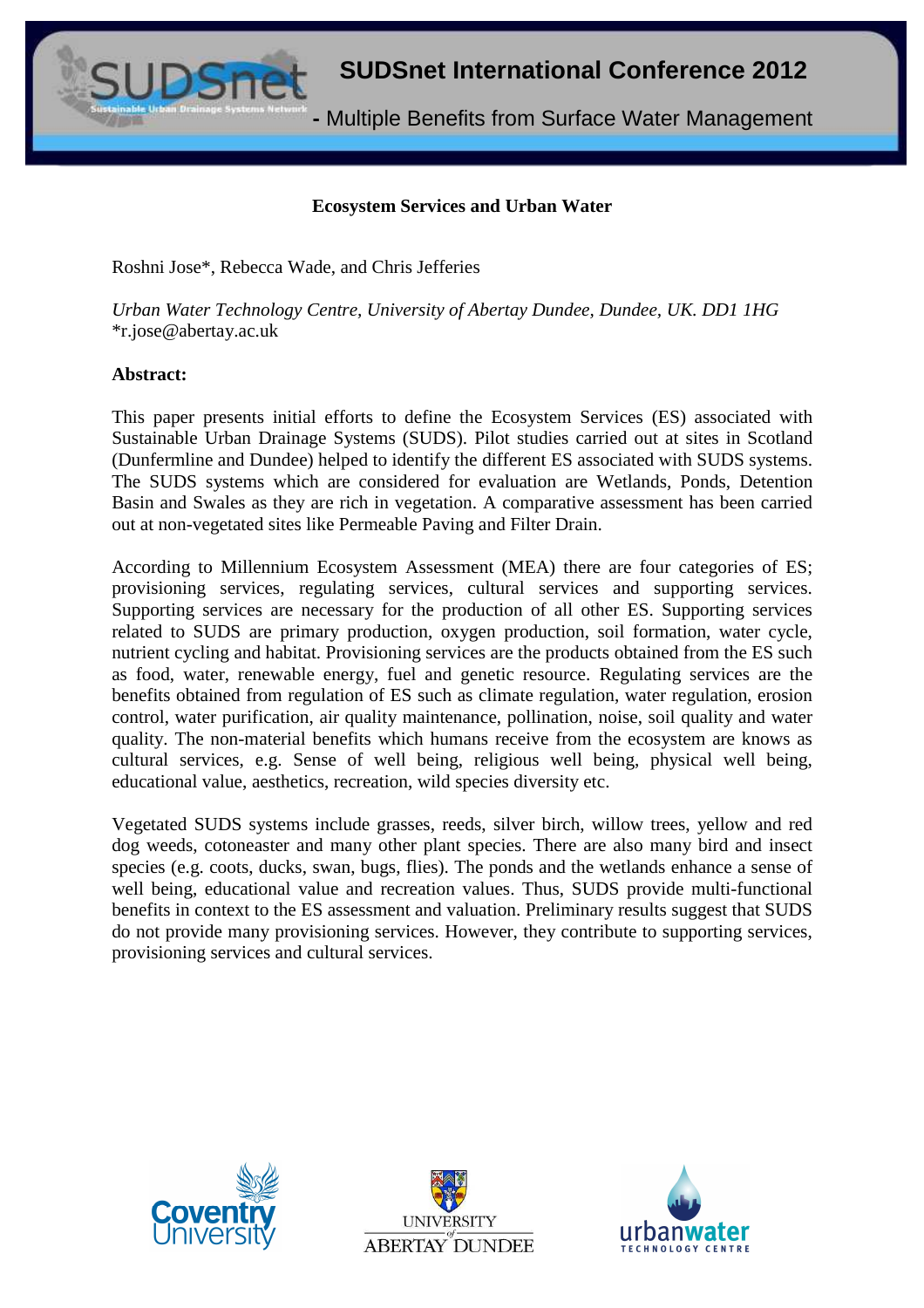

# **Evaluating the Amenity of Sustainable Urban Drainage Systems**

Stewart Fowler, Frank Warwick\* and Susanne Charlesworth

*SUDS Applied Research Group, Coventry University, Priory Street, Coventry, CV1 5FB* 

**\* corresponding author** 

#### **Abstract**

The sustainable drainage systems (SUDS) triangle places equal emphasis on the quantity and quality of runoff, together with amenity benefit. There has been much work in the literature on the quality and quantity performance of drainage systems, but there appears to be a relative lack of research into the amenity benefits of SUDS. The aim of this study was the creation of a framework to evaluate the amenity of SUDS based on a scoring mechanism. The term 'amenity' was defined by the selection of nine key elements sourced from the literature, and these elements were constructed into a multicriteria based framework. The framework combined consultation with members of the public, site managers and researcher observation and was applied to two SUDS in the field; a permeable paved car park and a green roof.

Application of a weighting scheme established that the car park had a slightly higher amenity value (65%) than the green roof (62%). The framework was shown to produce reliable amenity values through the completion of a framework validation exercise. The framework approach also enabled suggestions for the improvement of amenity value for each SUDS device.

**Key Words:** Sustainable Urban Drainage Systems (SUDS), amenity, multicriteria framework

**Official Opening of SUDSnet International Conference 2012** 





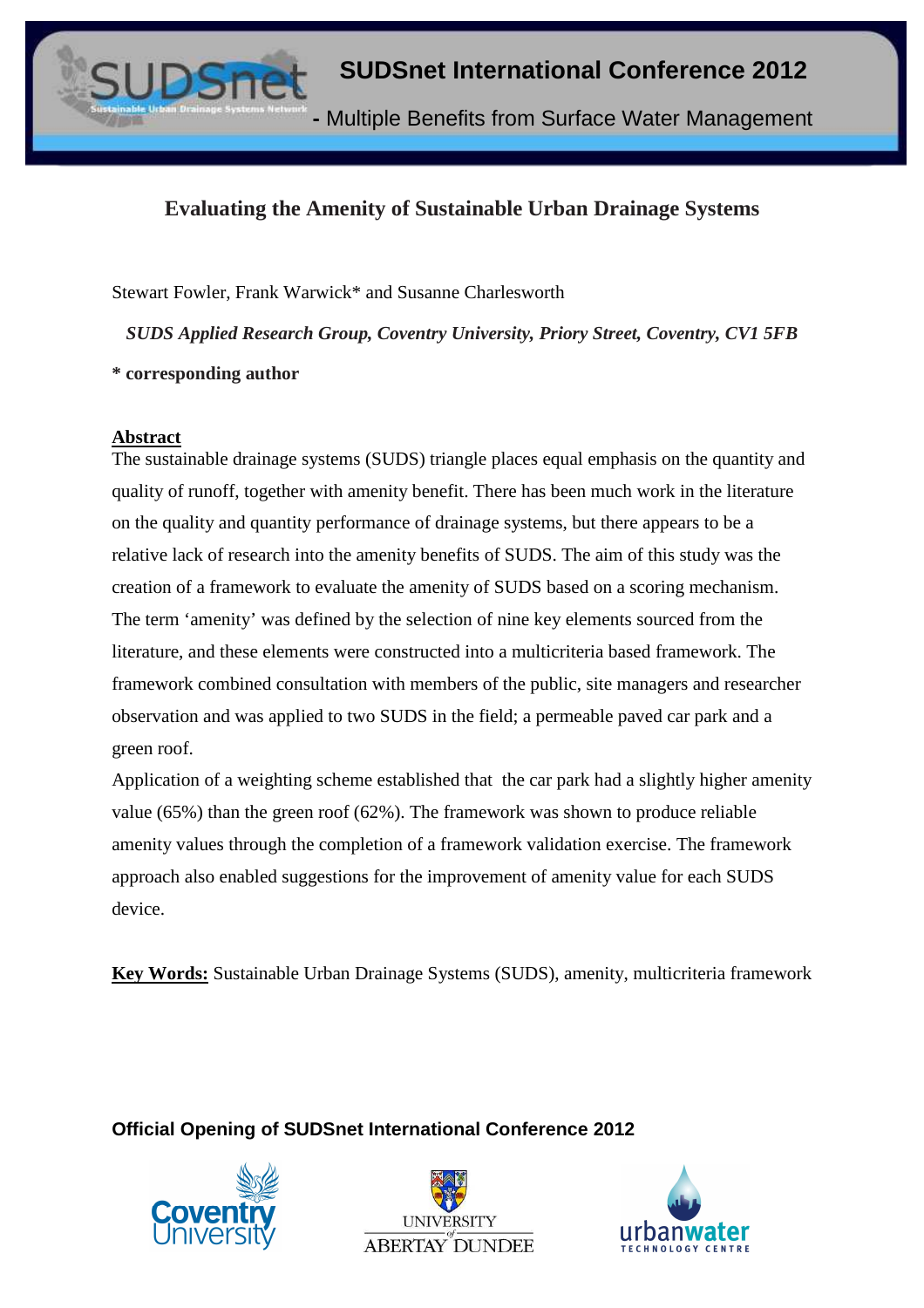

#### **Invited Keynote presentation:**

Prof Bruce K. Ferguson, University of Georgia, USA

# **Toward Alignment of Stormwater Flow with Urban Space and Value**

#### **Abstract**

In the last 50 years stormwater management and urban design have been developing simultaneously, and in parallel directions of knowledge, diversity, and complexity. Stormwater has been developing new technologies and connecting into natural environmental processes. Urban design has been renovating cities with the growing guidance of social science. Place — location — organizes relationships between people, and between people and the environment. Stormwater and its associations with the rest of nature are a dimension of a place's identity, which can be articulated by design which makes it readable. In an overall watershed system, stormwater flows and practices are aligned with urban spaces and human values in a downstream flow sequence. This simple framework allows practitioners to navigate conceptually through the system, and to focus appropriate objectives and structures on each project site. Over time stormwater has been calling on the urban districts where stormwater originates to help meet water quantity and quality requirements; in turn urban design has been calling on stormwater's perimeter features and downstream areas to contribute to human-centered values. The measure of a city's success is the human value of safe, active human use; competing claims for a water-centered agenda are balanced and reconciled with it by integral spatial organization, placement under overt human care and maintenance, and human contact and interaction. Over time specialized stormwater and human-oriented facilities tend to become less important; in their places are multi-functional facilities which demand creative, site-specific, multi-disciplinary application.

#### **Biography**

Bruce K. Ferguson is Franklin Professor of Landscape Architecture and former Director of the School of Environmental Design at the University of Georgia. He has served as a visiting professor at the University of Texas in Austin and at Tsinghua University in Beijing. He has authored approximately 200 scientific and professional articles, and the books *Stormwater Infiltration* (1994), *Introduction to Stormwater* (1998), and *Porous Pavements* (2005). He has twice served as Faculty in Residence at Design Workshop, the firm which won the American Society of Landscape Architects' 2009 Firm of the Year award. He works with Design Workshop and other firms on interdisciplinary teams designing projects throughout North America and overseas. He earned the AB degree at Dartmouth College and the MLA degree at the University of Pennsylvania. He is a Fellow of the American Society of Landscape Architects, a Past President of the Council of Educators in Landscape Architecture, and a recipient of the Council's Outstanding Educator Award, North America's highest award for career contributions to landscape architectural education.





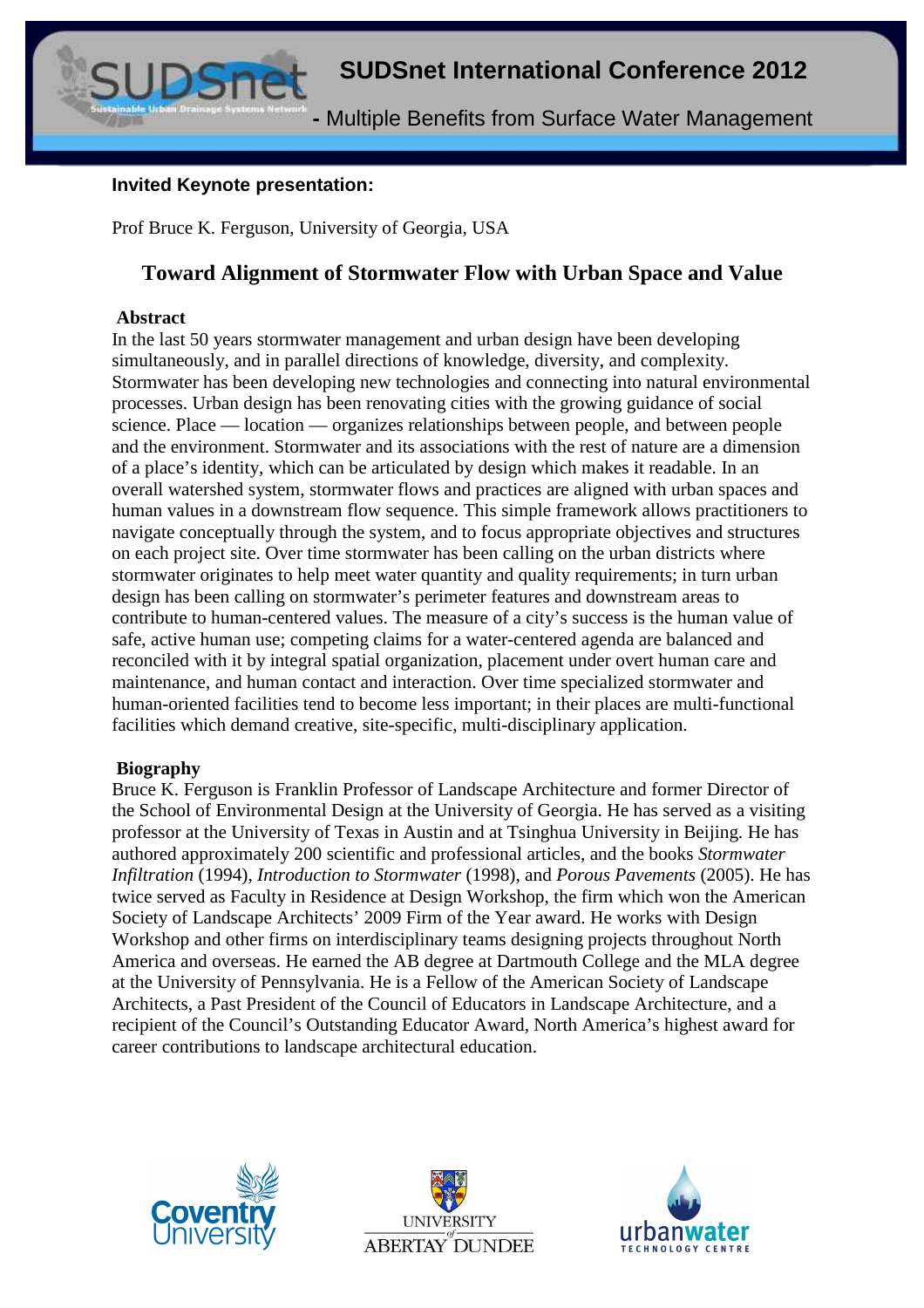

#### **SESSION 1 – SUDS and Water Management Planning**

#### **SuDS for all partners**

**Bronwyn Buntine,** Sustainable Drainage Engineer, **Kent County Council,** Planning and Environment. **t:** 01622 696793 **e:** bronwyn.buntine@kent.gov.uk

#### **Abstract**

The means by which sustainable drainage elements are incorporated into development is dependent upon the aspiration for the urban environment and the vision of the urban planners at the local authority level. A County Council however does not have a spatial planning role and is dependent upon the relationship with its district council partners who review and approve planning applications to deliver schemes which will also meet drainage objectives. Consultation has highlighted the differences in planning approaches across Kent, as different communities are subject to differing development pressures and different ideas about development context. An approach which clearly demonstrated how sustainable drainage elements could be incorporated into the streetscape and highway design needed definition. This paper presents the steps in development of guidance for integrating sustainable drainage into development planning, starting at the necessary consultation with planners, involving the experience of highway engineers and the development of guidance for integrating SuDS into planning.

This guidance has importance irrespective of the status of the draft National Standards, by incorporating all the important elements which need to be considered by planners to ensure inclusion of sustainable drainage within any proposed scheme. It is specifically about promoting SuDS beyond the engineer and developing guidance which is aspirational, beyond simply water management.





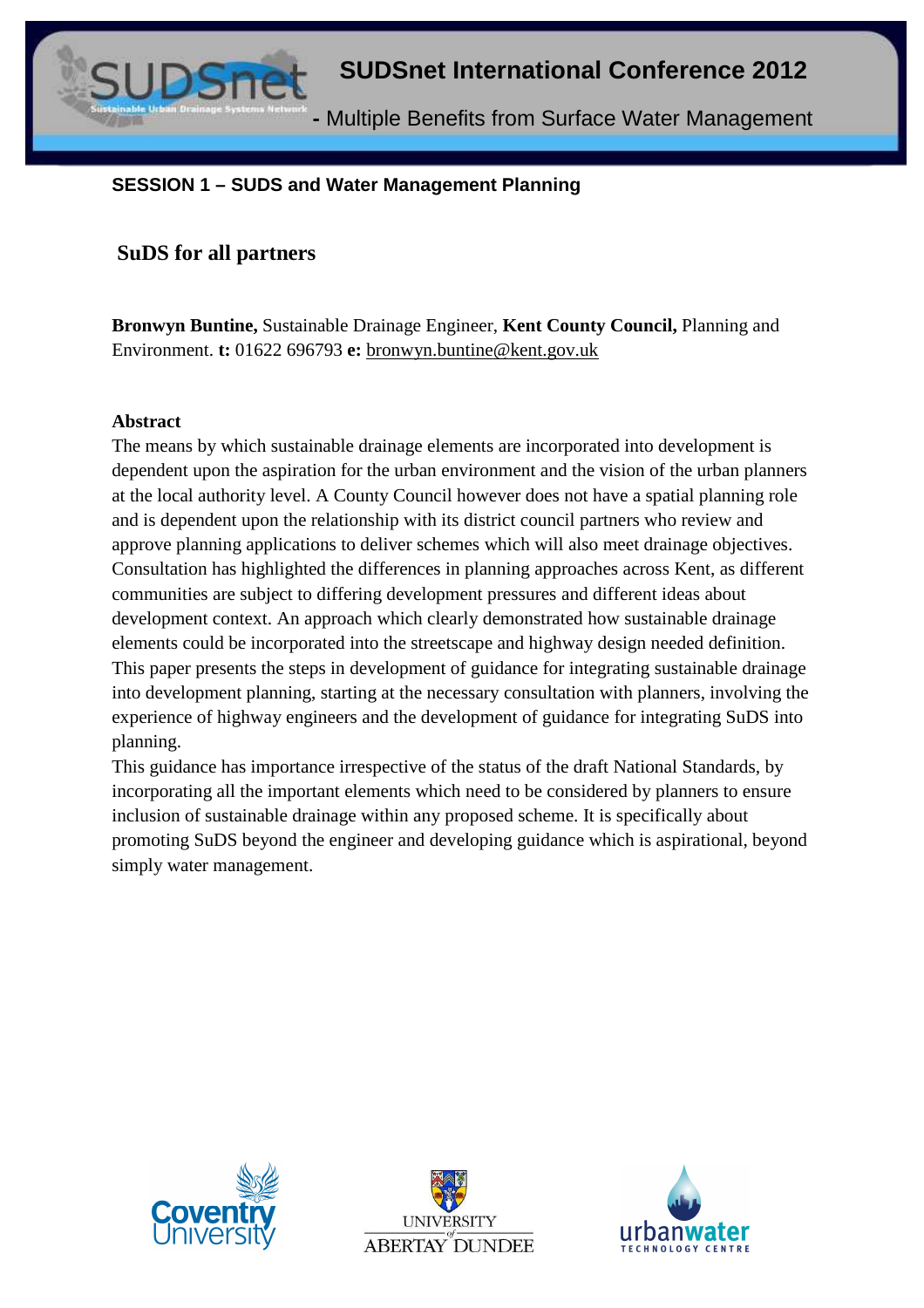**-** Multiple Benefits from Surface Water Management

# **Decision support for SUDS Approval Bodies when assessing SUDS feasibility**

Frank Warwick and Susanne Charlesworth. *SUDS Applied Research Group, Coventry University, Priory Street, Coventry, CV1 5FB*

#### **Abstract**

Implementation of the Flood and Water Management Act (2010) will place increased responsibility on local councils in England and Wales for planning approval and future maintenance of sustainable drainage (SUDS) installations. The operation of decision-making SUDS Approval Bodies (SABs), and their integration into the planning system, is currently under discussion. Local planning authorities (LPAs) have limited experience in assessing SUDS design, installation and maintenance, and there are limited numbers of demonstration SUDS installations in England. The need for capacity building in local authorities has been recognised, as well as a need for high level information to guide decision making.

In conjunction with Coventry City Council, this research has developed a series of maps using a Geographical Information System (GIS) to indicate feasible locations for SUDS devices in Coventry. The maps cover new developments, both on greenfield and previously developed land, and retrofit of existing developments, for 5 main categories of SUDS: infiltration, detention, conveyance, filtration and source control. These maps are intended to provide initial guidance to planners and SABs on the type of SUDS likely to be suitable in specific areas of the city.

To determine the types of SUDS suitable in particular locations, the factors driving feasibility of SUDS in an urbanised LPA area were evaluated. The spatial relationships between characteristics such as geology, soil type, groundwater, land use, planning constraints and potential land and water contamination were analysed using a GIS, based on sources of information that are readily available to local authorities. The use of GIS ensured that the maps are scaleable, and can be viewed at differing resolutions from the full LPA area down to individual development and regeneration sites.





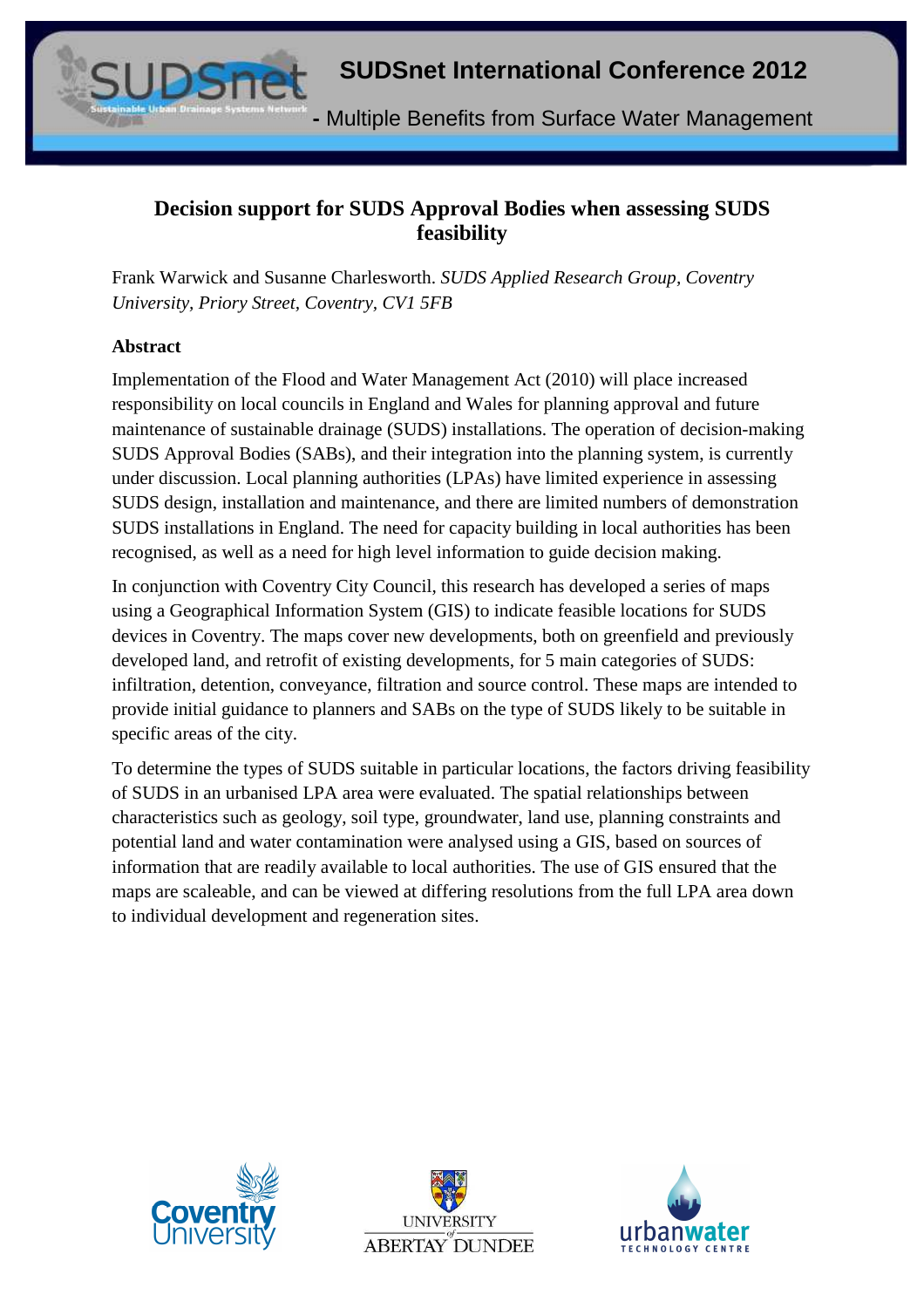

# **Vesting Public SUDS in Scotland - Effective and Transparent Governance: learning by doing and doing by learning.**

**Alison Duffy\*, Doug Buchan\*\*, Maria Lucey\*\*. \*a.duffy@abertay.ac.uk, University of Abertay Bell St, Dundee, DD1 1HG. \*\*doug.buchan@scottishwater.co.uk, maria.lucey@scottishwater.co.uk, Scottish Water, Balmore Road, Glasgow, Scotland.** 

#### **Abstract**

Achieving sustainable solutions is one of the greatest challenges of the  $21<sup>st</sup>$  century. Unsustainable practices such as draining surface water to underground structures which are resulting in unmanageable problems in terms of future global pressures are deep rooted in our societal fabric i.e. culture, habits, institutional structures, infrastructure and economic investment (Rotmans et *al,* 2001). In response to the Water Framework Directive (EC, 2000), changes in Scottish legislation (Water Environment and Water Services Act, 2003) require Scottish Water (the drainage authority) to vest and maintain public SUDS. This was a first for any UK water company at the time. By taking the lead and introducing technical standards to guide designers and contractors (Sewers for Scotland, 2nd Edition, WRc, plc, 2007), Scottish Water enabled the creation of a SUDS vesting process. Scottish Water is committed to acting responsibly in the delivery of its services and to making the right choices in terms of service and cost. This is particularly important for SUDS assets as their operational lives are measured in decades and Scottish Water needed to understand how they could evolve to a more sustainable future asset base.

Prior to the development of SUDS technical standards, Scottish Water had specialist knowledge of the design, operation and maintenance of below ground drainage (pipes and underground storage) and a culture which presumed against the vesting of above ground assets. There was also considerable lobbying from the developer community for Scottish Water to begin transferring SUDS into their ownership. However, an initial investment by Scottish Water had to be made that put SUDS vesting procedures and processes in place. This was not an easy task considering the large number of internal stakeholders who needed to be prepared for their role in facilitating the process. The presentation/paper will discuss the transition to vesting public SUDS from an interactive governance perspective. A key feature of interactive governance is the facilitation of exchange of information and knowledge to stimulate social learning to deliver changes in practices (McElroy, 2002). Social learning is where investigation and learning take place at the same time (Grin et *al*, 2010) and is often referred to as double loop learning (learning by doing and doing by learning). Scottish Water is emerging out of a four year long knowledge acquisition and capacity building journey that has enabled them to transform from a risk averse to a risk management approach to vesting SUDS. Through internal stakeholder social learning programmes which have contributed to a positive shift in customer focused performance and external customer led negotiations, Scottish Water have begun to adopt SUDS assets which deliver solutions that are both fit for purpose and value for money for all parties.





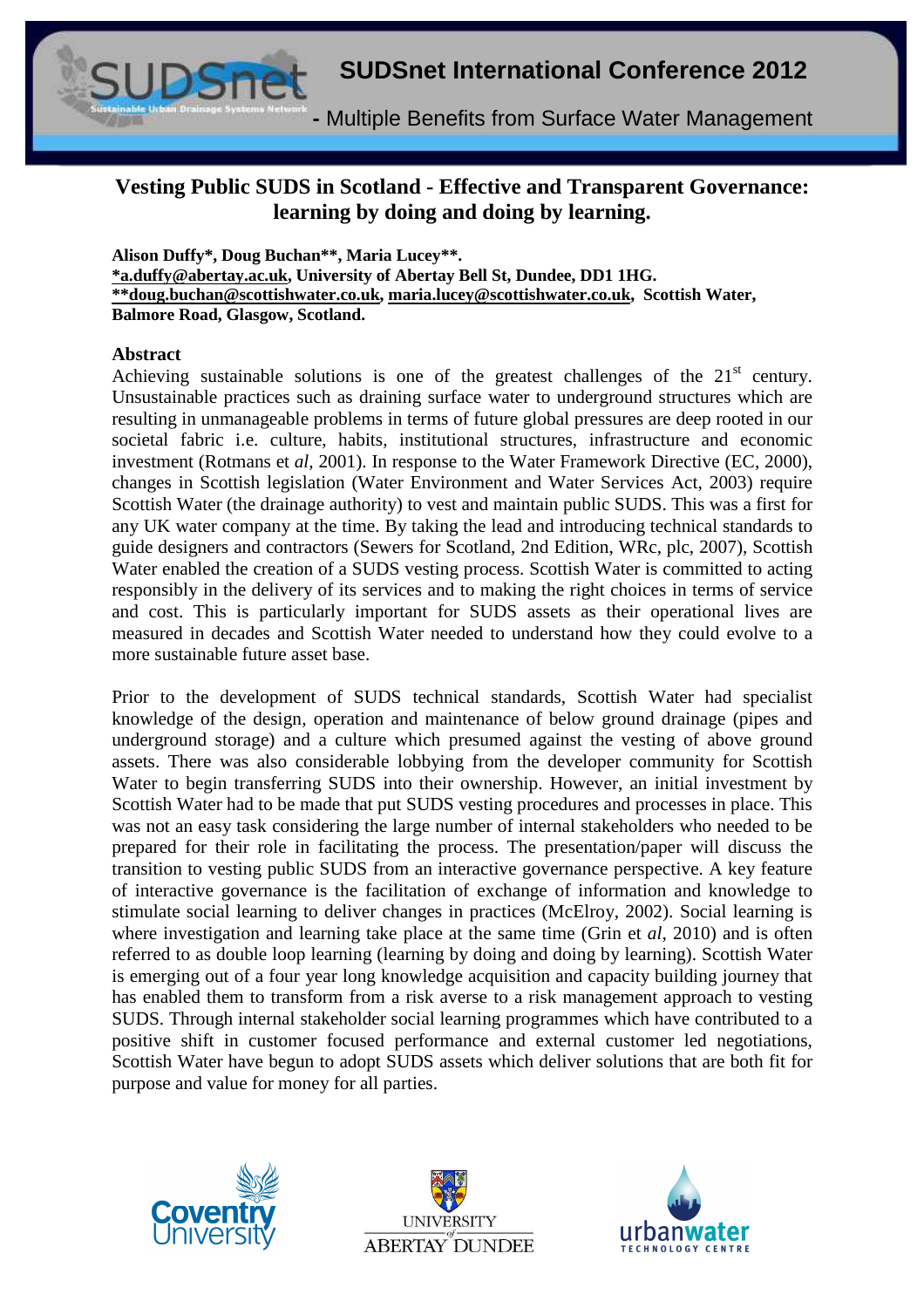

# **Making SABs work in Practice – the experience of Cambridgeshire**

Co-presented by Celeste Morgan, Director (AECOM) and Sass Willis (Cambridgeshire County Council).

Corresponding author email: celeste.morgan@aecom.com

#### **Abstract:**

Cambridgeshire County Council have taken a proactive approach to their imminent SAB duties by actively taking 'get ready' measures. One such measure includes development of approval and adoption guidance, ensuring relevant stakeholders are engaged in the process. Cambridgeshire commissioned AECOM to develop the guidance (currently at first draft stage), who have held interactive sessions with key statutory and non-statutory consultees, county and local planning authority staff and developers to shape the SuDS vision for Cambridgeshire and importantly create a SAB process that works.

Working ahead of government guidance, we are actively identifying and addressing process issues, which we hope to be able to share with other Lead Local Flood Authorities.





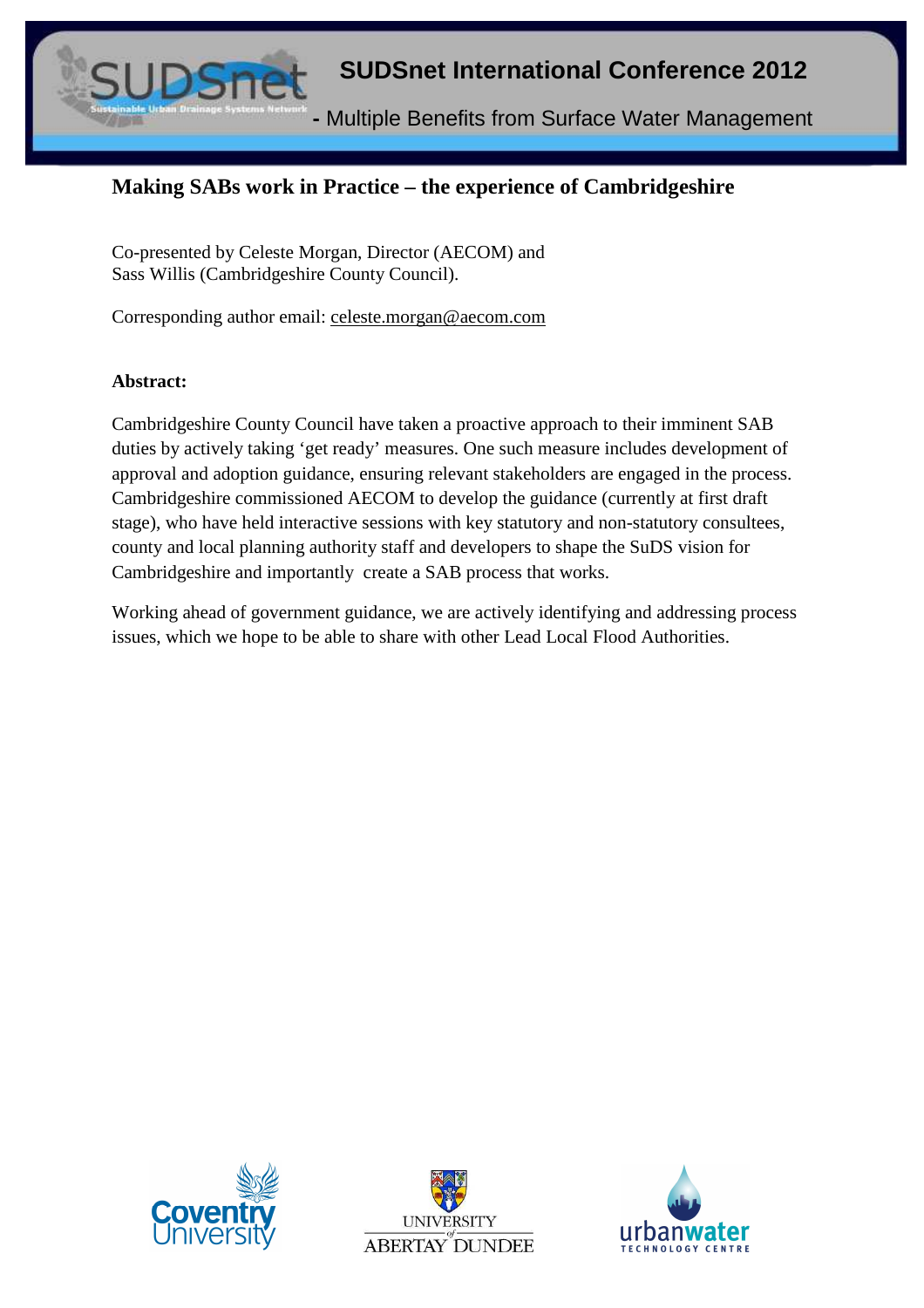

#### **SESSION 2 – SUDS DESIGN**

# **Maximising recycling, effective attenuation and multi-stage water treatment – A case example at Mount Vernon Hospital, London**

S. Gibson, Ramboll Ltd

Corresponding author email stephen.gibson@ramboll.co.uk

#### **Abstract:**

Available spending on civil infrastructure such as boulevards and car parks at hospital sites is often limited. Yet they are critical to providing an essential facility to those working and visiting. With this in mind, Hillingdon NHS Trust looked to create a new welcoming main hospital entrance, bus boulevard and car park as cost effectively and sustainably as possible.

The site contained an arrangement of WW2 preformed concrete wards. The ground was relatively impermeable with flooding in the vicinity. Traditional construction at the site had historically involved demolishing and removing all existing buildings off site and then importing materials to construction new impermeable asphalt surfaces.

Ramboll designed a sustainable drainage system, with a multistage treatment and integrated attenuation arrangement. A fundamental objective was to maximise the reuse of existing crushed building materials in the new design. There are no civil design standards or advice available in the UK directly applicable to such an arrangement - both in relation to structural strength and water quality performance. The design was therefore based on applying basic design principles to the specific situation and agreeing specific constraints such as maximum vehicle loading.

The design aims also included minimising regular maintenance costs, providing an opportunity for greater biodiversity and minimising the CO2 footprint of the project work.

A key element was the production of a material performance specification criteria and design which would be adequate, but achievable, using a conventional mobile crushing and screening system. This was to provide the appropriate hydraulic and structural material quality for use in the French drains, capping layer and subbase layer.

Research into water and sediment quality has been ongoing by the University of Portsmouth. Less formal, visual checks have been undertaken by Ramboll, to identify any defects. Many lessons have been learned from this experience which can be used to inform future designs.





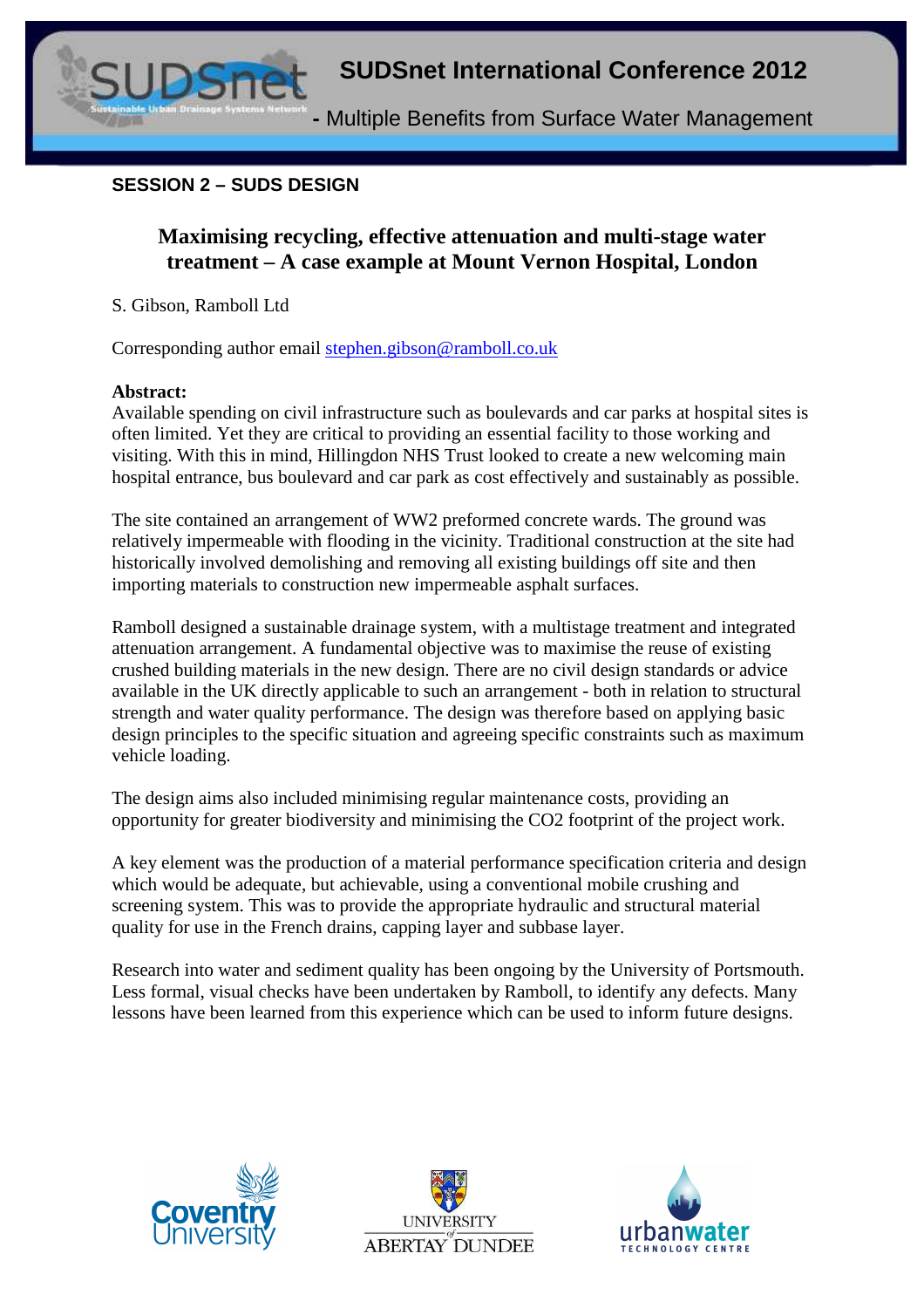

# **Advancing SuDS capital and maintenance works within cross sector multilot technical service procurement.**

Stephen Tingle B Eng., C Eng., M.I.C.E., Director: Tingle Consulting Ltd. Phone: +44 (0)141-956-1800. E: tingle.consulting@gmail.com. Web: www.tingleconsulting.co.uk

#### **Abstract**

This paper sets out some of the new challenges and opportunities for SuDS implementation within a period of austerity. To reduce common costs central procurement needs to advance SuDS implementation, pooling Contract documentation expertise, from different sectors, enabling the efficient dissemination of technical demands from one sector to another for specific geographic areas.

Moving away from multiple single sector frameworks, each declaring virtual efficiency savings, to multi-lot common real efficiencies is possible, but faces significant administrative and political challenges. Central government, 3 decades ago, sought to reduce the size of the public sector, and unbalanced the organic interdependence between the public and private sector. From this point on, the real cost of UK infrastructure has risen to being close to, or indeed the highest, in the EU. There is of course the new Scottish Hydro Nation approach, that merits consideration, as part of this approach includes for an increasingly profit focused public sector, targeting international work which would provide new public income streams.

Efficiency savings from staff reductions only materially become real after 2015, due to the offsetting costs of pension arrangements. COSLA has confirmed that current staff reductions in the Scottish Public sector are only expected to provide savings in the medium to long term. Real savings currently arise from doing less, and will continue, until structural reform of the public sector and its' procurement procedures are advanced much further. Different public bodies have different procurement teams, commissioning different frameworks, to different remits, but in common catchment areas. We need to ensure that these framework remits have as much in common as practicable, within an agreed overall policy context, so as to comply with local statute, and EU procurement law, delivering visible common outcomes and common savings, within common catchment areas. The essential problem to multi-lot framework agreements is one of getting adequate interdependent remits across each lot, so that joined up thinking does not take place at higher cost after any contract award, else the cost of infrastructure in the UK will increase still further.

There has been a major growth in knowledge constraint, alongside knowledge management, over the last decade, and it is envisaged that there could be resistance to greater SuDS implementation if it suggested that iconic central procurement was anything less than an exemplar approach, so it must be improved for any change to take place.

Options for rebalancing the SuDS positioning for advancement within the development of multi-lot procurement frameworks, must focus on 2 key parts of any contract, namely general relevant information, that informs the Tenderer, and key specification requirements that better inform the Tenderer of the post award contract requirements. Other specialist sectors should follow this approach, but SuDS should opportunistically lead the way.

New SuDS information/guidelines must be limited to scoping standard guidance for Tender documentation, which whilst often readily available in some format, requires background preparation and agreement by the various parties that will manage the Contract Post Award. There is a clear need to pathfind simple yet effective SuDS technical guidance for central procurement in the immediate future.

Simple and cheap general information that can be provided to multi lot Tenderers include the longest surface water pathway routes from ArcHydro (Virtual Watercourses), and its mini catchment boundaries. The nature of the potential contract work for any lot, in any area is instantly much more defined, and can be better priced.





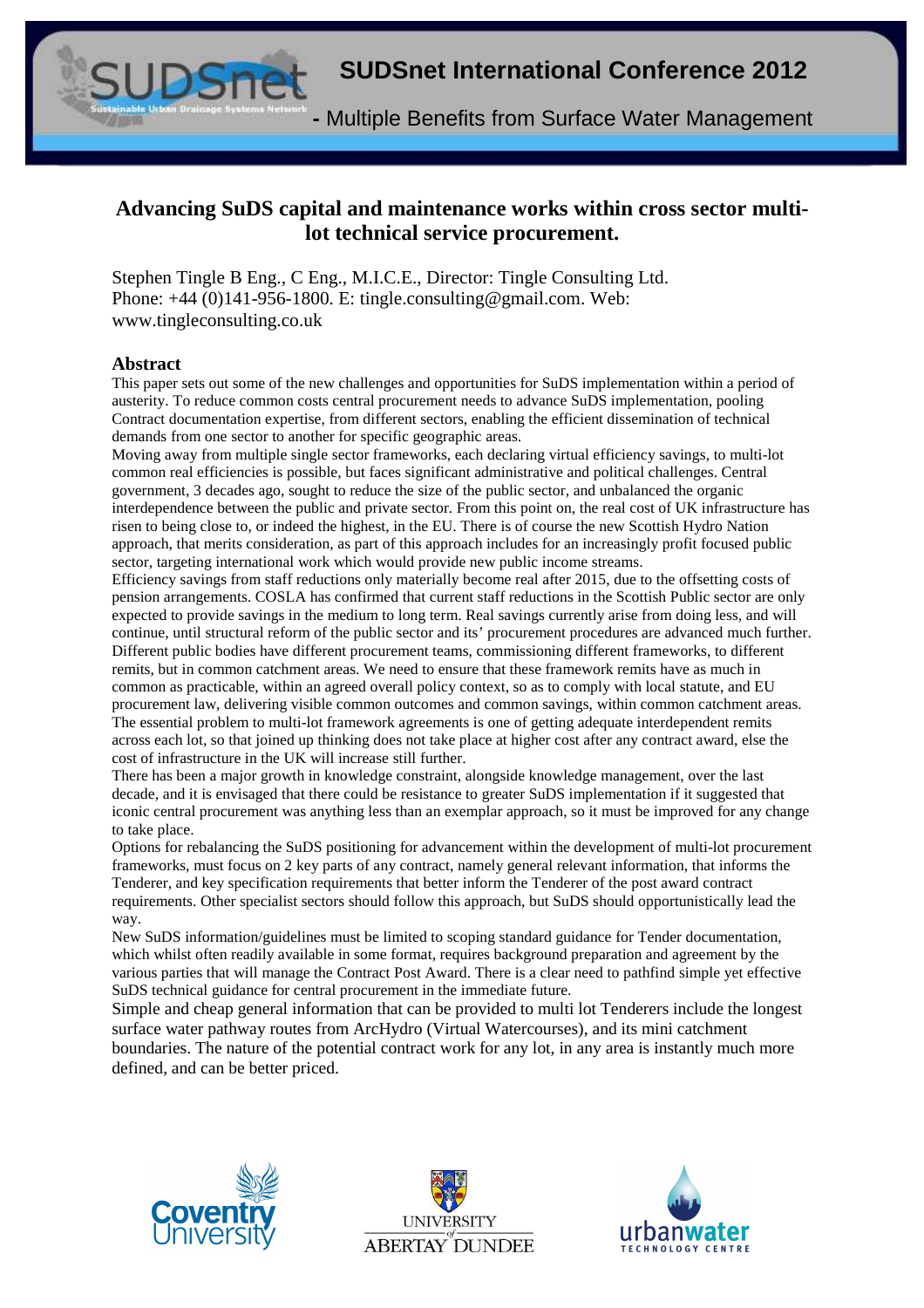

# **Exploring the potential of constructed wetlands for low-carbon watersourced heating, cooling and stormwater reuse**

Kiran Tota-Maharaj<sup>1\*,</sup> Piotr Grabowiecki<sup>2</sup>, Akintunde Babatunde<sup>3</sup> and S.J. Coupe<sup>4</sup>

<sup>1\*</sup>University of Salford Manchester, Civil Engineering Research Centre, Newton Building, Salford, Greater Manchester, M5 4WT, United Kingdom

Email: K.Tota-Maharaj@salford.ac.uk, Tele: +44(0) 161 295 3693, Fax: +44(0) 161 295 5575 <sup>2</sup>Institute of Geophysics, Polish Academy of Sciences, Ksiecia Janusza 64, 01-452, Warsaw, Poland <sup>3</sup>University of Cardiff, School of Engineering, Queen's Building, The Parade Cardiff CF24 3AA, Wales, United Kingdom

4 Sustainable Drainage Applied Research Group, Coventry University, Priory Street, Coventry, CV1 5FB, UK.

#### **Abstract**

Urban runoff and wastewater consists of various concentrations of pollutants such as phosphorus, nitrogen and contributes to water quality problems. Constructed wetlands have shown a great potential in reducing runoff and concentrations of pollutants which can have harmful effects on downstream water supplies. Water-sourced heat pumps (WSHP) are a well established renewable energy tool which can effectively utilise heat transfer from a wetland to a nearby building. Two constructed wetland were designed and tested for treating municipal wastewater. The experiments were conducted at the University of Salford green house laboratory. The wetlands were vertical flow types, designed to operate similarly to natural wetlands. One wetland was integrated with a water-sourced heat pump and the other a standalone wetland system assessing their feasibility for water quality treatment and as a potential energy source to heat and cool nearby buildings. The wetland linked to the WSHP sub-base fluctuated with heating and cooling temperatures ranging from 4-9 °C in a cooling cycle and 23-27 °C in a heating mode respectively. The experiment was conducted for a 10 month period from (June 2011- March 2012) using municipal wastewater collected from United Utilities (Greater Manchester) every fortnight. Water quality was determined for the removal of biochemical oxygen demand, chemical oxygen demand, suspended solids, and nutrients (phosphates, nitrates and ammonia).The laboratory pilot-scaled experimental wetlands purified the highly concentrated wastewater breaking down the nutrients and organic content ranging from 70-99%. The overall outcome of this research contributes to the novel design and development of combined engineered wetland systems and water-sourced heat pumps as a sustainable eco-friendly technology with the potential of efficiently treating concentrated stormwater/wastewater and acting as a source of energy.

**Keywords:** Engineered Wetlands, Vertical Flow, Water Reuse, Water-Sourced Heat Pump, Sustainable Energy Efficiency





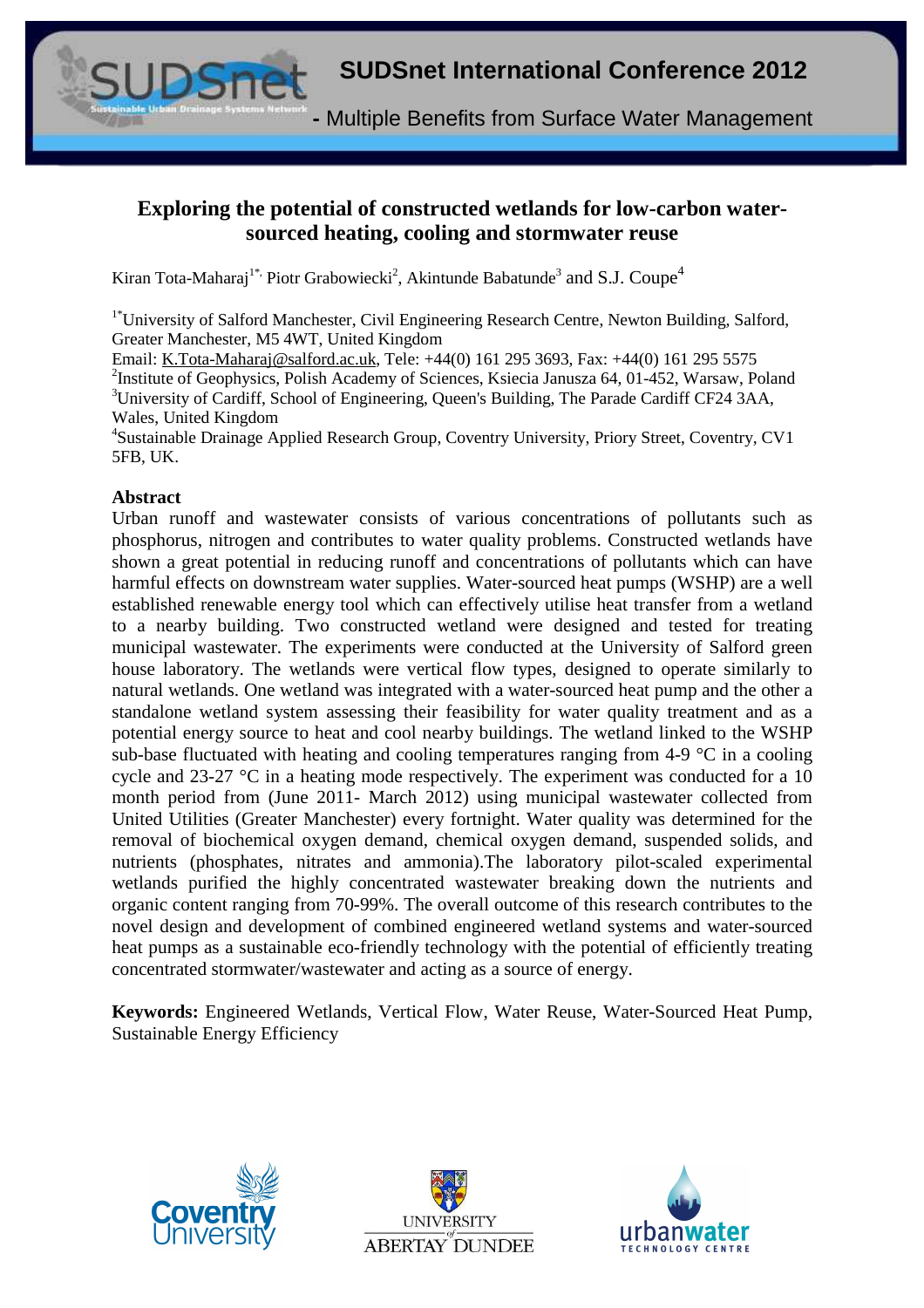

#### **Developing new perspectives on approaches to the management of inlets to traditional urban drainage systems.**

Boogaard F.C.\*+\*\*\*\*, Blanksby J.\*\*, Kregting P \*\*\*, Bakker W \*\*\*\*, Poole A.\*\*\*\*\* \* *Delft university of Technology. Department of Sanitary Engineering, Faculty of Civil Engineering and Geosciences, Delft University of Technology, P.O. Box 5048, NL-2600 GA, Delft, the Netherlands* \*\* Pennine Water Group, Department of Civil and Structural Engineering, University of Sheffield, UK

\*\*\* Tauw bv, Zekeringstraat 43 g, 1014 BV AMSTERDAM, *the* Netherlands Email corresponding author: Floris.Boogaard@tauw.nl, f.c.boogaard@tudelft.nl \*\*\*\* Waternet Amsterdam \*\*\*\*\* City of Bradford Metropolitan District Council

#### **KEYWORDS:**

Gullies, Transnational knowledge exchange, innovative SUDS, stormwater quality, maintenance, design, monitoring,

#### **Abstract**

Gullies are the by far the major link between urban surfaces and the traditional drainage systems that dominate the drainage of our major urban areas. It has not been common practice to consider the performance of these inlets in urban design and implementation processes. Research part funded by the SKINT project has set out to better understand the performance of gullies in conveying water from surfaces into drainage systems, and their role in solids management. This is leading to new perspectives on how inlets could be designed, constructed and managed. This paper outlines the results of this research done in laboratory and field and suggests improvements of urban drainage systems in urban areas.





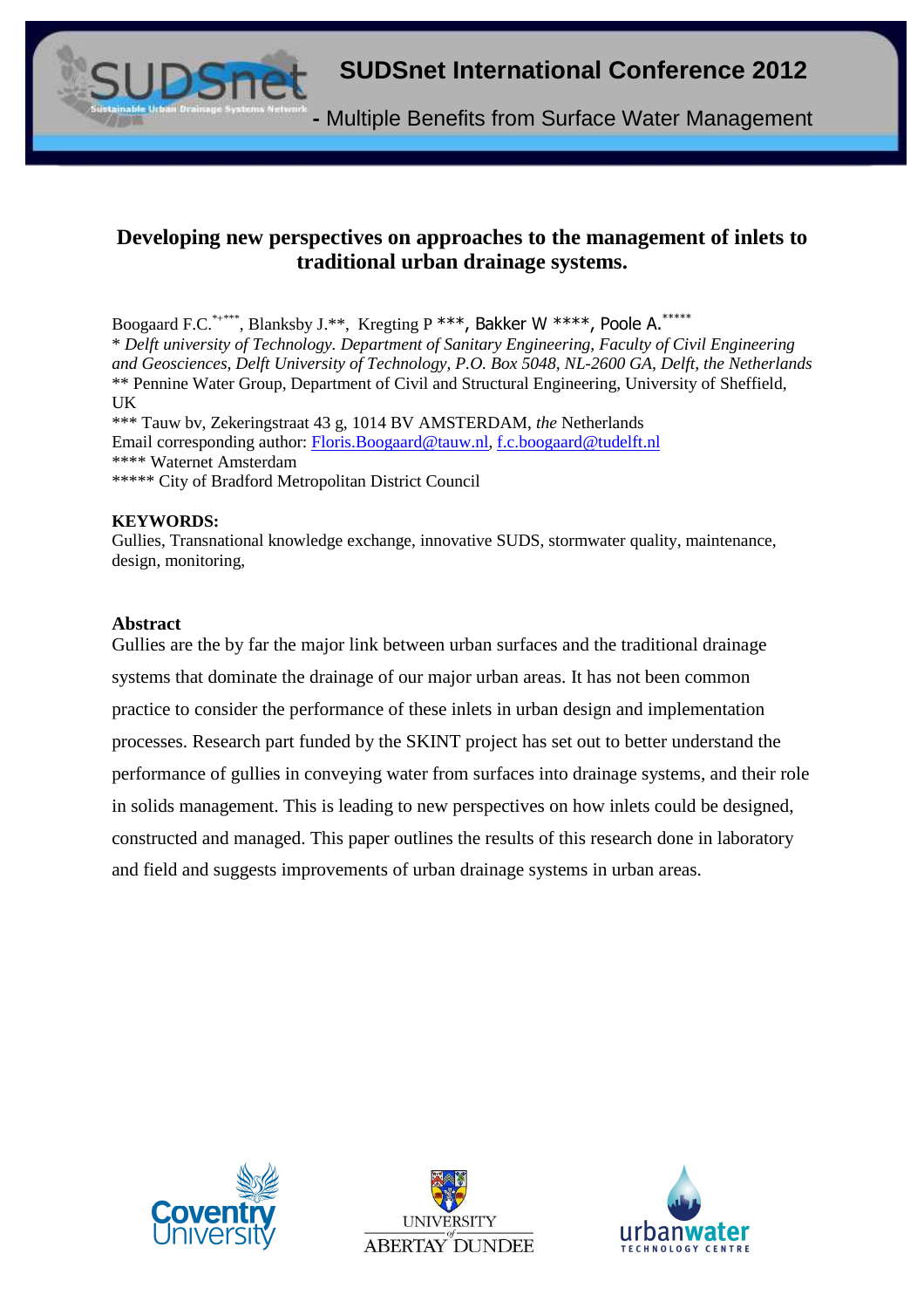

**SESSION 3 - Understanding and Communicating Urban Water Management and Diffuse Pollution Issues** 

#### **SUDS MODELLING FOR SURFACE WATER MANAGEMENT**

**J Bryan Ellis\*, Christophe Viavattene# and Jennifer Chlebek<sup>+</sup> \*Urban Pollution Research Centre, Middlesex University, #Flood Hazard Research Centre, Middlesex University, <sup>+</sup>Ove Arup, Solihull.**

#### **Abstract:**

The Flood & Water Management Act requires that local authorities should identify "critical drainage areas" to quantify "hotspot" flood and pollution risks associated with extreme event urban surface water runoff. The identification of such critical areas within Surface Water Management Plans (SWMPs) must then be addressed by implementation of appropriate mitigating controls in compliance of catchment management planning under the EU Water Framework Directive (WDF). A GIS-based 1D/2D modelling analysis (using STORM/FloodArea) and integrated with a drainage assessment tool has been developed to identify critical urban drainage areas and their flood/pollution potential. In addition, the modelling approach further integrates a SUDS selection and location tool (SUDSLOC) to provide a robust and stakeholder-friendly surface water management framework.

The modelling approach is illustrated by reference to a 440ha residential catchment in North Coventry and which has been tested for a number of extreme storm events  $(> 1:30 \text{ RI})$ . The SUDSLOC tool identified infiltration basins as appropriate drainage controls for exceedance storm flows which were strategically located within the catchment to achieve maximum reduction in peak flows and to minimise sewer surcharging. The further application of a unit area pollution (UAP) modelling approach enables the quantification of the spatial load distribution of various pollutants associated with urban landuse activities. This identifies pollution "hotspots" which can be integrated into the SUDSLOC modelling to assess the mitigating water quality effect of the selected SUDS devices. The performance of the SUDS controls is assessed based on the choice of differing digital elevation modelling (DEM) scenarios. The uncertainties and limitations of the modelling approach as a reliable and sustainable surface water management framework will also be discussed.





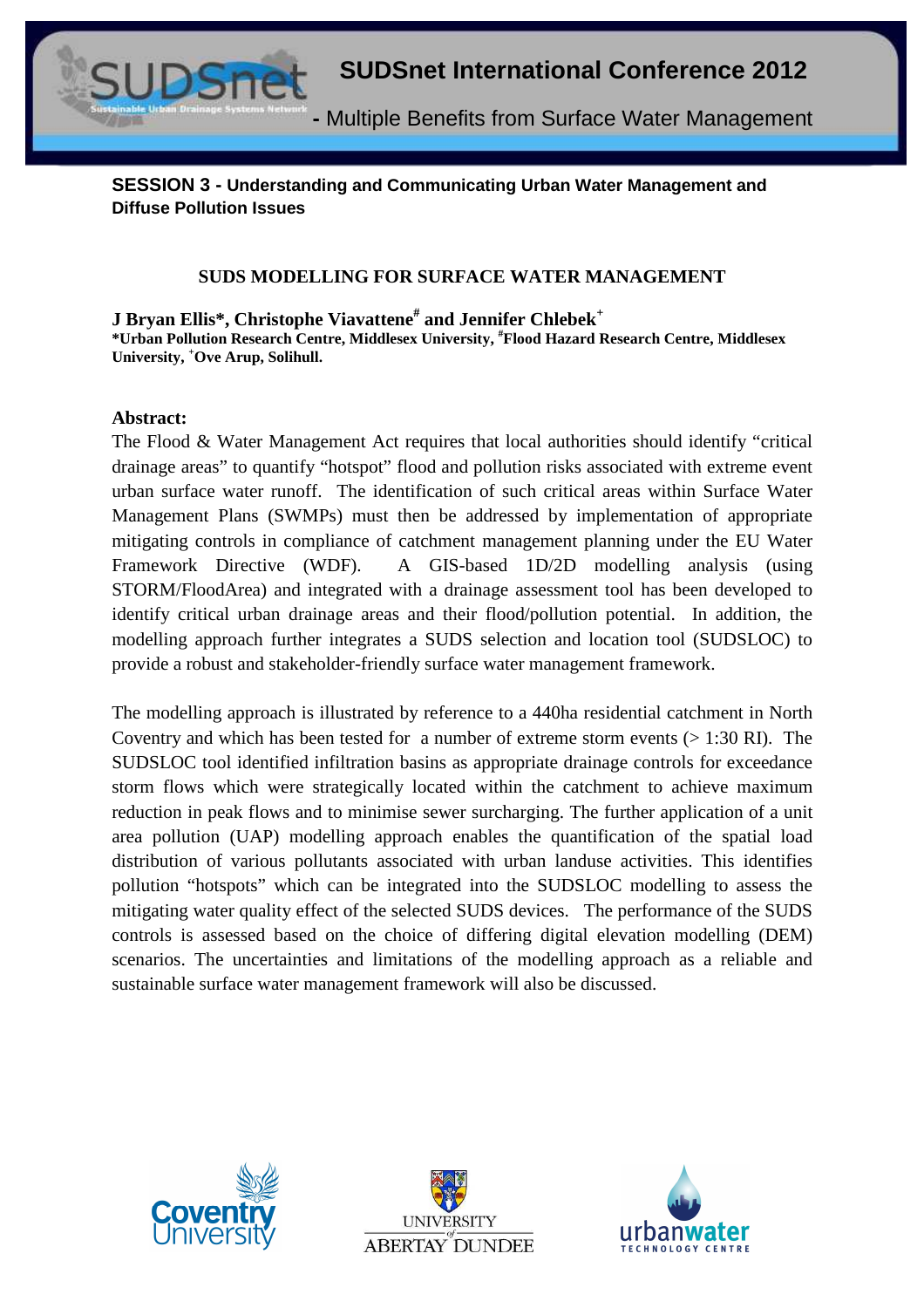**-** Multiple Benefits from Surface Water Management

# **The CREW project: Urban Diffuse Pollution Control**

Julian Dawson & Andrew Cuthbert (James Hutton Institute), and Rebecca Wade (University of Abertay Dundee)

Corresponding author: Julian.Dawson@hutton.ac.uk

#### **Abstract:**

CREW is the Centre of Expertise for Waters, a partnership between the James Hutton Institute and all Scottish Higher Education Institutes which ensures that water research and expertise is available and accessible to the Scottish Government, to support the development and implementation of water policy in Scotland. This paper will present a background to the CREW project on Urban Diffuse Pollution Control which is currently running under this programme.

Managing water within urban spaces is an essential infrastructure requirement, historically undertaken in isolation from other urban functions and spatial requirements. More sustainable approaches to urban water management are being applied which can have multiple functions and benefits.

The presentation will ask the question: Can SUDS mitigate urban diffuse pollution? On-going research must develop integrated tools that are relevant to understanding sources, pathways and mitigation of diffuse pollutants; assess which methods best identify sources and pathways for a given urban environment and/or readily available information; and evaluate mitigation strategies that can meet diffuse pollution prevention and multiple benefits in terms of cost, energy and water sustainability. The CREW project is designed to assist the Scottish Government to recognise the multiple benefits associated with urban disuse pollution control. A case study (in a Scottish urban area) incorporating scenario testing of sustainable mitigation measures and their multiple benefits will test the findings of the review.

The CREW project is collaboration between The University of Abertay and The James Hutton Institute, in partnership with The University of Middlesex, The University of Dundee, the British Geological Survey, and Creative Drainage.





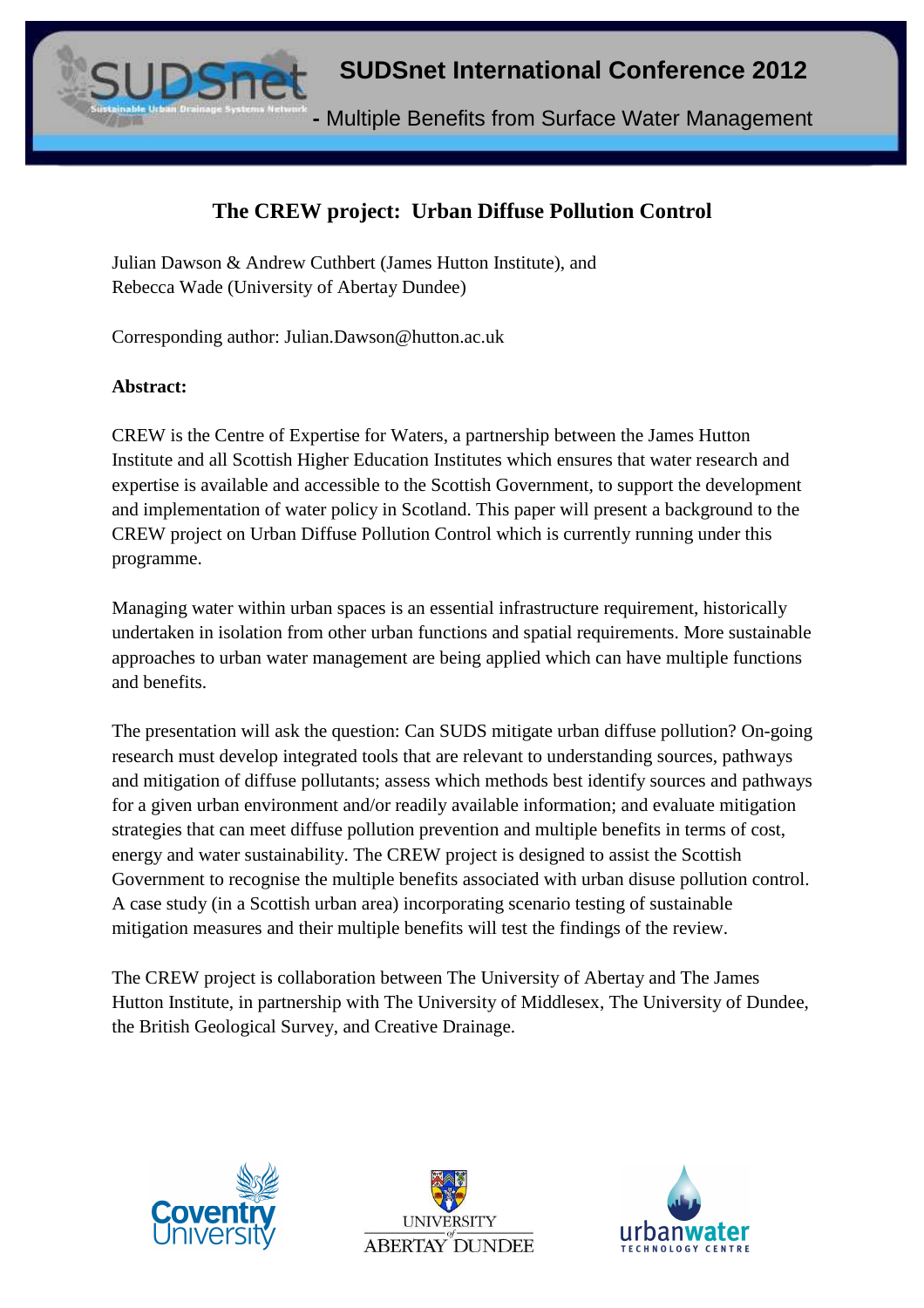**-** Multiple Benefits from Surface Water Management

#### **Watertown – a computer game for city water planners**

Jefferies C<sup>1\*</sup>., Berwick N<sup>1</sup>., Cernagovs D<sup>1</sup>. and, Boogaard F<sup>2</sup>.

*<sup>1</sup>Urban Water Technology Centre, University of Abertay, Bell Street, Dundee, DD1 1HG, UK*  <sup>2</sup> Technical University of Delft, Postbus 5, 2600 AA Delft, Nederland.

*\* Corresponding author c.jefferies@abertay.ac.uk*

#### **Abstract**

This paper outlines a novel approach to communicating flooding and water quality problems in cities using computer game technology. WaterTown is an accessible and visually attractive computer tool intended to communicate water management issues to a varied audience. The game has three main strands; flooding caused by a range of problems such as increased precipitation due to climate change, construction of towns and cities, pollution of lakes and rivers, and, damage to historic buildings due to soil drying out.

Most of the current tools for interpreting the results of technical investigations can only be used by professionals in the field or by lay-people who have had training. This even applies to the most common means of presenting spatial data which is to use Geographical Information Systems (GIS) platforms which, although having the ability to incorporate a great deal of information, are not readily understood by the untrained eye. Further, there is little common language between the urban planner, who has to deal with general concepts, and the hydraulic modeller who addresses every detail as far as the resources available for a model are available. This means that many important decisions are made on the basis of imperfect information which can easily be wrongly interpreted. The gamer must make decisions about planning water in urban areas in a non-technical way while at the same time implicitly addressing technical considerations. It is targeted at senior school students, but should also appeal to local politicians and be 'fun' for the relevant professional.

The video game has been developed using Maya software which is the basic tool for creating life-like special effects and complex 3D animations and is commonly used within the movie and animation industries. Similar outputs can be developed in most 3D packages but Maya has specific supporting tools which model the physics of water movement to produce very realistic representations of running water in city environments.

WaterTown has been developed to help city planners understand the issues caused by progressive development and redevelopment of urban areas which result in diverse problems such as low river banks and bridges and sewers which overflow causing pollution. The development of WaterTown has been driven by recent changes in legislation and policy at a European level, particularly the recent EU Floods Directive. At a regional level, changes in ownership and management responsibilities of sustainable drainage within different regions of the UK have been a strong driver for improved engagement with water issues in cities. WaterTown is a product of the EU Interreg IVb programme North Sea Skills Integration and New Technologies (SKINT), one aim of which is to widen public consultation and dissemination of water issues in cities.

**Key Words:** Urban Planning, Computer Game, Flood, Sustainable Drainage, SUDS.





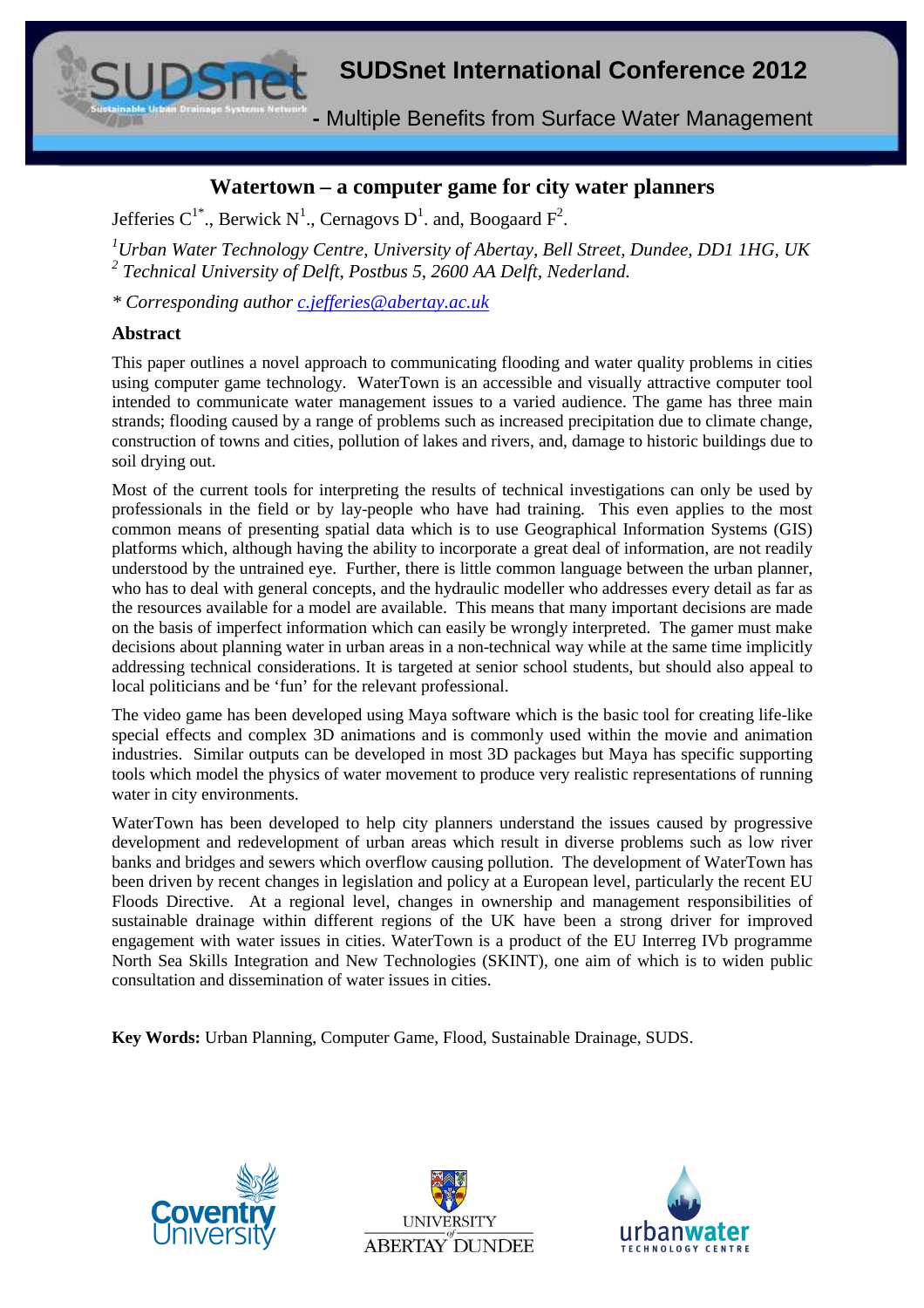**-** Multiple Benefits from Surface Water Management

#### **Invited Keynote presentation:**

**ir. F.C. (Floris) Boogaard** consultant **Tauw bv, Netherlands, and Delft University of Technology, Netherlands.**

#### **Transnational knowledge exchange on SUDS Case study: permeable pavement**

Boogaard F.C.<sup>\*+\*\*\*</sup>, Blanksby J.\*\*, Chris Jefferies\*\*\*

\* *Delft university of Technology. Department of Sanitary Engineering, Faculty of Civil Engineering and Geosciences, Delft University of Technology, P.O. Box 5048, NL-2600 GA, Delft, the Netherlands* \*\* Pennine Water Group, Department of Civil and Structural Engineering, University of Sheffield, UK \*\*\* Tauw bv, Zekeringstraat 43 g, 1014 BV AMSTERDAM, *the* Netherlands \*\*\*\* Urban Water Technology Centre, University of Abertay Dundee DD1 1HG

Email corresponding author: Floris.Boogaard@tauw.nl, f.c.boogaard@tudelft.nl

#### **Abstract:**

Transnational knowledge exchange is an essential part of raising awareness of the performance of SUDS in different circumstances or countries. Although the concepts of sustainable urban drainage systems (SUDS) are widely understood, little attention has been given to how to optimize these systems to improve the hydraulic benefits and removal efficiency of SUDS to achieve water quality and quantity standards or other aspirations. Under the flag of the project Skills Integration and New Technologies (SKINT) UK, Norway, Germany and the Netherlands, experiences in SUDS are being exchanged by international activities such as workshops, fieldtrips, job rotation, serious gaming and augmented reality etc.

Examples of well constructed SUDS are easy to find and it is always best to show good examples to demonstrate beneficial changes in practice. However, examining the reasons why SUDS may not deliver optimum performance can be useful in illustrating the consequences of poor design and construction of SUDS. Examples include: reduction of the infiltration or storage capacity, reduction of the discharge capacity and pollution of soil and groundwater. This is illustrated by an on-site monitoring and evaluation programme, and a review of case studies in the Netherlands and Scotland. Specific examples are given including one permeable pavement which was clogged immediately after construction. In general the infiltration rate of these infiltration facilities can be high after construction but in other cases, the infiltration capacity deteriorated over the years and in some cases has become little different than that of regular pavement. Common highlights and failures in the design, construction and maintenance of SUDS were gathered from several international locations and recommendations are given.

**Keywords:** Transnational knowledge exchange, innovative SUDS, stormwater quality, maintenance, design, monitoring, permeable pavement.





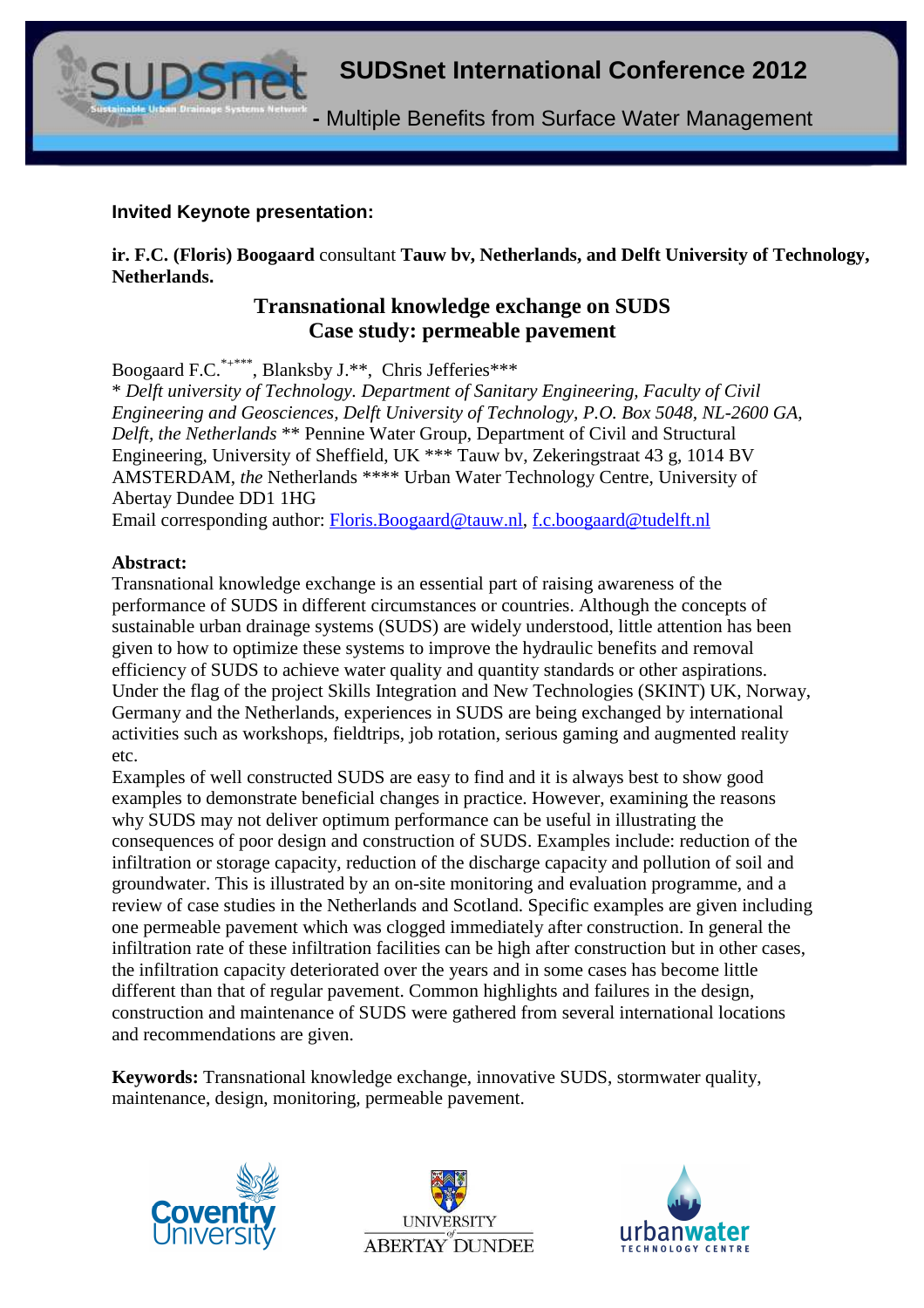#### **SESSION 4 –SUDS Performance**

# **Laboratory study of the infiltration performance of three surfacing materials used on permeable pavements**

L.A. Sañudo-Fontaneda<sup>1\*</sup>, J. Rodriguez-Hernandez<sup>1</sup>, D. Castro-Fresno<sup>1</sup>, A. Vega-Zamanillo<sup>2</sup>

<sup>1</sup> Construction Technology Research Group (GITECO). Department of Transports, Projects *and Processes Technology. Universidad de Cantabria. Avenida de los Castros s/n, E.T.S. de Ingenieros de Caminos, Canales y Puertos. Santander, 39005, Cantabria, Spain.*  <sup>2</sup> *Highways Research Group.* Department of Transports, Projects and Processes Technology. Universidad de Cantabria. *Avenida de los Castros s/n,* E.T.S. de Ingenieros de Caminos, Canales y Puertos. Santander, 39005, Cantabria, Spain. *\*Corresponding author e-mail: sanudola@unican.es*

#### **Abstract**

Permeable pavements are one the most used Sustainable Urban Drainage Systems in stormwater management. There are a lot of researches about the infiltration performance of materials used in each one of the permeable pavement layers, especially focused on the surface layer. However, there is a lack of a comprehensive laboratory test to study the infiltration capacity of a permeable surface encompassing the most influential variables during their operational life. This paper presents a laboratory study of three surfacing materials of 50cm x 50cm (solid paving blocks with gaps, porous concrete and porous asphalt) under different scenarios of clogging (surface newly built and clogged surface) and surface slopes  $(0, 3, 5, 7, 7, 100)$  through the use of the Cantabrian Fixed (CF) Infiltrometer. Runoff from adjacent impervious areas and direct rainfall over the permeable surface were simulated in the laboratory device, considering an intensity of 60mm/hr (with 50 years return period in Santander, Spain). Moreover, maintenance was simulated by using a light brushing to find out the infiltration capacity recovery of each clogged surface. All the tests were developed by using the same base layer and geotextile with the aim to compare the infiltration behaviour between the three surfacing materials. The experimental results of the study were analyzed descriptively with two different objectives. The first one was to quantify the infiltration behaviour of each surface through the cumulative infiltration rates obtained every 10cm of the surfacing material. And the second one was to obtain an indicator of the infiltration capacity in terms of the residual runoff values after 50cm of permeable surface. All the surfacing materials had a great infiltration behaviour (>90%) without clogging, highlighting continuous surfaces with voids. Maintenance used in the study demonstrated high efficiency to recover infiltration capacity of clogged surfaces in paving blocks and low efficiency in the other surfaces.

**Keywords:** Permeable surfaces; SUDS; stormwater management; infiltration; clogging; slopes.





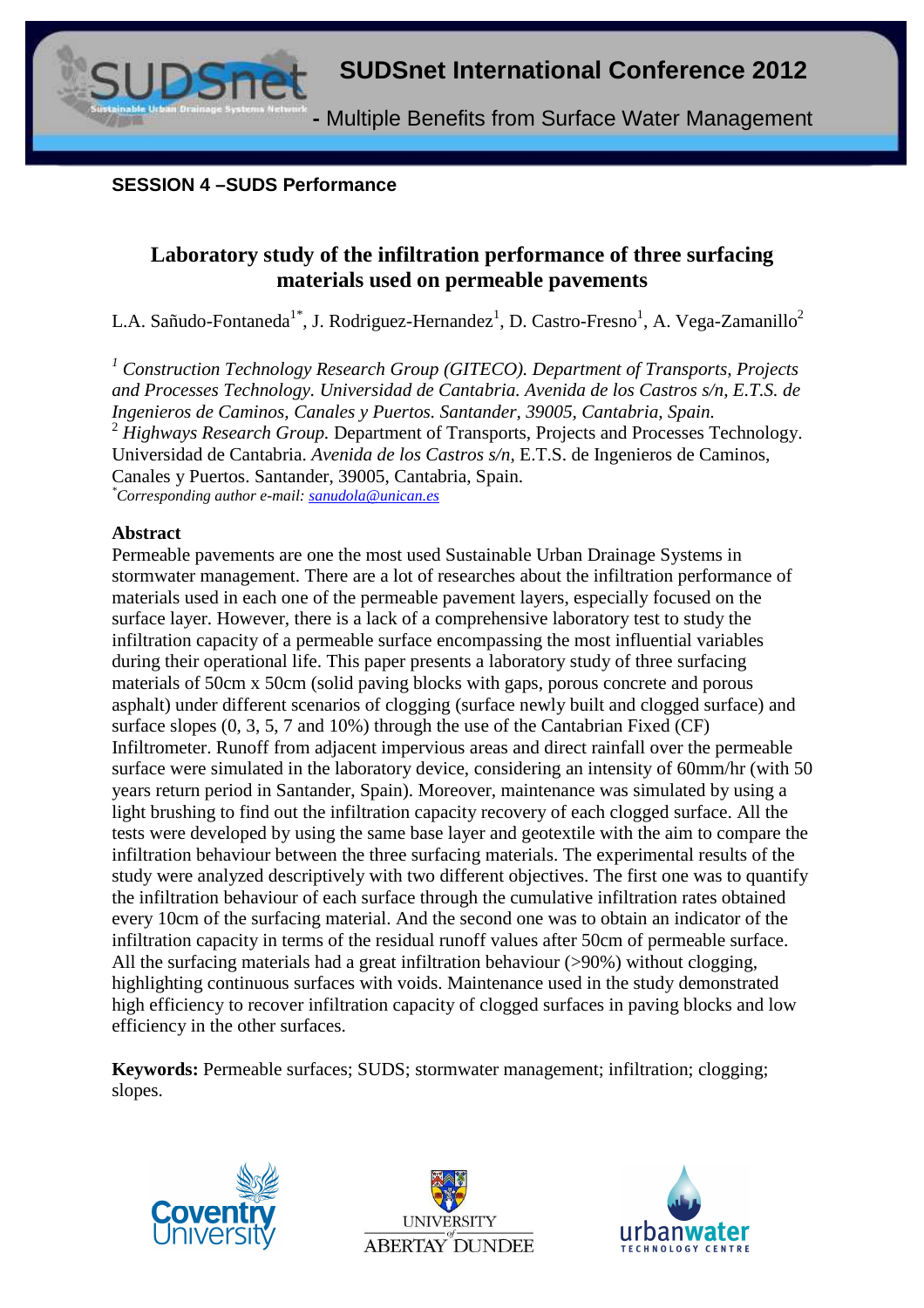

# **Field Investigation of Reduction in Infiltration Capacity in a Permeable Pavement System Due To Clogging**

Terry Lucke<sup>1</sup> and Simon Beecham<sup>2</sup>

<sup>1</sup> School of Science and Engineering, University of the Sunshine Coast, AUSTRALIA *2 School of Natural and Built Environments, University of South Australia, AUSTRALIA (terry.lucke@usc.edu.au)* 

#### **Abstract**

Permeable paving can be used as an alternative to conventional impervious hard surfaces, such as roads, carparks, footpaths and pedestrian areas and this results in many stormwater management and environmental benefits. However, there is a general perception that permeable pavements tend to clog quickly and result in high maintenance and replacement costs. This study investigated a permeable interlocking concrete pavement (PICP) system that has been in service for over eight years in Australia. The broad aims of this study were to quantify the reduction in infiltration capacity that occurred in the pavement over time due to clogging. The study clearly demonstrated that the infiltration rate of permeable pavements decreases over time with the results showing a decrease in infiltration capacity of between 63.3% and 100%. However, while pavement clogging clearly resulted in reduced permeability over time, the overall infiltration performance of the PICP system was still satisfactory after eight year's continuous service.

**Keywords**: Permeable pavements, infiltration, clogging, stormwater runoff, geofabric





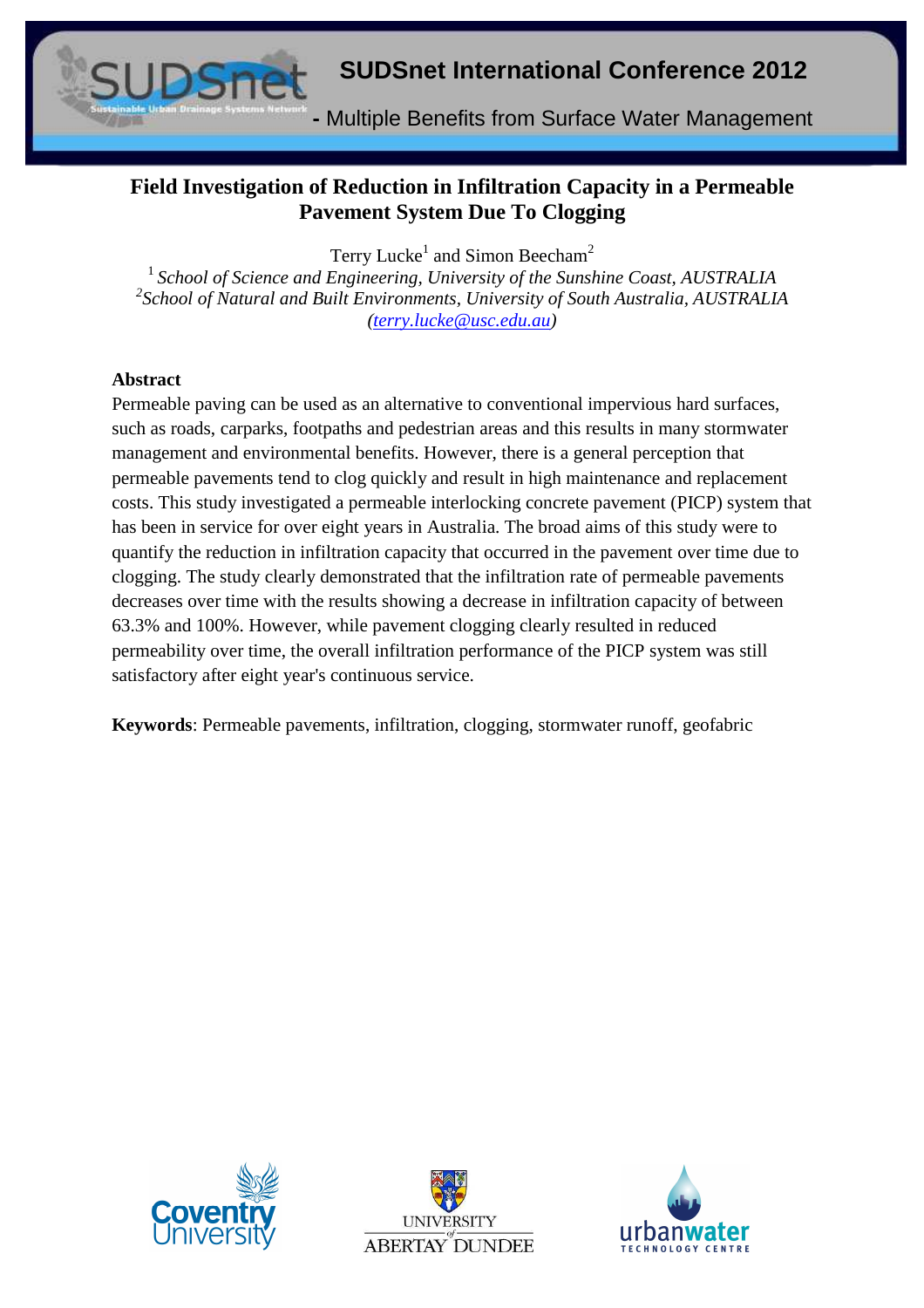**-** Multiple Benefits from Surface Water Management

# **Filter drains on the UK's high speed road network**

 Dr. Gordon Rowlands, Technical Services Manager, Carnell Gordon Rowlands [Gordon.Rowlands@carnellgroup.co.uk]

#### **Abstract:**

Filter drains are established as one of the most effective sustainable drainage systems available to drainage engineers. It is not commonly appreciated that 50% of the UK's high speed road network is serviced by filter drains - the HA network in England alone has around 7,000 km of filter drains.

This paper draws on Carnell's experience built up over 10 years, of assessing, maintaining and improving filter drains with innovative technology that will be of broader interest to the SUDS community, as well as well as those working in the highway sector.

Results will be presented to show the success of on-site refurbishment of filter drains, which has now exceeded over 400km in total. Given the potential amount of refurbishment work that could be undertaken and the severe constraints on budgets, road operators need a range of tools to help assess priorities for filter drain refurbishment before committing to any spend. The paper will review Carnell's development and use of

- predictive modelling to assess silt loadings in highway run-off
- vacuum extraction for the speedy and reliable sampling of filter drains
- use of GPR ground penetrating radar as a non-intrusive condition assessment tool

In reviewing these assessment tools, the paper will also touch on the three key aspects of filter drains that make them so important, all of which are concerned with protection - for the road user, the road asset, and the receiving water network.

The paper will conclude with practical guidance on the use of recycled aggregates and the options for waste management, both of which can make an important contribution to sustainability at the construction stage and during subsequent refurbishment.





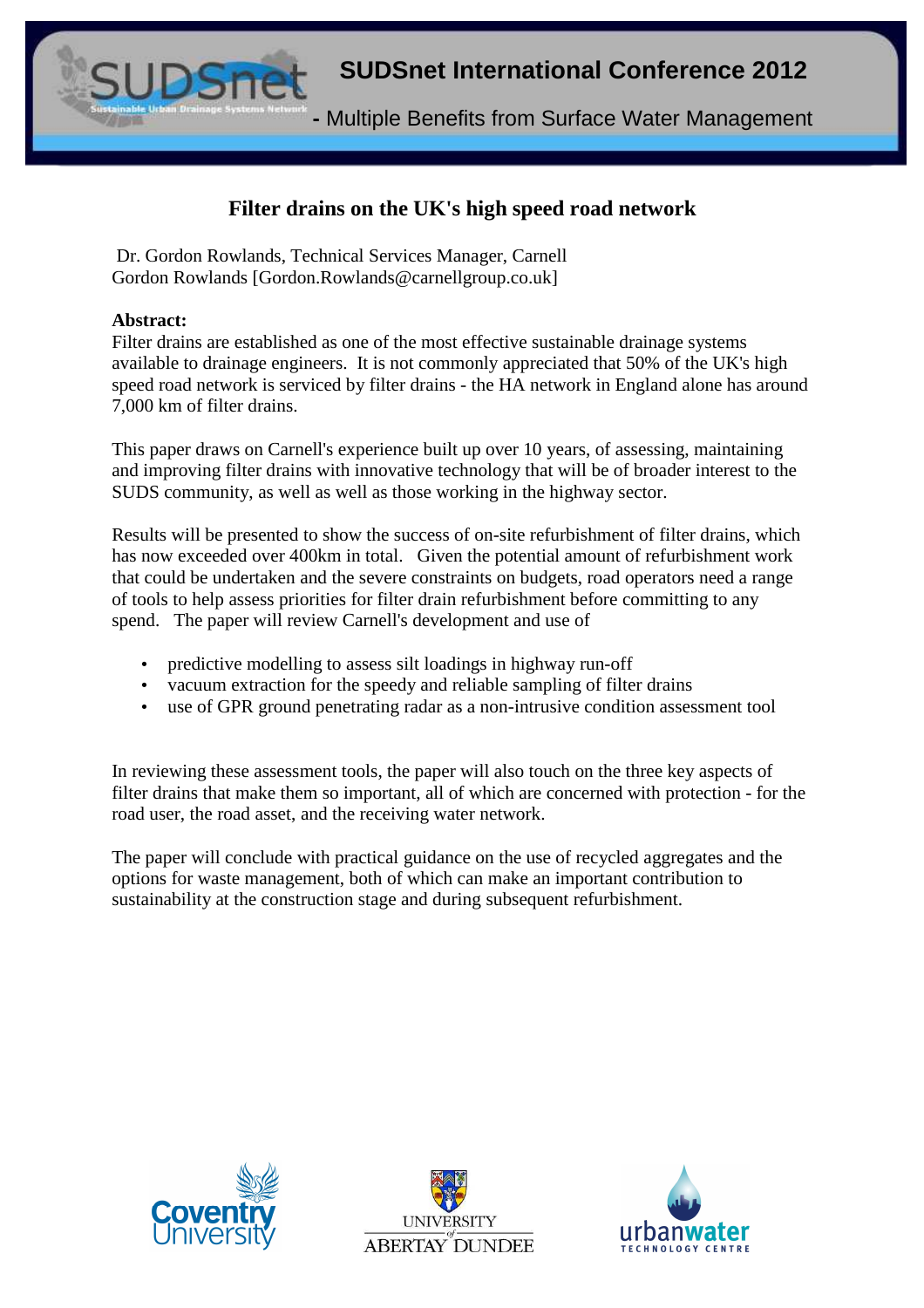

#### **SESSION 5 – SUDS Treatment 1**

# **Laboratory-based experiments to determine the impacts of applying glyphosate-containing herbicide onto a model porous paving rig.**

Charlesworth S., F. Mbanaso and S Coupe. SUDS Applied Research Group, Coventry University, Coventry, CV1 5FB.

#### **Abstract:**

Recent legislation has promoted the use of Sustainable Drainage Systems (SUDS) in individual houses (Future Water, October 2008) and new build housing estates (Floods and Water Management Act). These pieces of legislation will integrate SUDS devices such as Porous Paving Systems (PPS) into housing estates where their management will fall to the individual householder. There are currently no guidelines for the application of herbicides to remove weeds growing on the PPS surface. Whilst it is well known that herbicides break down fairly readily in the environment, particularly when in contact with soil, it is not known how the application of herbicide will affect the ability of the PPS to break down hydrocarbons or trap particulate-associated pollutants. Research carried out at Coventry University (e.g. Coupe et al., 2003) showed that biofilms are central to this water quality role and that they are adversely affected by herbicide addition.

This paper reports on small-scale laboratory-based experiments, where used engine oil was added to the surface of PPS rigs containing geotextile on which a mature biofilm had been allowed to develop. Glyphosate-containing herbicide (GCH) was then applied, followed by simulated rainfall, causing three related impacts which allowed pollutants such as hydrocarbon and heavy metals to be released in the PPS effluent. Firstly, the herbicide reduced the micro-ecology of the biofilm virtually to zero immediately post-application of the GCH, thus completely compromising its ability to deal with any pollutants. Secondly, because of the removal of the biofilm, the geotextile's role in acting as a hydrobrake enabled the pollutants carried in the water percolating through the structure to be pushed through more effectively. Lastly, the surfactant passed through the test rigs, appearing as a foam in the sample bottles. It is believed that it mobilised pollutants already present in the rig structure, allowing them to pass out of the rig in the effluent.





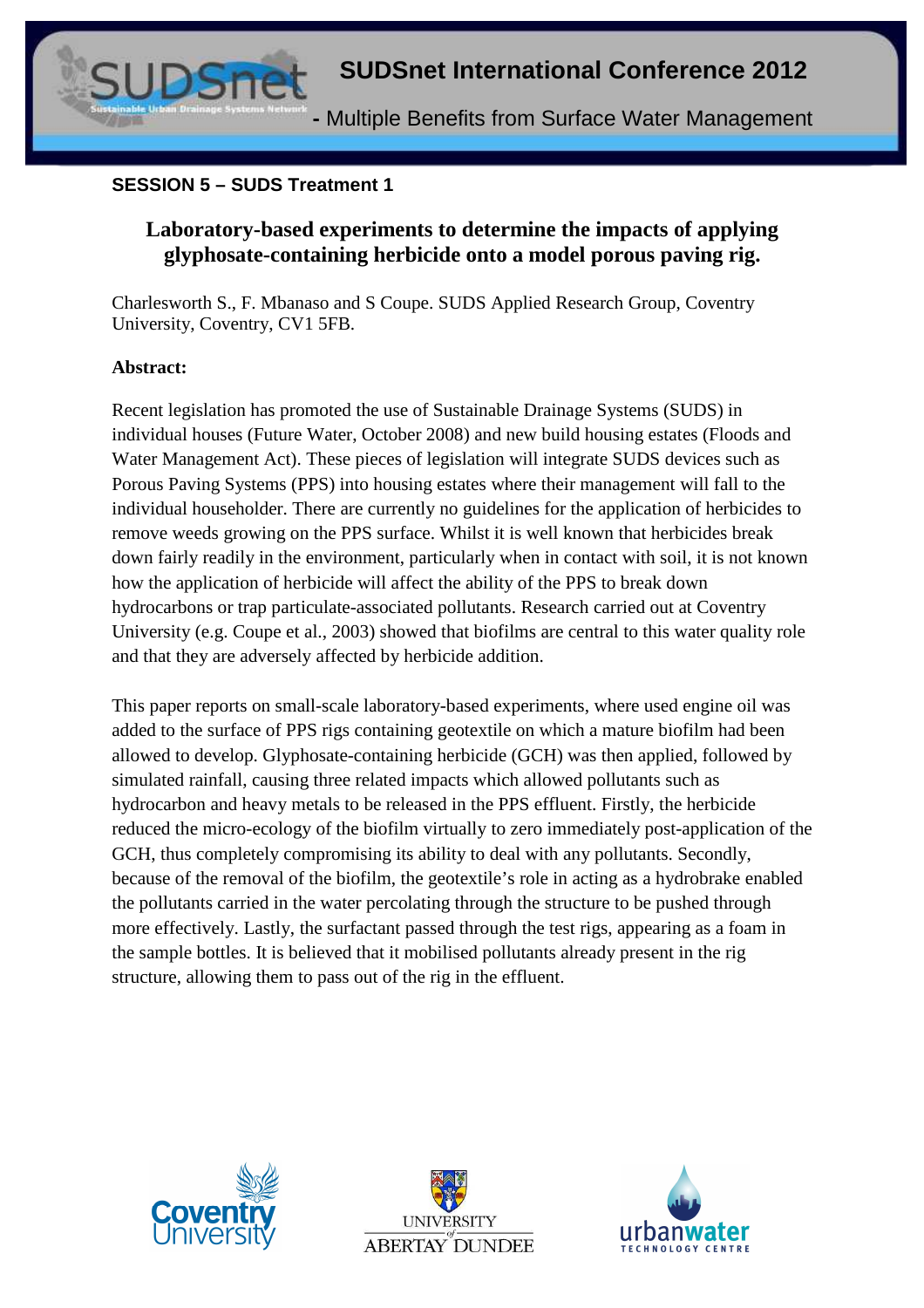# **SUDSnet International Conference 2012 -** Multiple Benefits from Surface Water Management

# **The Impact of Glyphosate Containing Herbicides on the Biological properties of Permeable Pavements**

Coupe, S.J., Mbanaso, F.S., Charlesworth, S.M. and Nnadi, E.O.

Sustainable Drainage Applied Research Group, Coventry University CV1 5FB s.coupe@coventry.ac.uk

#### **Abstract:**

This presentation reports on research into the impact of commonly used herbicides on the biology of Permeable Pavement Systems (PPS). Glyphosate Containing Herbicides (GCH) are routinely applied to urban and suburban hard surfaces for weed control, including areas with PPS.

As PPS are a key element in the SUDS design toolbox, the simulation of GCH addition to PPS in a laboratory environment, was intended to gain information on the possible environmental impact, of routine weed control. An effective level of retention and bioremediation of minerals oils and the retention of heavy metals have been shown to occur in PPS over many years, but the effect of GCH on PPS microbiology is largely unknown and is the focus of this presentation.

Biologically, the PPS microbiological community was shown to be capable of rapidly degrading the herbicide, as demonstrated by respirometer measurements. However, indicator organisms that are sensitive to pollution (protists) were increased in abundance but showed a decrease in biodiversity relative to PPS with oil added alone.

Research continues into possible modifications of PPS that could improve the bioremediation of GCH. The development of a bioindicator system for herbicide pollution in SUDS may be possible following the highly specific response of protists to GCH pollution.





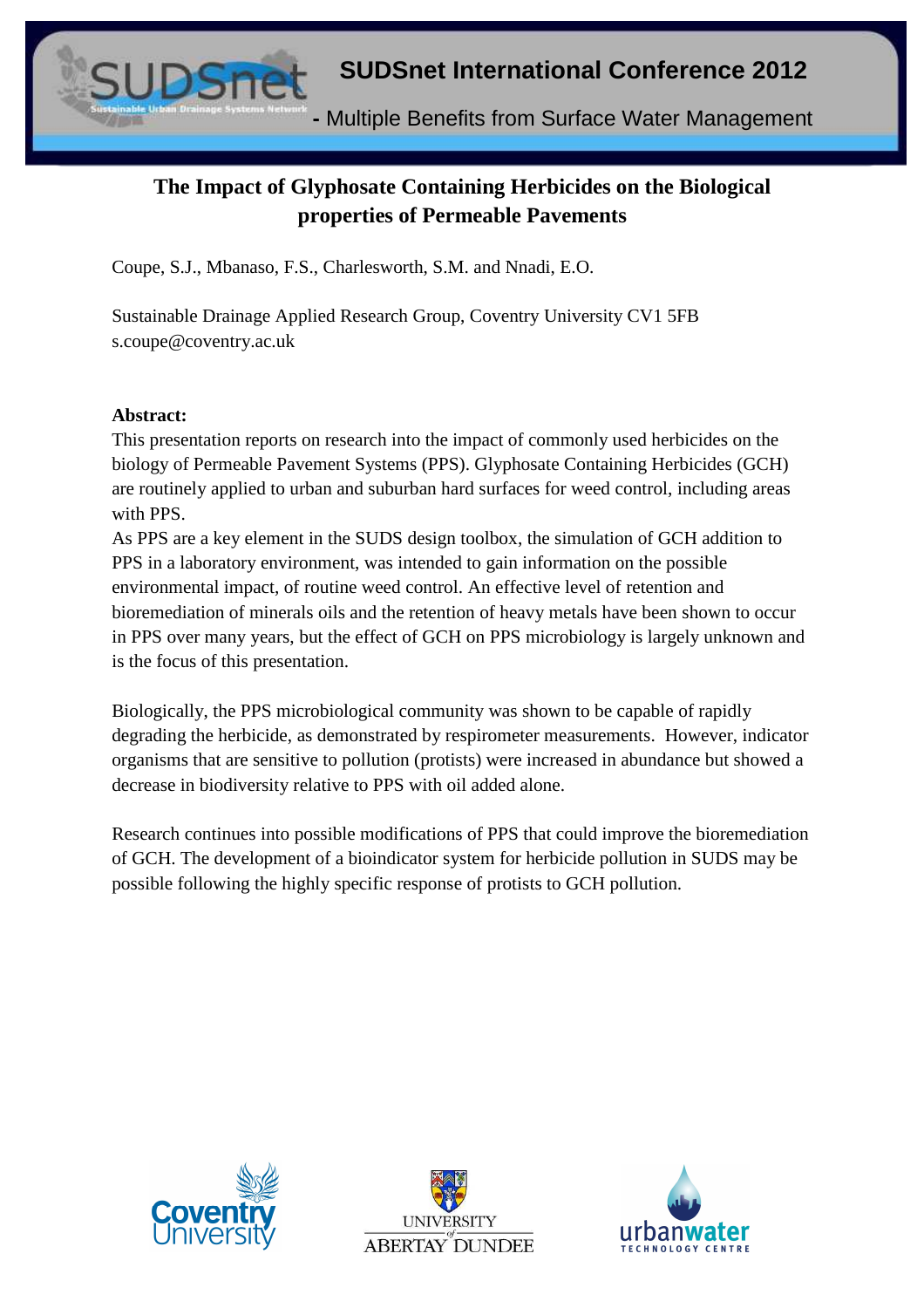

# **An evaluation of the removal of sediments and associated pollutants by channel drainage systems**

L Lundy<sup>1</sup>, M Fairley<sup>2</sup>, M Revitt<sup>1</sup>, F Coulon<sup>3</sup>, S Tyrrel<sup>3</sup>, T Hess<sup>3</sup>, J Harris<sup>3</sup>, A Nelson<sup>3</sup>, K Richards<sup>3</sup> and J Barlow<sup>3</sup>

<sup>1</sup>Middlesex University, The Burroughs, London, NW4 4BT <sup>2</sup>ACO Technologies plc, Shefford, Bedfordshire, SG17 5TE <sup>3</sup>Cranfield University, Cranfield, Bedfordshire, MK43 0AL

#### **Abstract:**

The term sustainable drainage system (SuDS) relates to a wide range of system types; from large storage systems such as constructed wetlands and detention ponds, through infiltration systems (e.g. infiltration basins and soakaways), to primarily flow transfer systems such as swales and filter strips to alternative surfacing materials (e.g. permeable paving and porous asphalt). The use of SuDS enables water to be managed from combined water quantity, quality and amenity perspectives, with various system types offering differing opportunities to contribute to each of these water management objectives. Within the context of SuDS currently encompassing a wide range of both green (e.g. green roofs) and grey (e.g. porous asphalt) infrastructure, this study aims to assess the water quality impacts associated with the use of level and shallow gradient channel drains. To support this evaluation, samples are being collected from drainage channels located in five different car parks with sediments subsequently analysed for a range of parameters including particle size distribution, metals (Cd, Pb, Cu, Zn, Cr and Ni) and organics (polyaromatic hydrocarbons). The results are used to inform an initial assessment of the potential role channel drains may play as part of a SuDS treatment train in locations where land availability is limited (such as retrofitting in urban areas and new car-park developments).





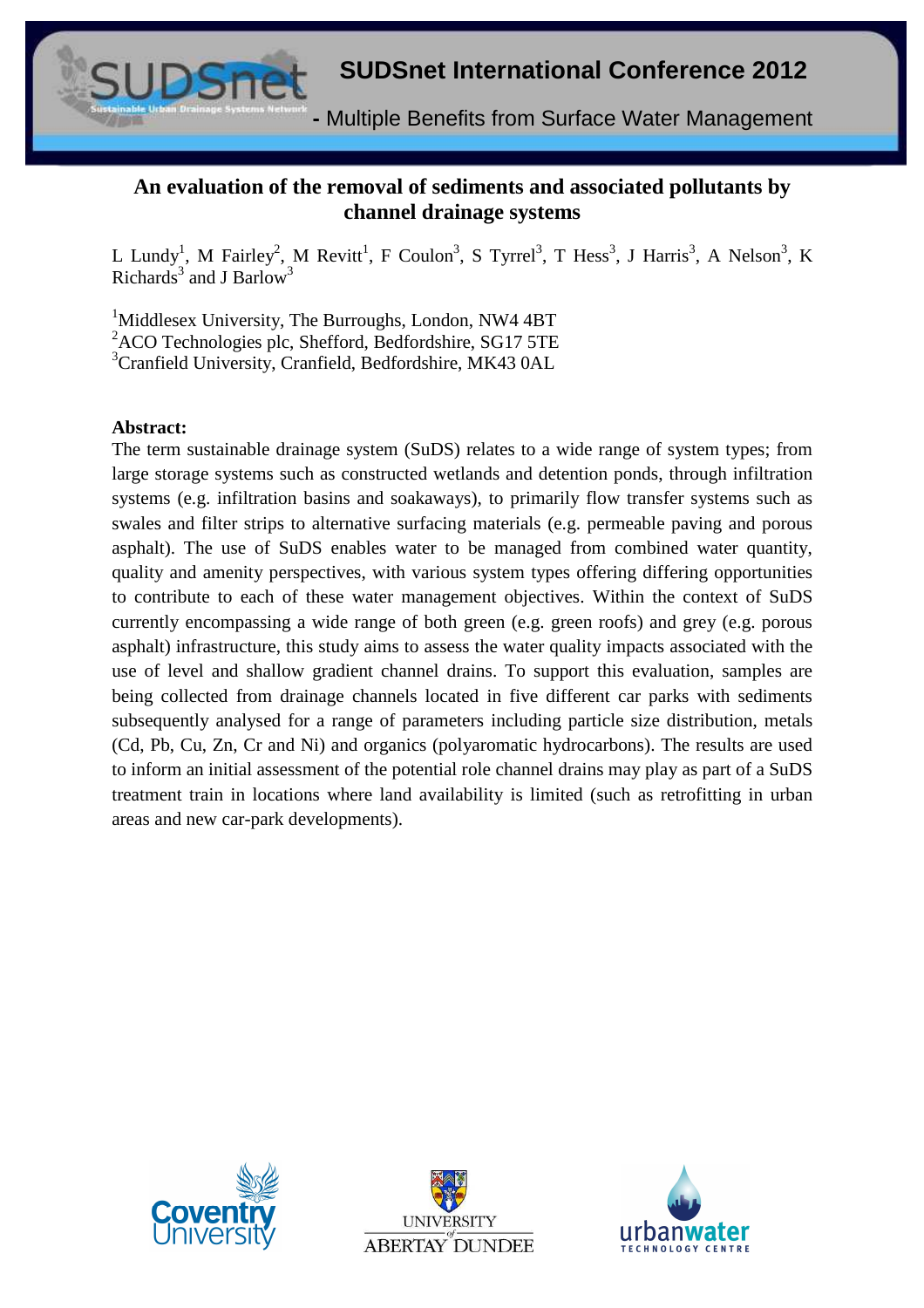**SUDSnet International Conference 2012 -** Multiple Benefits from Surface Water Management

#### **SESSION 6 – SUDS Treatment 2**

# **Functionality of Geotextile Membranes within Permeable Pavements for Biodegradation, Infiltration and Water Detention of Concentrated Urban Stormwater Runoff**

K. Tota-Maharaj<sup>1\*</sup>, S.J. Coupe<sup>2</sup> and Piotr Grabowiecki<sup>3</sup>,

<sup>1</sup>Sustainable Water Management Group, Civil Engineering Research Centre (CERC), School of Computing, Science and Engineering, The University of Salford Manchester, Newton Building, Greater Manchester, M5 4WT, UK, <sup>2</sup>Sustainable Drainage Applied Research Group, Coventry University, Priory Street, Coventry, CV1 5FB, UK., <sup>3</sup>Institute of Geophysics, Polish Academy of Sciences, Ksiecia Janusza 64, 01-452, Warsaw, Poland *\*Corresponding author, e-mail k.tota-maharaj@salford.ac.uk, Tele: +44(0) 161 295 3693* 

#### **Abstract:**

A geotextile layers within permeable paving are used to increase the structural properties to withstand higher loadings, poor ground conditions and prevent migration upwards of fine sediments and peak flow reduction. Permeable pavement systems (PPS) are increasingly used to meet both hydrological and water quality requirements for stormwater reuse. The aim of these experimental pavement test rigs is to analyse different models of pavements layouts and structures for (i) no geotextile membrane, (ii) one upper geotextile and (iii) an upper and lower geotextile membrane, in order to determine the best method for treating and storing the stormwater and to analyse the benefits of water quality improvements with geotextiles. Influent concentrated urban stormwater consisted of diluted municipal wastewater mixed with glyphosphate herbicide and applied weekly. Water quality was studied in the experiments under laboratory conditions. The assessment of the pollutant removal efficiency resulted in promising removal efficiencies. Pollutant removal rates for the permeable pavements were found to be statistically higher when compared to the pavement system without a geotextile membrane. Even thou the water quality removal for nitrate-nitrogen, nitrite-nitrogen and ammonia-nitrogen ranged from 66-80 %, for the pavement without geotextiles, the pavements with an upper and lower geotextile membrane performed exceptionally better for biochemical oxygen demand (BOD), chemical oxygen demand (COD) and suspended solids (SS) removal. Ortho-phosphate-phosphorus concentrations were increased with the addition of glyphsate herbicide. Despite the generally higher concentrations of phosphate ions and ortho-phosphate-phosphorus, the tanked pavement system filtration performance was good. The permeable pavement system without any geotextile membrane provided the lowest removal rate for SS, BOD and COD. The permeable pavements with both an upper and an upper/lower geotextile membrane provided a valuable function with respect to water quality improvement.

**KEYWORDS:** Geotextiles, Pervious Pavements, Permeable Pavements, Stormwater runoff, Urban Hydrology, Water storage, Peak flow reduction, Water quality.





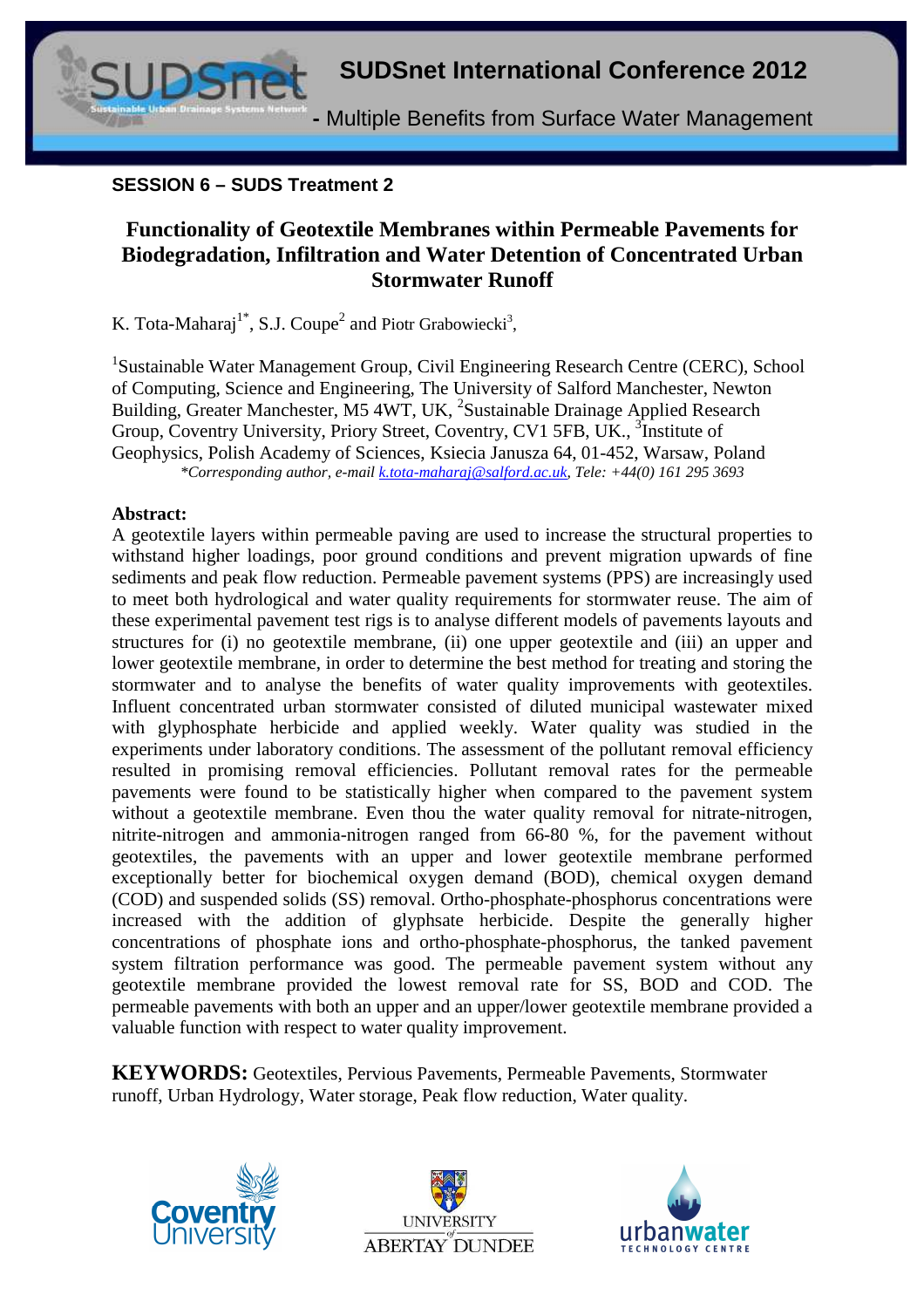

# **An Investigation on the hydraulic and treatment performance of vegetated SuDS systems**

Alexandros Tsavdaris\*, Dr. John B. Williams, Dr. Steve Mitchell, Dr. Catherine Mant

University of Portsmouth, School of Civil Engineering and Surveying, Portland Building, Portland Street, Portsmouth, Hants, PO1 3AH, UK.

\* Corresponding author. Tel.: +44 (0)23 9284 2428 john.williams@port.ac.uk

#### **Abstract:**

Among the various sources of pollution, storm-water runoff from urban areas is considered to be a major contributor to many different types of contamination in adjacent receiving waterbodies. A cost-effective solution to efficiently treat and manage surface water runoff is the use of detention ponds. When properly designed, detention ponds offer improved treatment via sedimentation and also biodegradation. However, most studies focus either on the hydraulic performance aspect or the water quality aspect of such systems resulting in a missing link, concerning an efficient design. In addition, these systems are extremely dynamic and it is very difficult to achieve an adequate evaluation and characterization of their performance. An in depth assessment of detention ponds in terms of hydraulic efficiency and water treatment performance could possibly enable the development of a design code, which would conceivably provide the "optimum" pond configuration. The aim of this ongoing study is to develop a greater understanding regarding the hydraulic behaviour and treatment performance of vegetated detention ponds, based on extensive water/sediment quality monitoring and CFD evaluation of a pond system located at Waterlooville (Hampshire). Results obtained to date have suggested that the pond is working well under storm conditions concerning the reduction of water quality indicators. Settling solids so far are predominantly fines with high volatile substances content and no significant differences between size fractions in terms of metal concentrations. The CFD model examines 3 different flow scenarios in terms of flow depth and discharge and the initial results assist in the identification of dead zones and recirculation regions within the system. By the end of the study, the effect of the vegetation will also be considered along with the examination of other pond shapes in order to possibly reveal an efficient design in terms of evenly distributed flow.





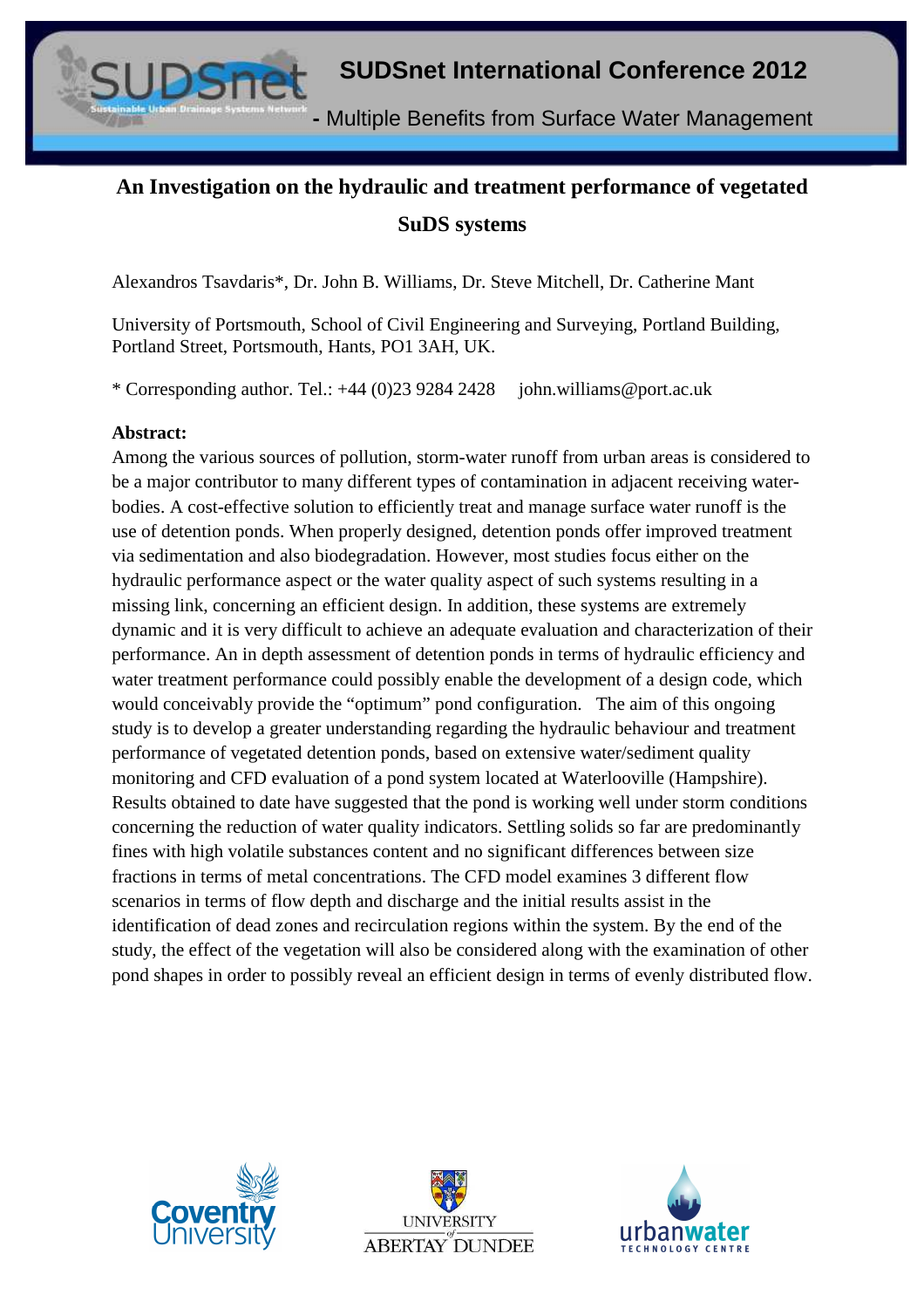

# **The real benefit of SUDS: Treatment stages, SUDS efficiency and a review of international monitoring of SUDS**

**Ian Dalgleish CSci, CEnv, CWEM, MCIWEM,** Environmental Scientist, Water and Environment, **ATKINS**

#### **Abstract:**

We have an ideal opportunity now through requirements of the Water Framework Directive and Flood and Water Management Act to quantify performance of SUDS and to incorporate understanding of the treatment processes of SUDS to understand how well our solutions perform.

The current focus on treatment stages in the draft National Standards for SUDS leaves catchment managers and the Environment Agency without a method to quantify actual improvements to our watercourses that is a requirement of WFD monitoring point compliance. This paper will consider using physical processes within SUDS as a method for suggesting treatment stages. It will then go on to discuss a review of international methods for monitoring SUDS and discuss ways to obtain and present monitoring information. It will then take a typical example of run-off from an industrial estate to give an example of what is required to determine a source of pollutant to meet WFD standards.

Finally this paper will suggest a possible use of monitoring for the SAB to provide some useful data during construction and to build their local evidence database for use and application of SUDS.





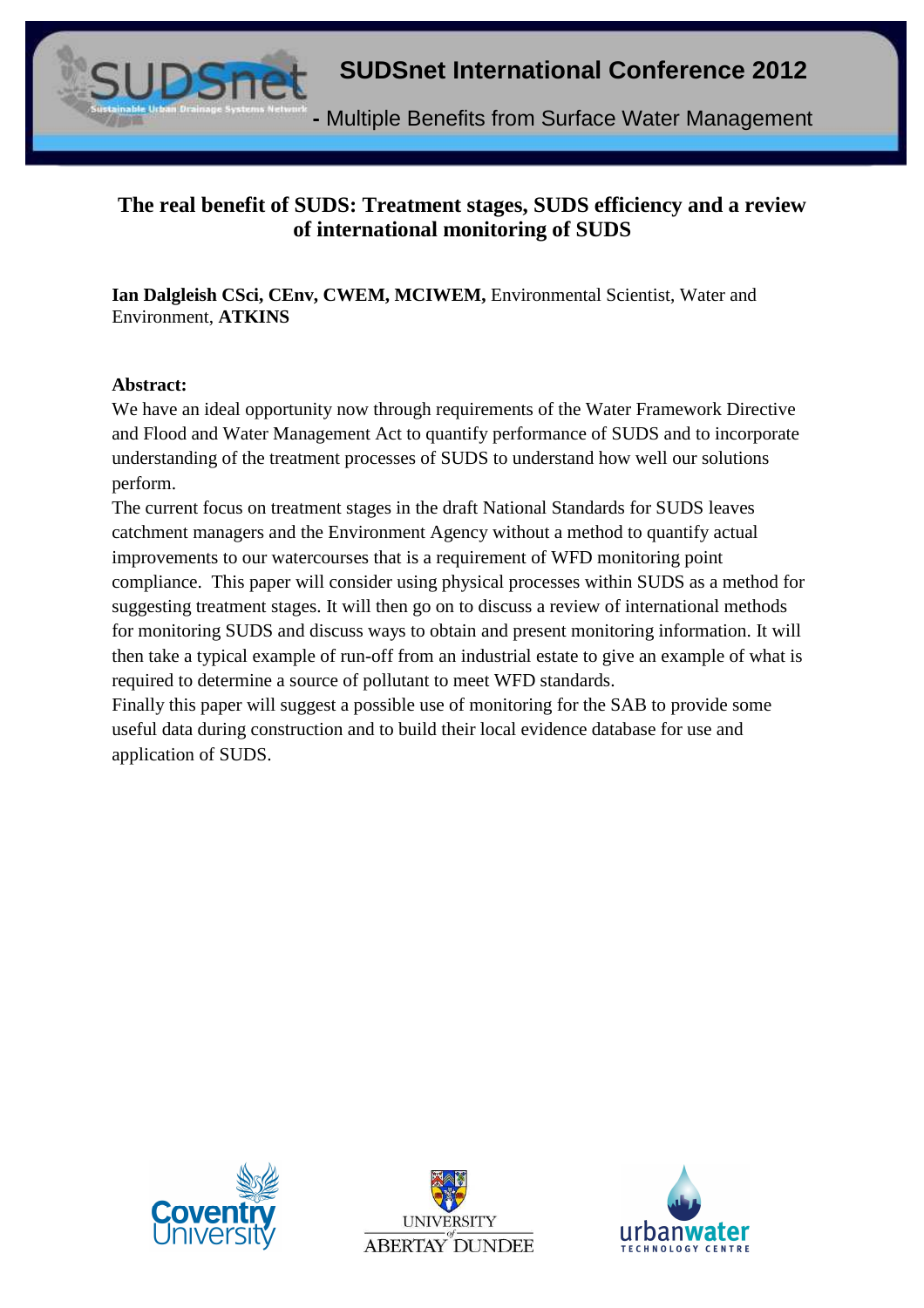

#### **SESSION 7 - SUDS, Green Infrastructure, Amenity & Ecosystem Services 1**

#### **A multi-disciplinary evaluation of an urban rain garden**

Lian Lundy\*, Bob Bray\*\*, Bryan Ellis\* and Mike Revitt\* \*Middlesex University, The Burroughs, Hendon, London NW1 4BT \*\*Robert Bray Associates Ltd, Fairfield, Coronation Road, Rodborough, Stroud, Glos, GL5 3SB

#### **Abstract:**

In response to the increasing range of policy drivers (e.g. FWMA (2010), EU WFD (2000), UK NEA (2010)), interest continues to develop in the multiple benefits associated with the use of sustainable urban drainage systems (SuDS). An example of this is the public/private partnership responsible for the installation and subsequent monitoring of the  $1<sup>st</sup>$  urban rain garden in the UK designed to known hydraulic criteria. This small-scale system receives runoff from a roof area of  $30m^2$ , has a design storage volume of  $2.1m^3$  and has been monitored to determine both water quantity and social/amenity impacts. Flows into and out of the system have been recorded using tipping bucket gauges and key stakeholders have been interviewed to assess their motivations for participating in the project. Over the initial four month monitoring period, 263 mm of rainfall was recorded resulting in 5,500L of stormwater runoff entering the system. Flow at the outlet was only detected on one occasion indicating that the rain garden is infiltrating the majority of water received. The rain garden was also subjected to an artificial rainfall event during which a total of 8760L entered the rain garden over a 25 minute period. The rain garden was designed to avoid standing water and, on receipt of 1200L, began discharging to a combined sewer. On draw-down, this volume of water infiltrated into the bed substrate at a rate of 300mm/hr. Key stakeholder motivations were identified as drainage asset management, increasing resilience to climate change and enhancing the local environment. The response of local residents to the scheme was overwhelmingly positive, with the presence of a sequence of flowering vegetation consistently identified as of great benefit to the local community. The rain garden demonstrates the feasibility of locating these systems in densely urbanised areas, providing a starting point for the development of a robust UK multi-benefit performance database. Within this context, the design of the system is reviewed in the light of monitoring data collected to date and with regard to optimising the relationship between the surface area contributing to roof runoff and the magnitude and intensity of storms which the system is designed to mitigate.

#### **References:**

EU WFD (2000) **Directive 2000/60/EC of the European Parliament and of the Council of 23 October 2000 establishing a framework for Community action in the field of water policy** Water Framework. At http://eur-lex.europa.eu/LexUriServ/LexUriServ.do?uri=CELEX:32000L0060:EN:HTML

FWMA (2010) The National Archives. Flood and Water Management Act. London, UK, 2010, pp 1-84. At: www.legislation.gov.uk/ukpga/2010/29/contents

UK NEA (2010) UK National Ecosystem Assessment – Understanding Nature's Value to Society, At: http://uknea.unep-wcmc.org/





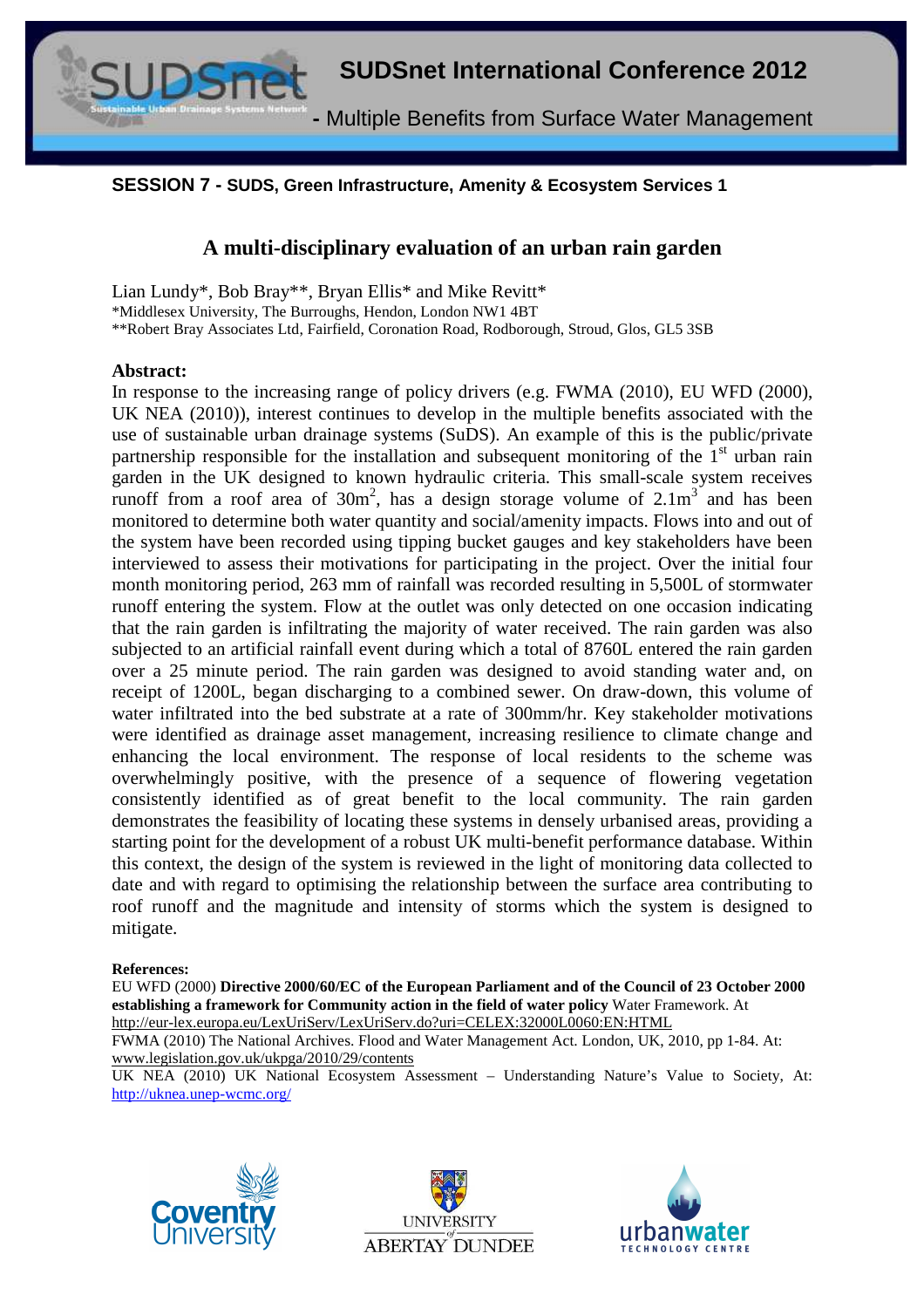

# **SUDS in schools: exploring the impact on health, wellbeing, and learning in children and young people.**

Dr Jenny Roe, Dr Scott Arthur, Dr Caroline Brown School of the Built Environment, Heriot-Watt University, Riccarton Campus, Edinburgh EH14 4AS

#### **Abstract**

There is currently no peer reviewed research evidence regarding the amenity and health value of SUDS in schools. However, there is evidence to indicate that green space and outdoor classrooms can substantially impact on learning and improve the physical and mental wellbeing of children and young people (Bentsen et al, in press, Roe and Aspinall 2011). Literature from the 'green health' domain also shows that people derive greater benefit, and value more highly, environments which have greater biodiversity (Fuller et al., 2011). This paper posits that water sensitive design in schools – as well as managing surface water and increasing biodiversity in school playgrounds – also offer substantial health and wellbeing benefits, increaseopportunities for learning and encourage more positive attitudes to the natural environment. The research will draw on case study evidence from across the UK, gathered as part of a 'blue health' study for CREW (Centre for Water Expertise, Scotland), to illustrate this potential. Benefits and barriers will also be identified - including risk perception – based on discussionswith headteachers, stakeholders and designers of SUDS in schools. Conclusions will be drawn regarding the importance of SUDS in schools and the contribution they can make tosustainable development and ecosystems services in the education domain with children and young people, as well as asset managers, being key beneficiaries.

**Keywords**: SUDS, amenity, schools, water-sensitive design, learning, young people, risk.





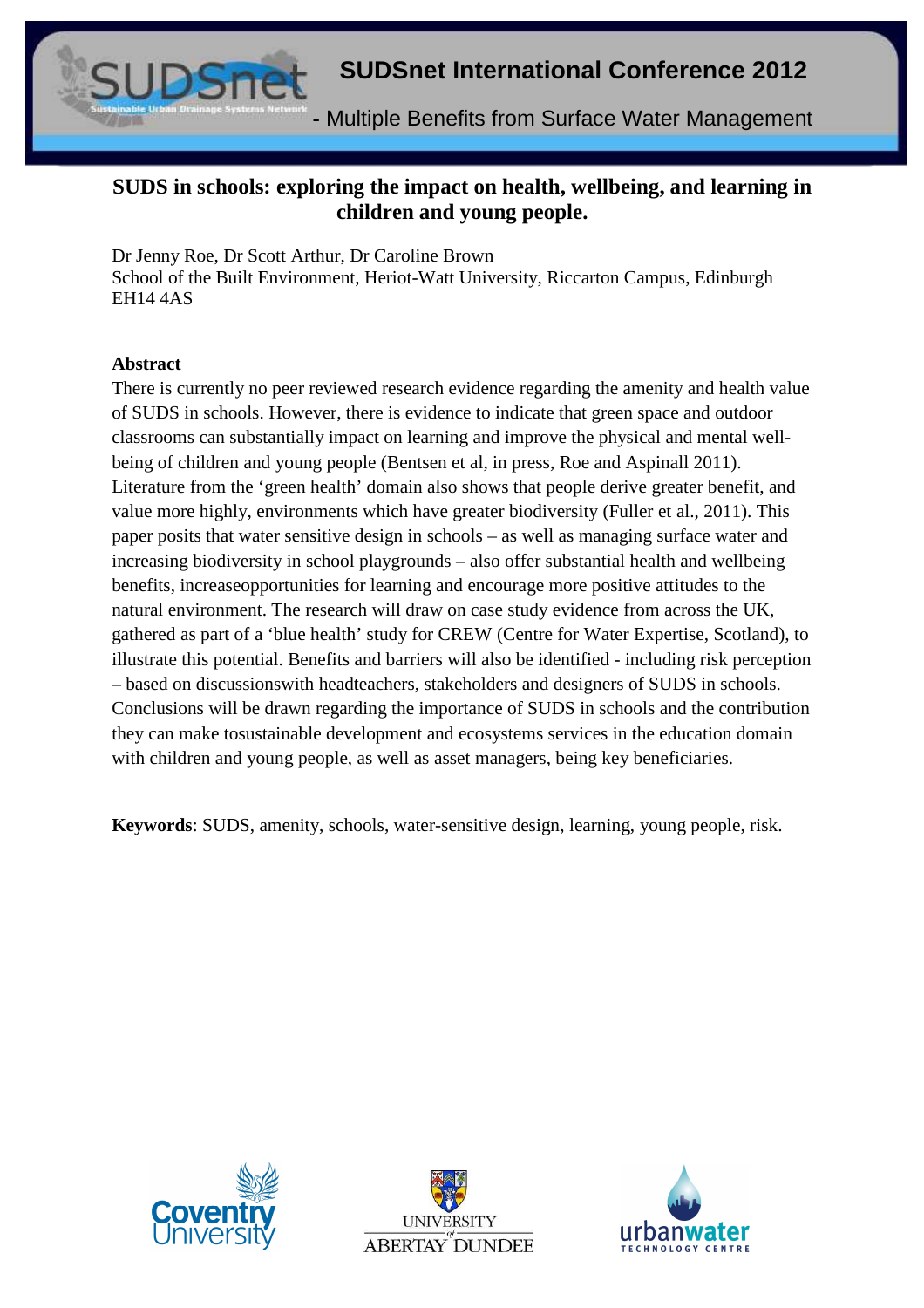**-** Multiple Benefits from Surface Water Management

# **Analysis for the implementation of Sustainable Urban Drainage Systems in three different locations in Spain.**

Miguel Fornés-Bonavía-Bachák <sup>a</sup>; Jorge Rodriguez-Hernandez <sup>b</sup>\*; Daniel Castro-Fresno<sup>c</sup>.

<sup>a</sup>Geographer and MSc in Water & Environmental Management.

 $b$ PhD MSc Civil Engineer. Assistant Professor. Universidad de Cantabria (Spain).

<sup>c</sup>PhD MSc Civil Engineer. Professor. Universidad de Cantabria (Spain).

\*Corresponding author: GITECO-ETSICCP, Avd. los Castros s/n, 39005 Santander, Spain. e-mail: rodrighj@unican.es; Phone: (+34)-942 201550; Fax (+34) 942 201703

#### **Abstract:**

Sustainable urban drainage systems (SUDS) have become the most effective way to deal with water quantity and water quality problems in Europe. Concerns on flooding and diffuse pollution have forced engineers to seek new environmental drainage techniques to response the demands of the new Water Framework Directive. This paper presents an analysis for the implementation of SUDS in three representative locations in Spain: Madrid (Guadarrama Mountains), Valencia (Port-Saplaya) and Santander (San Martín District). These locations were selected by their differences in topographic, climatic and land use characteristics checked by GIS: the first is a protected natural site with two important ski resorts located in the centre of the Iberian Peninsula; the second is a Mediterranean coastal resort with a high density population during summer season, and the third is an historical industrial site reconverted to urban area located in the northern coast of Spain. The findings obtained showed that SUDS may help in the reduction of water pollution and flooding effects, minimising the vulnerability of the analysed locations. As conclusions, several general recommendations are presented for the geographical analysis for the implementation of SUDS. Although in Spain few town councils, universities and engineering firms are working with SUDS, the potential benefits are huge in all the territory.

**Keywords:** diffuse pollution; flooding; GIS; SUDS; urbanization; Water Framework Directive.





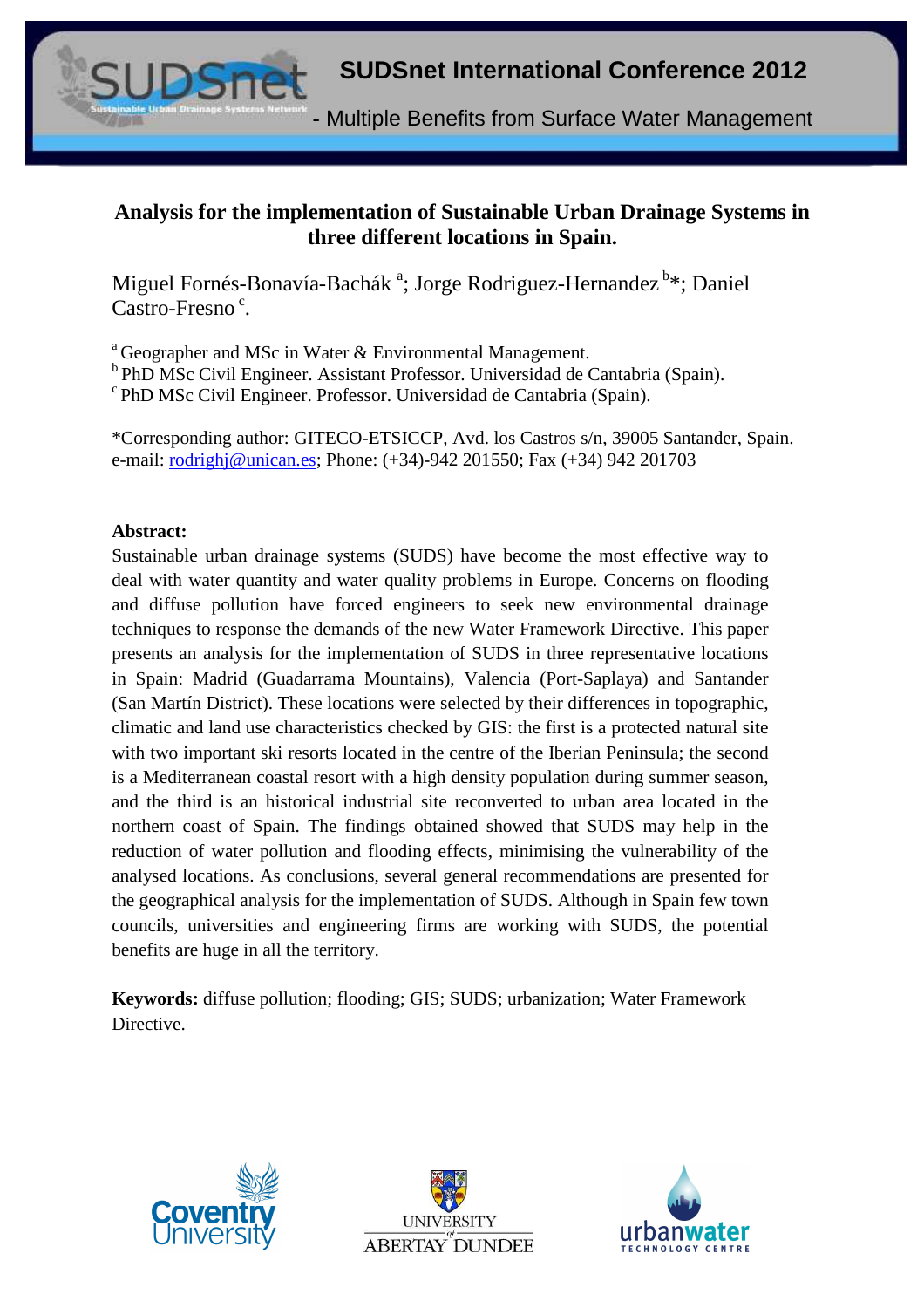

# **AQUAVAL: Demonstration SUDS in the Mediterranean region of Valencia.**

S. Perales Momparler1, C. Jefferies2

*<sup>1</sup>PMEnginyeria, Avda. Aragón, 18-1-1, 46021, Valencia, ESPAÑA. sperales@pmenginyeria.com <sup>2</sup>University of Abertay Dundee, Urban Water Technology Centre, Level 5 Kydd Building, Bell Street, Dundee DD1 1HG, Scotland. C.Jefferies@abertay.ac.uk* 

#### **Abstract:**

The EU LIFE+ Project AQUAVAL will demonstrate innovative solutions to problems related to runoff quantity and quality in the urban environment through the integration of part of the hydraulic infrastructure into the urban landscape using Sustainable Drainage Systems (SUDS). The focus is to decrease the impacts of urban development (e.g. combined sewer overflow (CSO) spills, pollution, flooding, etc.) and adding social and environmental values to the programmed actions.

In the frame of this ambitious project, water management demonstration sites using SUDS as a complement to the existing water infrastructure are being built in two cities in the Valencian Region of Spain. The sites in the cities of Xàtiva and Benaguasil, will provide showcases for Southern European Regions in the development of a sustainable drainage culture.

The effectiveness of these systems in the Mediterranean region will be demonstrated by site monitoring until the end of the project (June 2013). In addition, stormwater management plans and urban-water policies will be drawn up for the two cities to give excellent examples which could be used in other Southern European regions.

This article reviews the need of this type of demonstration projects in Spain (and in general in the South of Europe), the activities and goals achieved so far and the expectations of the impact of the AQUAVAL project in the short, mid and long term.





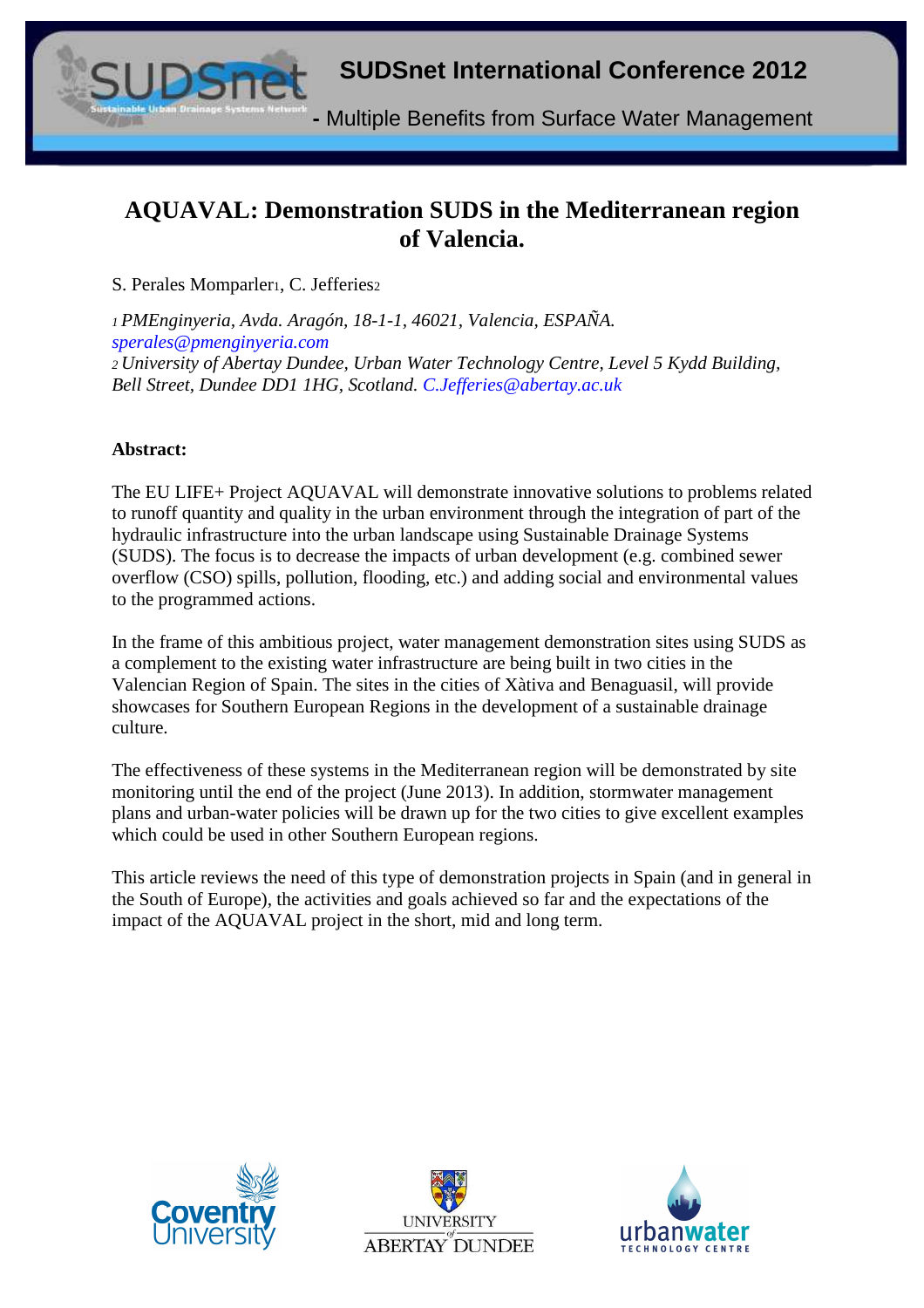

**SESSION 8 – Workshop Session** 

# **Getting added value from SUDS and contributing to low carbon development**

**This workshop session is dedicated to a discussion about new developments in assessing the added values associated with SUDS. Current initiatives focussed on assessing the Ecosystem Services benefits, and carbon savings afforded to us by using sustainable approaches to urban water management are gaining momentum. It is becoming increasingly important to recognise (and value) not only the functional and economic but also the ecological, societal, health and cultural benefits linked to our urban water management decisions.** 

**This session will host a discussion which seeks to identify the opportunities, as well as the barriers and limitations, to realising and valuing these additional benefits – particularly in relation to SUDS design and SUDS operation and maintenance.** 





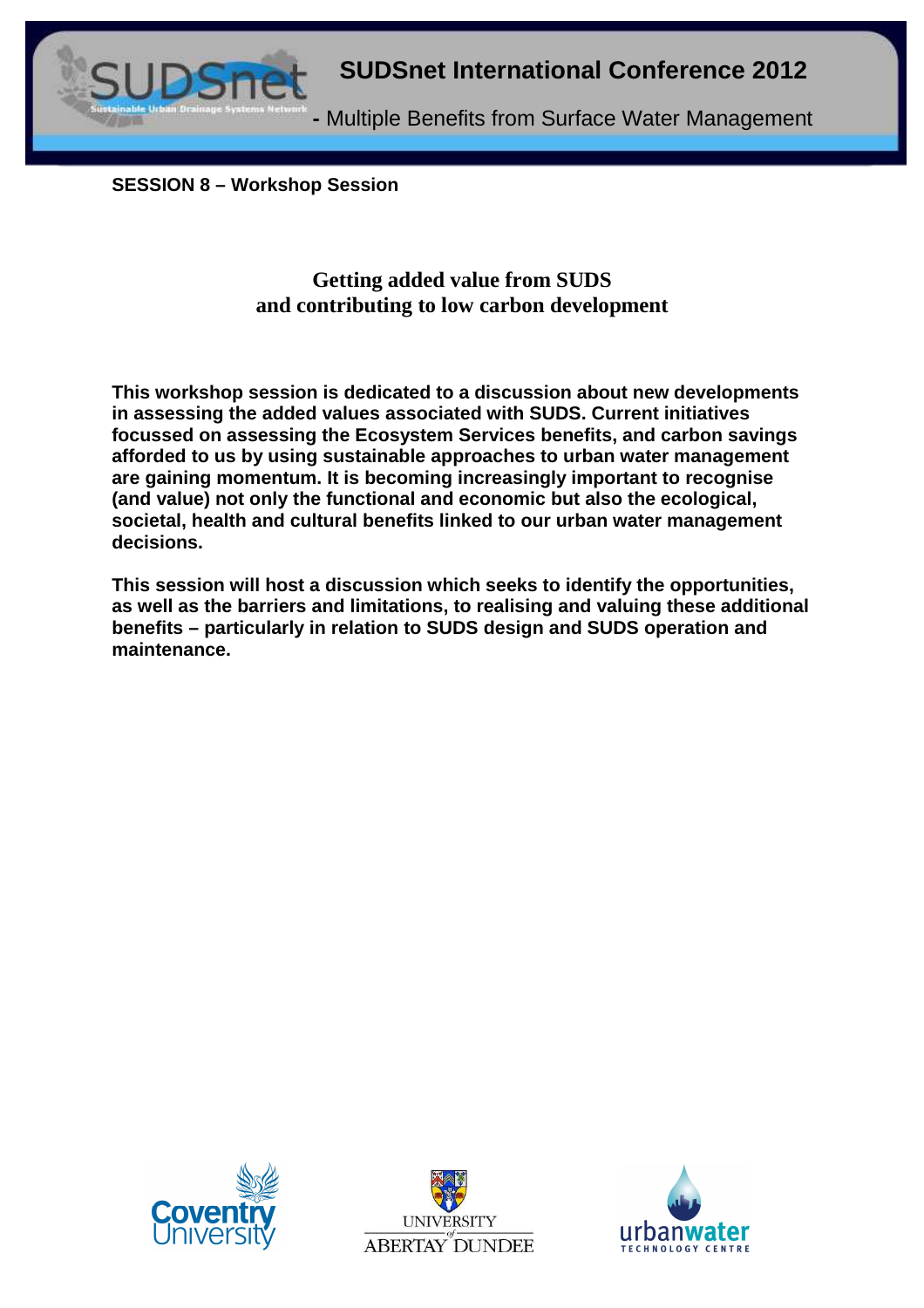

**SESSION 9 - SUDS, Green Infrastructure, Amenity & Ecosystem Services 1** 

# **Can UK cities ever become 'water sensitive'?**

Louise Walker, and Richard M Ashley

Corresponding author: Louise Walker PhD MCIWEM CEnv CSci, Research Officer, Water@Leeds. E: L.Walker@leeds.ac.uk

#### **Abstract:**

In the UK there is an apparent professional divide between urban land management and urban water management. This divide has been recognised and addressed elsewhere through philosophies such as Water Sensitive Urban Design (WSUD) in Australia and Low Impact Development (LID) in the USA. Driven initially by the wish to improve receiving water quality; these approaches aim to ensure that stormwater management is prominent in urban land use planning and design. This often means that the stormwater management measures taken are very context specific, and leads to innovation in dealing with local issues. Recent UK initiatives in valuing ecosystem services and provision of urban green infrastructure afford opportunities for cities to meet some of the current and future challenges of urban living including the imaginative management of water quality and quantity. An integrated approach combining land use planning, urban design and water management can provide multiple benefits for the urban population which are highly cost effective. The inclusion of green infrastructure in UK urban areas still predominantly occurs for aesthetic, recreational and biodiversity reasons and is not usually specifically linked with surface water management. If the increased benefits of managing stormwater using green infrastructure can be made more apparent, e.g. through valuation of ecosystem services, a move towards more water sensitive urban environments could be encouraged. There is still however a long way to go before true water sensitive urban design, encompassing the whole of the water cycle is implemented broadly in the UK.





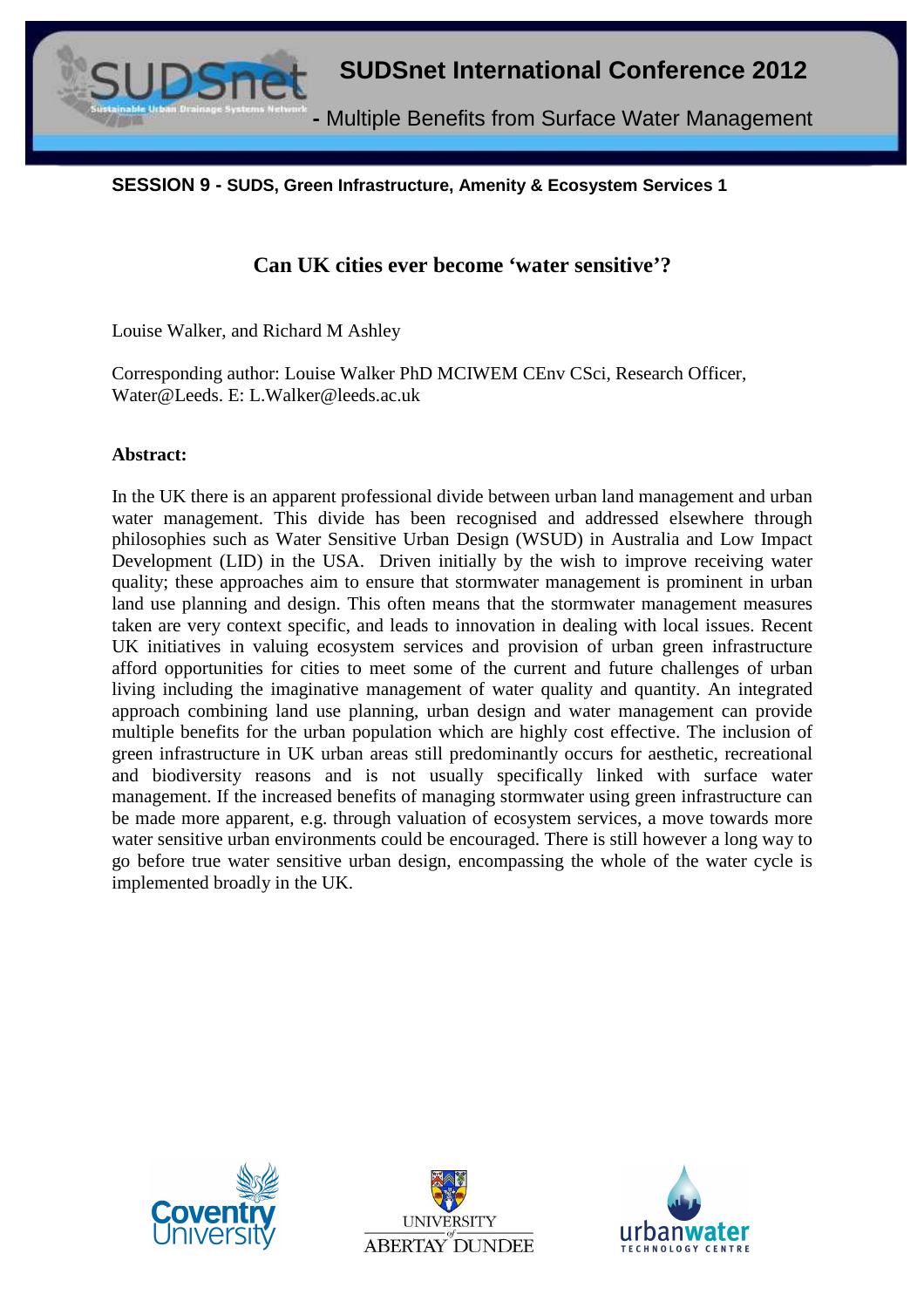**-** Multiple Benefits from Surface Water Management

# **Green Networks Integrated Urban Infrastructure**

Peter Robinson, AECOM Water, Edinburgh, Scotland, United Kingdom

#### **Abstract:**

The Green Network Integrated Urban Infrastructure (GNIUI) Project aimed to demonstrate best practice in sustainable drainage and inclusive urban planning, by developing a series of feasibility studies for six candidate sites across three regions in the western central belt of Scotland.

The Project was initiated by the Scottish Environment Protection Agency (SEPA) and co-funded through multi-organisations, to consider a fresh approach to informed masterplanning by considering that 'infrastructure comes first'.

The Project has adopted a series of mission statements as follows:

Provide Integrated Solutions Provide a Shift in Perception Inform Best Practice Improve Population Health Encourage Economic Development

The project was governed through a Project Board derived from all the Stakeholders and also supported by the Metropolitan Glasgow Strategic Drainage Partnership (MGSDP), a body comprising of SEPA, 7 local authorities, Scottish Water, Scottish Enterprise and other agencies, monitored by the Scottish Government and created to evaluate current approaches and develop innovative and sustainable solutions to identified problems.

The GNIUI project adopted a transparent team working ethos between the design team and the Project Board. Due to the representation on the Project Board, the project encouraged innovative working to consider best practice and also to challenge current design standards and legislation.

The GNIUI project demonstrates that conjunctive design of future developments can provide a number of benefits. Primarily these can be associated with timescales and costs, as conjunctive thinking by specialists across a range of infrastructure considerations allows well informed design to be developed, whilst reducing the risk of advancing work at risk.

Within a national context for Scotland, a number of standard approaches to surface water management have been challenged, with a fresh approach to incorporating the natural water and built environments in a sustainable manner, allowing future best practice to be developed and to change the way regulators, authorities, stakeholders and future communities will perceive the water environment.





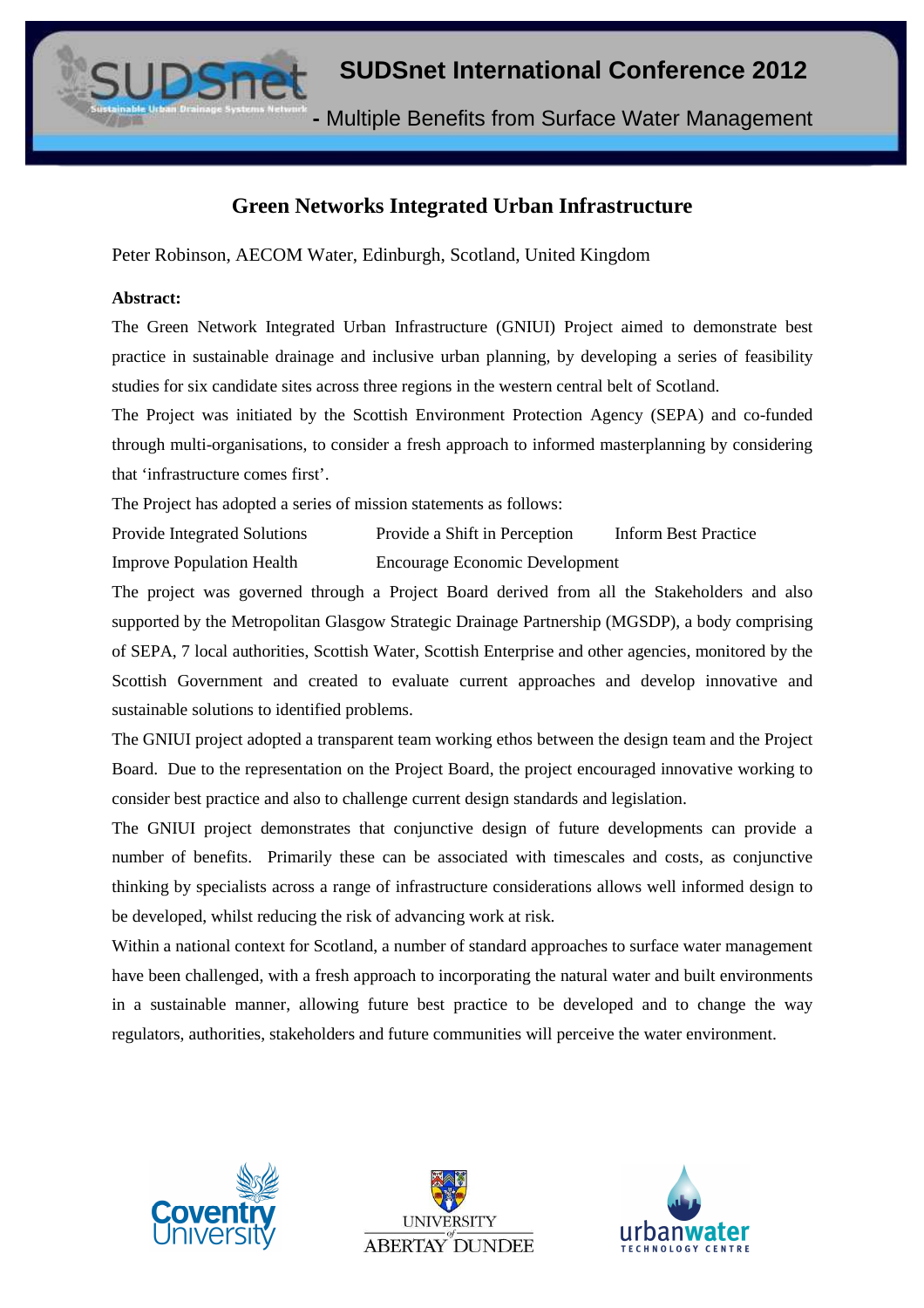**-** Multiple Benefits from Surface Water Management

## **SUDS and Trees – Integrating landscaping and surface water strategies**

#### A.Duffy\*, D.Bowie\*\*, J. Dalrymple\*\*

\*a.duffy@abertay.sc.uk,University of Abertay Bell St, Dundee, DD1 1HG. \*\*dean.bowie@greenleaftrees.co.uk, james.dalrymple@greenleaftrees.co.uk, Greenleaf, Haywood Way, Hastings, East Sussex, TN35 4PL

#### **Abstract**

Urban trees are in decline not only as competition for infrastructure, utilities and development increases but also as many of the UKs finest urban trees, which are a living legacy from the Victorian era, are now nearing the end of their lives. There is currently a national drive to reverse this trend. All trees are beneficial to an urban environment however larger species trees are a significantly more important element of Green Infrastructure. Large trees provide financial, social and environmental benefits, whilst also making a fundamental contribution to the well-being of almost 80% of the UK population who live and work in urban areas (Armour, *et al,* 2012).

In terms of future global pressures such as climate change, planting new (large species) trees is considered a critical factor in mitigating effects by regulating urban microclimates, attenuating and filtering water, attenuating noise and improving air quality and sequestering carbon (UNEA, 2011). Mature trees also provide a significant habitat resource, enriching biodiversity in urban areas and promoting access to nature.

Greenleaf has for more than a decade conducted research into urban tree planting practices which are providing solutions that assist trees in their battle to establish in towns and cities. The company supplies ustainable tree pit products which provide a healthy underground environment for mature trees to grow and which do not adversely affect the urban landscape such as pavement damage by tree roots (Lucke *et al* 2011). Greenleaf is actively engaged in seeking urban water management solutions which are aligned with WSUD concepts - integrating the SUDS philosophy with green infrastructure. The company is currently advancing development of an urban drainage system called Arborflow, which is designed for use in areas where space is a premium. Key benefits of Arborflow (over and above large species tree benefits) include:

- Creation of additional attenuation which will increase over time as the tree matures to deliver adaptability to help cope with climate change pressures.
- SUDS footprint reduction (for larger site / regional control SUDS i.e. ponds and basins) whilst meeting new open space guidelines and regulations.
- Additional treatment benefits including hydrocarbon retention and reduction.

 University of Abertay and Dundee City Council have joined forces with Greenleaf to implement a demonstration project in order to investigate the robustness of the system. The Arborflow system has been implemented as part of an integrated landscaping strategy for managing surface water runoff from a newly constructed car park at a busy city gymnastics centre. The presentation will discuss the study and monitoring regime which will cover system hydraulics, water quality, tree growth and vigour. For example, the system has been adapted by including inspection chambers so that car park runoff quality entering the system and treated runoff leaving the system can be monitored. A control tree has also been planted in nearby public open space so that regular health monitoring for both trees based on guidelines derived by the Dundee City Council Arboriculture Officer can occur. This is an innovative study which, if the overall conclusions are successful, may be replicated in the urban environment and public open spaces across the country.





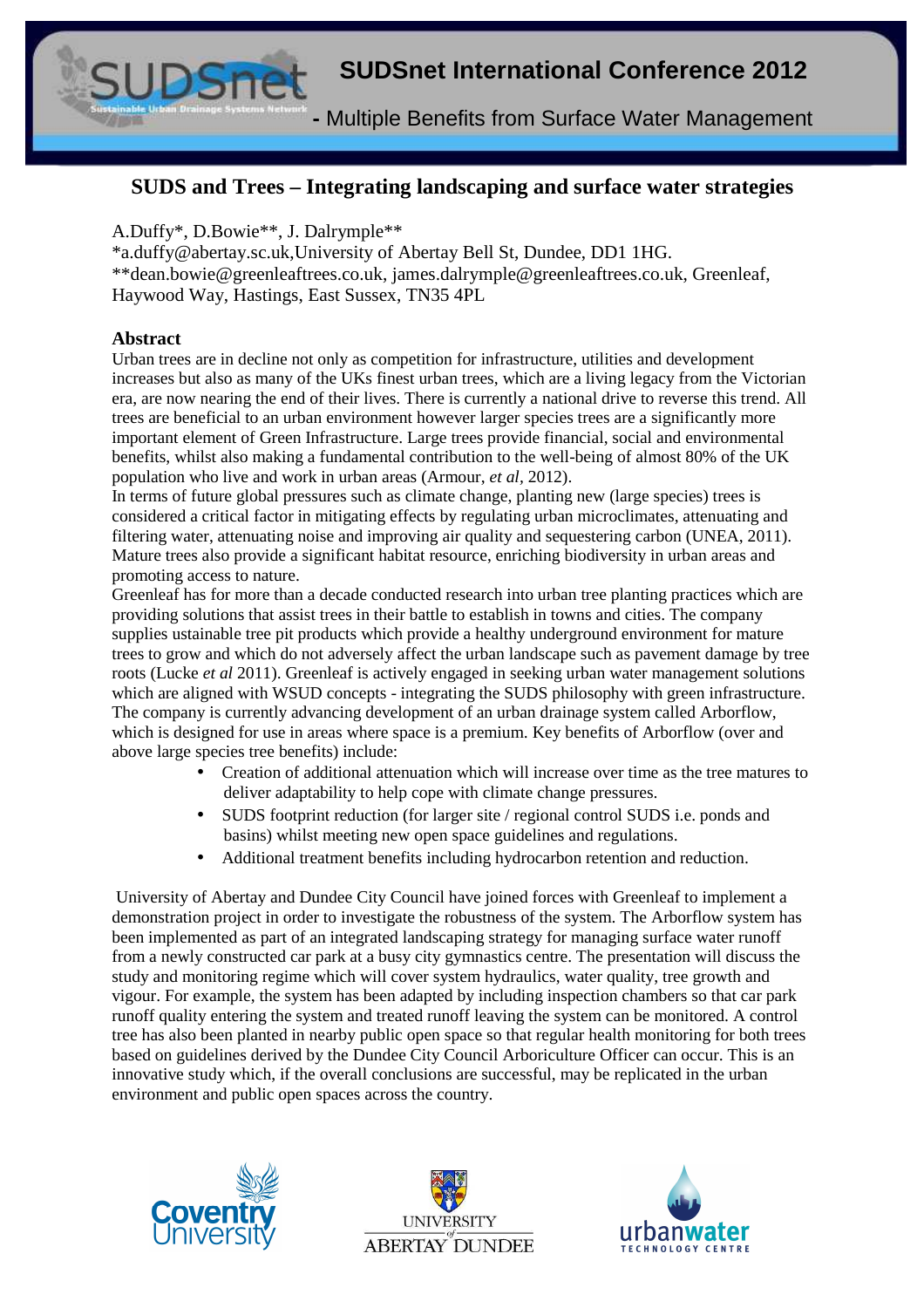

# **Bringing Water Sensitive Urban Design to the UK**

Co-presented by Celeste Morgan, Director (AECOM) and Louise Clarke (CIRIA) Email: celeste.morgan@aecom.com

#### **Abstract:**

Water Sensitive Urban Design, originally an Australian concept, is about the integration of management of the whole water cycle within the urban design and planning process. The intention is to involve a range of disciplines in the management of water, to ensure water management solutions tie in with place-making, biodiversity, social and economic objectives and ultimately become more deliverable. The management of surface water is a key element of the WSUD approach, where integration with urban design and landscape architecture creates better and more inspiring solutions that are supported by the community.

CIRIA has commissioned a study to scope the potential for a WSUD approach in the UK, whereby water becomes a key talking point in the up-front design of growth areas and the strategic planning of cities and catchments. In September, we will be able to present a vision for WSUD in the UK and present interim results from the WSUD scoping study, highlighting the business case for WSUD and drivers and barriers for such an approach in the UK. We will also be able to discuss best practice case studies from UK and around the world as part of the presentation.